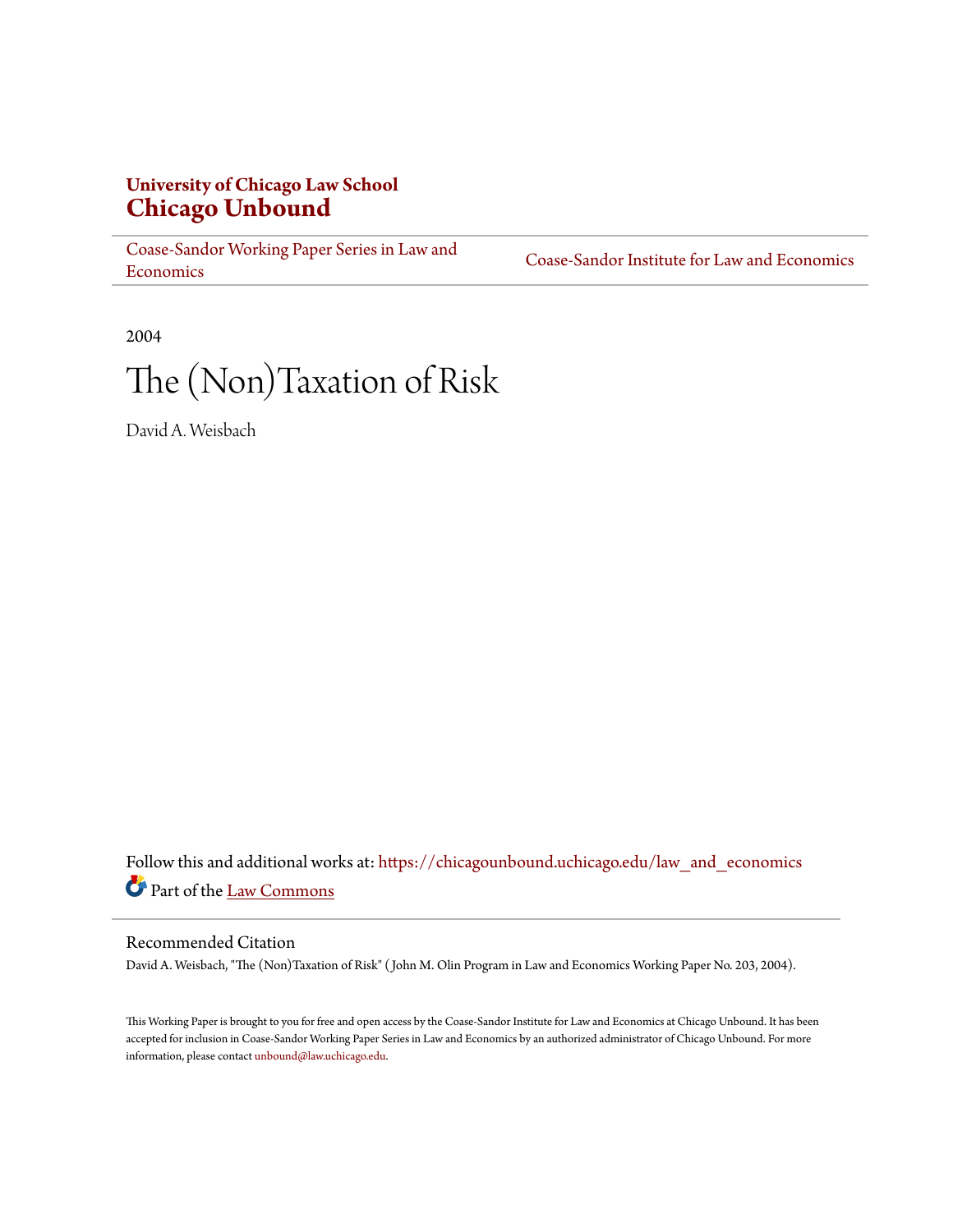# CHICAGO

JOHN M. OLIN PROGRAM IN LAW & ECONOMICS WORKING PAPER NO. 203 (2D SERIES)



# **THE (NON)TAXATION OF RISK**

*David A. Weisbach*

### **THE LAW SCHOOL THE UNIVERSITY OF CHICAGO**

January 2004

This paper can be downloaded without charge at: The Chicago Working Paper Series Index: http://www.law.uchicago.edu/Lawecon/index.html and at the Social Science Research Network Electronic Paper Collection: http://papers.ssrn.com/paper.taf?abstract\_id=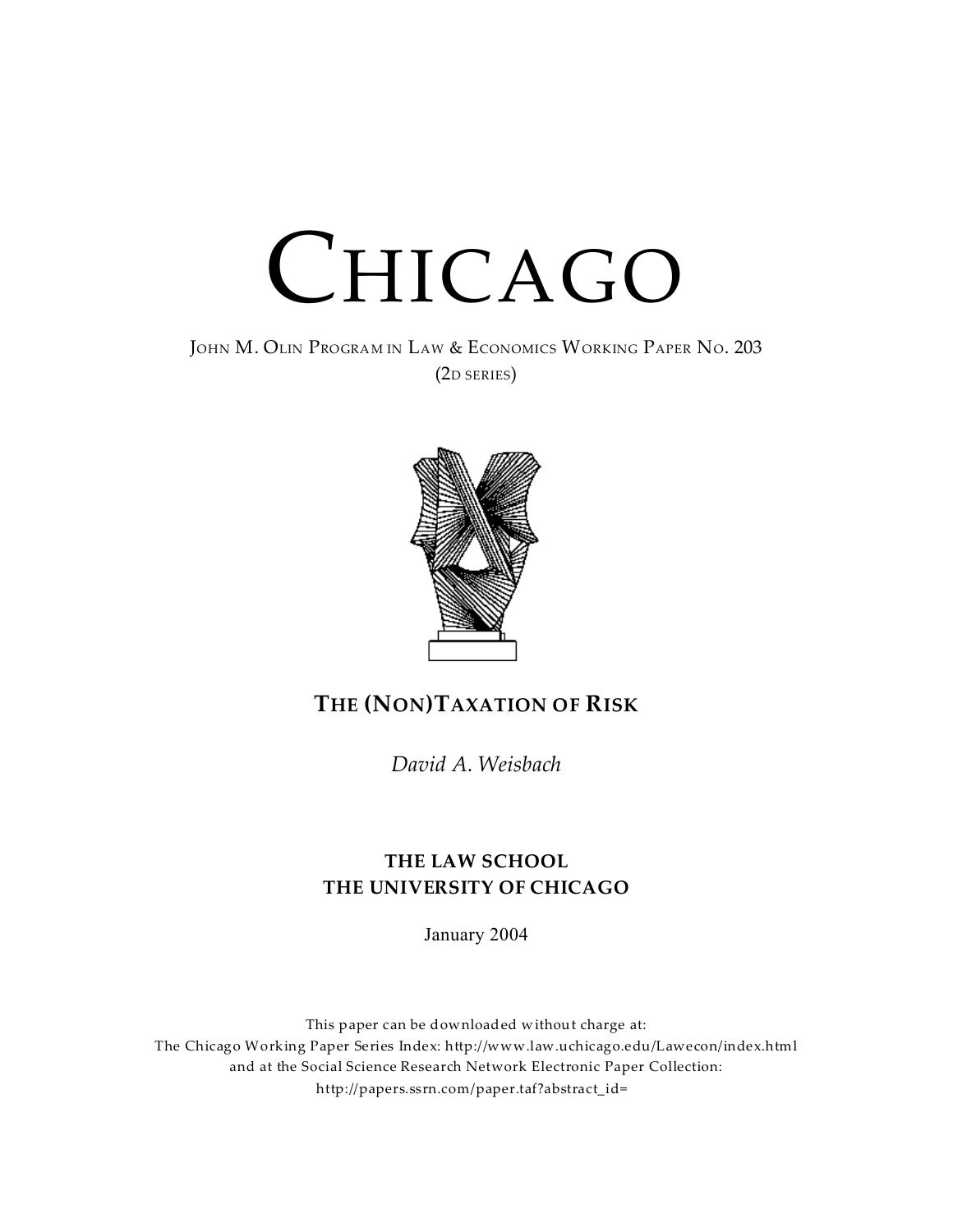#### **The (Non)Taxation of Risk**

*David A. Weisbach*

The University of Chicago Law School

January 12, 2004

#### **Abstract**

A long line of literature argues that income taxes do not tax the return to risk bearing. The conclusion, if correct, has important implications for the choice between an income tax and a consumption tax and for the design of income taxes. The literature, however, on its face seems unrealistic because it models only very simplified tax systems, assumes perfect rationality by individuals, and requires the government to take complex positions in securities markets to hold in equilibrium. This paper examines the extent to which these problems affect the conclusions we draw from the literature. It argues that the criticisms are overstated. Moreover, the criticisms do not detract from the central value of the models, which is to understand ideal income taxes, which are the purported goal of most who support an income tax.

Working draft. Please do not cite without permission. Send comments to: d-weisbach@uchicago.edu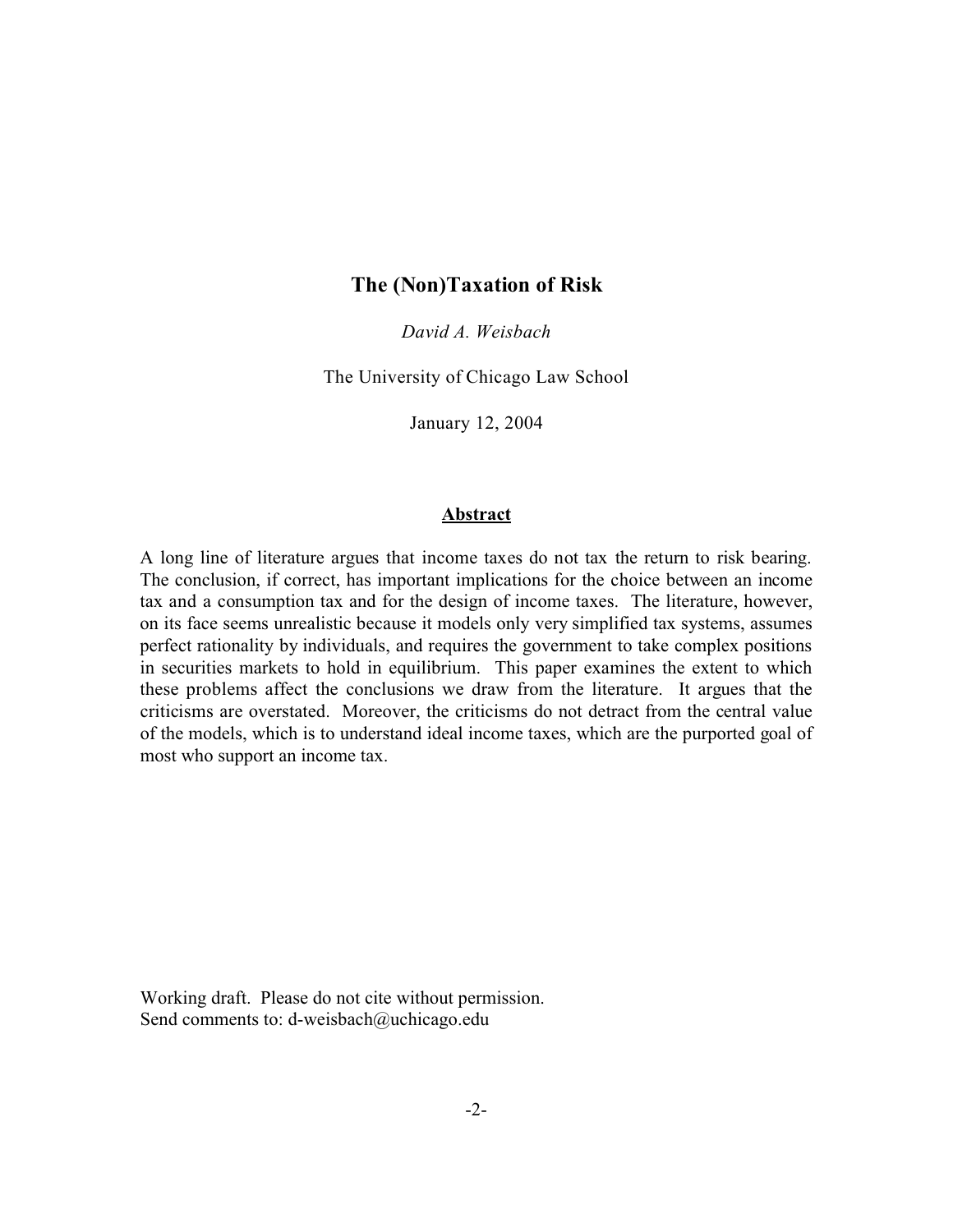#### **The (Non)Taxation of Risk** David A. Weisbach<sup>\*</sup> January 12, 2004

The singular feature of an income tax is that it imposes a tax on capital income.<sup>1</sup> It is this feature that distinguishes an income tax from wage or consumption taxes. A tax on capital income, and hence an income tax, is thought by many to be desirable for fairness and distributional reasons. Individuals who do particularly well in the market can afford to pay more tax and rightly share a higher burden of the cost of government because of their increased wealth. Moreover, the tax on capital income is responsible for most, or even substantially all, of the complexity of the current income tax, which means we must believe strongly in its value for it to be worth retaining. Given the large stakes, there have been long and heated philosophical debates about the merits of taxing capital income. $2$ 

There is a line of literature arguing, however, that the debates over the taxation of capital income are based on a false belief. Income taxes, the literature argues, do not tax most returns to capital.<sup>3</sup> This is not because of loopholes or implementation problems  $-$ 

 $2$ The debate goes back at least to Hobbes. See T. Hobbes, The Leviathan 298. Contributors include such philosophers as John Stuart Mill and John Rawls and economists such as Adam Smith, A.C. Pigou, Nicholas Kaldor, and Irving Fisher. See John Stuart Mill, Principles of Political Economy, Book V, ch. II, §4; John Rawls, A Theory of Justice at 278-79; Adam Smith, Wealth of Nations, bk. 5, chap.2, pt.2; A.C. Pigou, A Study in Public Finance 118-26 (3d ed., 1951); Nicholas Kaldor, An Expenditure Tax (1955); Irving Fisher & H. Fisher, Constructive Income Taxation (1942). The debate continues into modern times. See, e.g., What Should be Taxed, Income or Expenditure? (Joseph Pechman, ed. 1980); William Andrews, A Consumption-Type or Cash-Flow Personal Income Tax, 87 Harv. L. Rev. 1113 (1974); Alvin Warren, Jr., Would a Consumption Tax be Fairer Than an Income Tax?, 89 Yale L. J. 1081 (1980); Robert Hall & Alvin Rabushka, The Flat Tax (2d ed. 1995).

<sup>3</sup>See, e.g., E.D. Domar, & R.A. Musgrave, Proportional Income Taxation and Risk-Taking, 58 Quarterly Journal of Economics 388 (1944); James Tobin, Liquidity Preference as Behavior Towards Risk, 25 Review of Economic Studies 65 (1958); J. Mossin, Taxation and Risk-Taking: An Expected Utility Approach, 35 Economica 74 (1968); Joseph Stiglitz, The Effects of Income, Wealth, and Capital Gains Taxation on Risk-Taking, 83 Quarterly Journal of Economics 262 (1969); Agnar Sandmo, Portfolio Theory, Asset Demand, and Taxation: Comparative Statics with Many Assets, 44 Review of Economic Studies 369 (1977); Jeremy Bulow and Lawrence Summers, The Taxation of Risky Assets, 92 Journal of Political Economy 20 (1984); Roger Gordon, Taxation of Corporate Capital Income: Tax Revenues versus Tax Distortions, 100 Quarterly Journal of Economics 1 (1985); Joseph Bankman and Thomas Griffith, Is the Debate Between and Income Tax and a Consumption Tax a Debate about Risk? Does it Matter? 47 Tax L. Rev. 377 (1992); Louis Kaplow, Taxation and Risk-Taking: A General Equilibrium Perspective, 47 National Tax Journal 135 (1994); Alvin Warren, Jr.,

<sup>\*</sup> Professor, University of Chicago Law School. I thank Bob Green, Louis Kaplow, and participants at the Harvard Law School tax colloquium and workshops at Chicago and Toronto for comments.

<sup>&</sup>lt;sup>1</sup>For example, an ideal Haig-Simons tax taxes individuals on the change in value of their assets in each period. If an individual's assets go up in value, she owes tax, producing a tax on capital income. See Robert M. Haig, The Concept of Income – Economic and Legal Aspects, in The Federal Income Tax 1 (Robert M. Haig ed. 1921), reprinted in Am. Econ Ass'n, Readings in the Economics of Taxation 54 (Richard A Musgrave & Carl Shoup, eds., 1959); Henry C. Simons, Personal Income Taxation 50 (1938).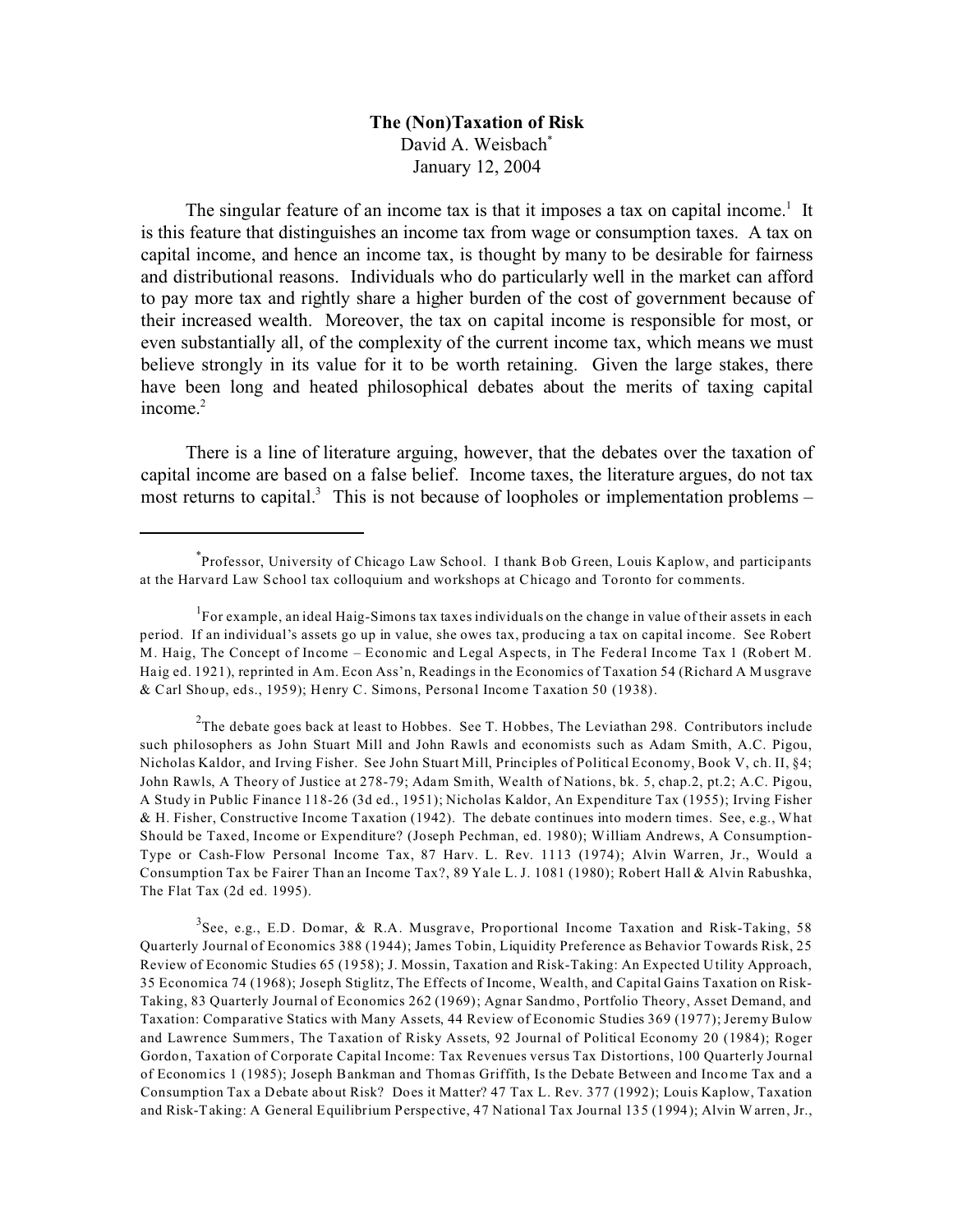the arguments apply to ideal income taxes. The reason is that capital income is mostly a return to bearing risk, and individuals, even in a Haig-Simons system, can, and will, eliminate the tax on this type of return. To illustrate, suppose that in a world without taxes, an individual would bet \$100 on a coin flip (representing pure risk). If the individual is subject to a 50% tax, the bet becomes a \$50 bet. By doubling his bet to \$200, however, the individual can be back in the same place even after taxes are imposed. Therefore, the individual is completely indifferent between the worlds with and without taxes because his payoffs are unchanged. All that is left of capital income to be taxed is the risk-free or pure time value return. This amount, however, is historically very low, which means that notwithstanding initial understandings, income taxes tax very little capital income.

If this conclusion is true – if income taxes do not tax returns to risk bearing – it has the potential to completely change our understanding of taxation. If a Haig-Simons income tax taxes only the risk-free return, it effectively does not tax capital because the risk-free return is historically close to zero.<sup>4</sup> Therefore, a Haig-Simons tax is basically the same as a consumption tax (which imposes a zero rate of tax on capital), and the debate between the two tax bases is not particularly meaningful. The decision might best be made on administrative grounds rather than on deep philosophical arguments about the proper distribution of the tax burden.<sup>5</sup>

Similarly, proponents of income taxes argue that income taxes are particularly fair because they tax winners more than losers.<sup>6</sup> Think again of the coin flip. The winner pays a 50% tax on his winnings while the loser deducts his losses. If we believe the taxation and risk literature, this fairness argument is false. The returns to risk-bearing are

How Much Capital Income Taxed Under an Income Tax is Exempt under a Cash Flow Tax, 52 Tax L. Rev. 1 (1996); James Poterba, Taxation, Risk-Taking, and Household Portfolio Behavior, in 3 Handbook of Public Economics 1110 (Alan Auerbach and Martin Feldstein eds. 2002); Noel Cunningham, 52 Tax L. Rev. 17 (1996); David Weisbach, Taxation and Risk-Taking with Multiple Tax Rates, forthcoming, National Tax Journal 2004.

<sup>&</sup>lt;sup>4</sup>I will qualify this statement somewhat in Section I.D. below. In particular, if an individual has a limited opportunity to make a profit above the normal profits available in the market, income taxes will tax this amount. Consumption taxes, however, also tax these so-called inframarginal returns. Therefore, the taxation of inframarginal returns should not play a role in distinguishing between income and consumption taxes.

<sup>&</sup>lt;sup>5</sup>See Bankman and Griffith, supra note 3; William Gentry and R. Glenn Hubbard, Distributional Implications of Introducing a Broad-Based Consumption Tax, in 11 Tax Policy and the Economy (James Poterba ed. 1977); William Gentry, and R. Glenn Hubbard, Fundamental Tax Reform and Corporate Financial Policy, in 12 Tax Policy and the Economy (James Poterba ed.1998).

 $^{6}$ Michael Graetz, Implementing a Progressive Consumption Tax, 92 Harvard L. Rev. 1575, 1601 (1979) ("Circumstances must be considered as similar only after results are known; lucky gamblers are not the same as unlucky gamblers.").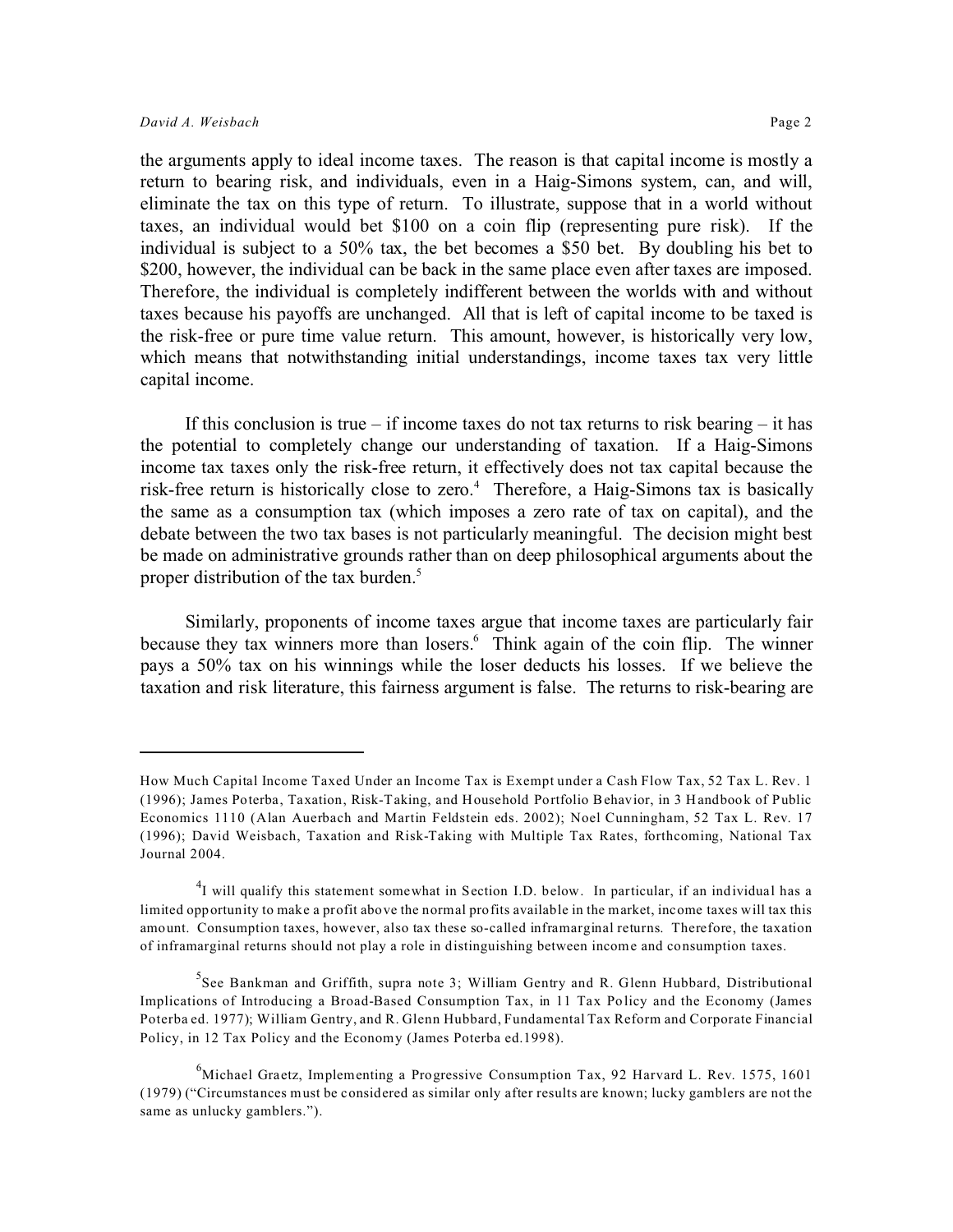not taxed at all under an income tax, so winners are taxed exactly the same as losers. The goal of taxing winners more than losers does not support an income tax.

There are also a number of implications about the design of an income tax, assuming we are going to have one. For example, if we are only going to tax the risk-free rate of return to capital, there are a variety of ways of doing so that might be much cheaper to administer than a Haig-Simons system. We might be able to achieve identical efficiency and fairness goals at a lower cost. And the effects of taxing inflationary returns become more important. If we thought we were taxing the full return to capital, taxing inflation may not change the overall results very much because inflation will often be a low percentage of the full return. But if we are only taxing the risk-free return, inflation looms larger. Inflation may well equal or substantially exceed the risk-free return, and taxing inflationary returns may increase effective tax rates dramatically. Finally, measurement of capital income is difficult and expensive. If only the risk-free rate of return is taxed, crude measurements may be preferable to more expensive but more accurate measurements because the efficiency losses from crude measurements may be small.

The taxation and risk literature and the conclusions that follow from it, however, do not appear to have been widely accepted. Legal scholars still advocate for an income tax over a consumption tax (on grounds other than administrative grounds)<sup>7</sup> or over superior means of collecting a tax on the risk-free rate of return. Economists modeling the efficiency losses from income taxation almost uniformly assume that the full rate of return is taxed.<sup>8</sup> Studies of the distributional impact of income and consumption taxes similarly assume that the full rate of return to capital is taxed. Standard texts in tax policy and public finance either ignore or give short shrift to the literature.<sup>9</sup> And there are fierce

 $^7$ See, e.g., Michael Graetz, 100 Million Unnecessary Returns, A Fresh Start for the U.S. Tax System, 112 Yale L. J. \_\_ (2002). One could, of course, understand and believe the taxation and risk literature and still argue for an income tax, but I'm not aware that anyone advocating for an income tax has taken this approach.

 $^8$ See, e.g.,Don Fullerton and Andrew Lyon, Tax Neutrality and Intangible Capital, in 11 Tax Policy and the Economy (James Poterba ed., 1997); Don Fullerton and Yolanda Henderson, The Marginal Excess Burden of Different Capital Tax Instruments,79 Review of Economics and Statistics 435 (1989); Jane Gravelle, Effects of the 1981 Depreciation Revisions on the Taxation of Income from Business Capital 35 National Tax Journal 1 (1982); Jane Gravelle, The Economic Effects of Taxing Capital Income (1994).

 $^{9}$ I am not aware of any tax policy book in the legal literature that even mentions the issue. See, e.g., Caron, Burke, and McCouch, Federal Income Tax Anthology (1997) (broad tax policy anthology with no mention of the issue); McIntyre, Sander, and Westfall, Readings in Federal Taxation (2d ed. 1983) (same); Philip Oliver, Tax Policy, Readings and Materials (2d ed. 2004) (same). The major public finance treatises tend to briefly describe the results of the literature (sometimes incorrectly) without mentioning any of the implications. See, e.g., Gareth Myles, Public Economics, (1997) at 214-219; Raghbendra Jha, Modern Public Economics (1998) at 224-228. The most recently published public finance treatise does not mention the issue. See Richard Tresch, Public Finance, A Normative Theory (2002). An important economics book entirely devoted to the taxation of capital income, fails to mention the issue. See Jane Gravelle, The Economic Effect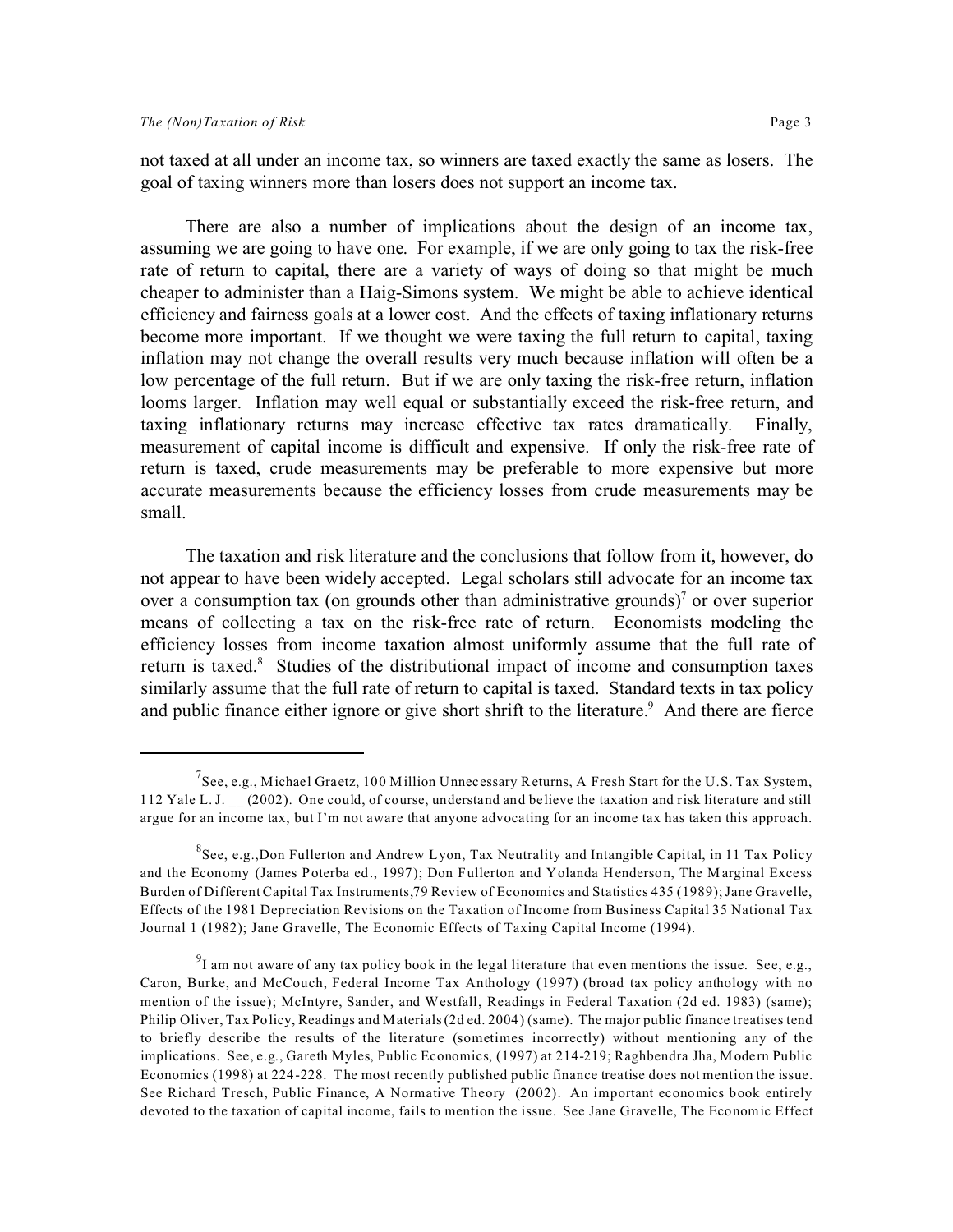debates in public forums on whether or the extent to which capital income should be taxed.<sup>10</sup>

Because there has been no article or commentary arguing that the literature is flawed, we are left imagining the reasons why it has not been accepted. Part of the reason might be style – the literature tends to be mathematical and to some extent counterintuitive, which makes it inaccessible to many. I will try to remedy some of that here, but ultimately, it takes some slogging to understand the key points.<sup>11</sup>

There might also be reasons more related to the merits. In particular, the models used in the literature are highly simplified abstractions of the real world. The tax system in most of the models is a perfect Haig-Simons tax. Individuals in the models adjust rationally to the tax in a zero transactions costs world. Moreover, for the conclusions of the models to hold in equilibrium, the government arguably must adjust its portfolio behavior in a precise fashion. The actual tax system, however, is not a perfect Haig-Simons system, individuals do not necessarily react rationally or live in a zero transactions costs world, and the government does not appear to adjust its portfolio in any particular manner in response to taxation. The models are triply idealized. It is, most likely, for this reason that the conclusions of the taxation and risk literature have not had a significant impact.

This paper examines the taxation and risk literature to determine the extent to which it should matter in our thinking about tax systems. The models are correct within their assumptions, so the key question is whether the assumptions are realistic, and to the extent they are not, how real world deviations from the models affect the conclusions.<sup>12</sup>

I will draw two conclusions. First, the models are not as unrealistic as they might seem at first. This is particularly true with respect to individual behavior, where it is easy to misinterpret the types of adjustments and calculations required by the models. All that is required for the models to hold is that individuals choose their investments based on after-tax prices. Second, and perhaps counter-intuitively, it does not matter very much to the conclusions we draw from the models that they are unrealistic. The models teach us

of Taxing Capital Income (1994). The Handbook of Public Economics fairs somewhat better, with parts of two chapters focused on the issue. See, Handbook of Public Economics (Martin Feldstein and Alan Auerbach, eds.) (2001) (Chapter 5 by Agnar Sandmo and Chapter 17 by James Poterba).

 $^{10}$ E.g., Debates over the growth of IRA's. Also, Norquist interview in ABA newsletter outlining scheme to move to a consumption tax. Debates over the Flat Tax.

 $11$ For relatively easy introductions to the literature, see Warren, supra note 3; Kaplow supra note 3.

 $12$ The only other paper that I know of that considers these issues is Deborah Schenk, Saving the Income Tax with a Wealth Tax, 53 Tax L. Rev. 423, 428-435 (1999-2000). Much of Schenk's analysis is consistent with the analysis here.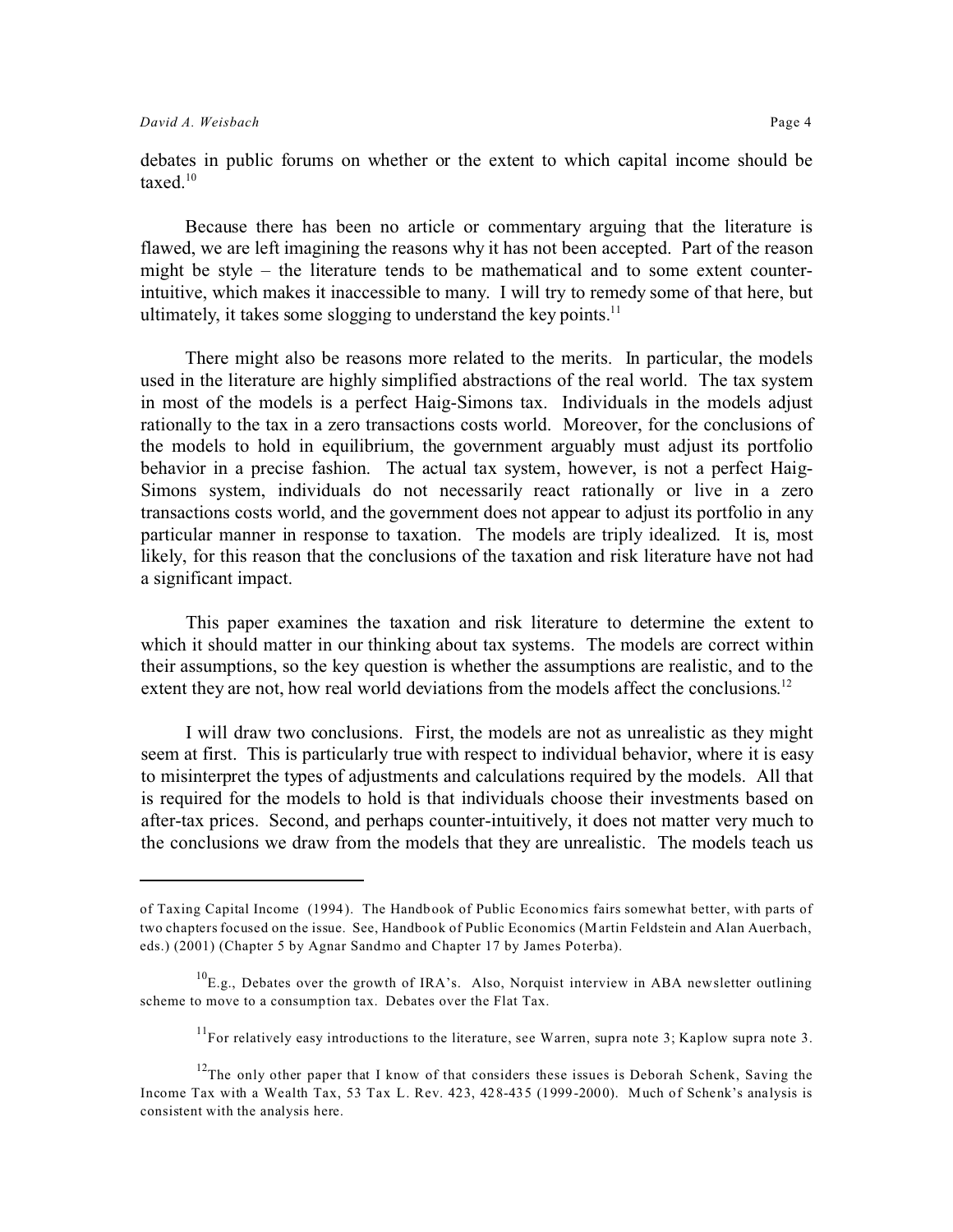about the Haig-Simons ideal and therefore teach us about the claimed goal of many tax scholars. Because reform proposals are based on goals such as the Haig-Simons ideal, understanding the goals can have real consequences. In fact, we would not want to modify the models to reflect the real world because they would then cease to teach us about the Haig-Simons ideal.

To preview the analysis, consider all three types of idealizations mentioned above. First, current law is far from the ideal Haig-Simons tax in the models. Those who believe in Haig-Simons taxation presumably would prefer if the deviations from Haig-Simons under current law were removed. It may not be possible to have an ideal, Haig-Simons income tax, but income tax advocates presumably would choose one if they could. Few, for example, would prefer a realization-based tax with loss limitations and no inflation adjustments to a perfect Haig-Simons tax if administrative costs were low.

The taxation and risk models teach us, however, that a perfect Haig-Simons system is pretty much the same as a consumption tax, a wealth tax, or similar reforms. Many of these reforms, particularly a consumption tax, may be attainable. In fact, the models tell us that it is very likely that moving to a consumption tax would move us closer to the idealized Haig-Simons tax than any likely reform of current law would. Therefore, proponents of Haig-Simons taxation should be advocating for a consumption tax! The argument goes the other way too. Switching to a consumption tax may be too difficult. Proponents of a consumption tax, therefore, might want to consider perfecting the current income tax as a way of getting close to their ideal. The taxation and risk literature teaches us about the ideals we hold and in doing so, converts purportedly deep arguments about the appropriate tax base into arguments purely about administrability. It is irrelevant for this purpose that they do not model the actual tax system.<sup>13</sup>

The second deviation from the models is that individual behavior may not be as described. People may not adjust for any variety of reasons, including the computational complexity of the adjustments, transactions costs, and psychological problems with understanding the effects of taxation. This is a very common assertion in conversations one has about the models (although, again, I am not aware than anyone has systematically explored this in writing so we cannot be sure what the actual objections are).

There are a number of problems with the claim that individuals do not adjust. First, a claim that individuals do not adjust implicitly adopts the no-tax world as the status quo and assumes that individuals make adjustments from there to offset the effect of taxation.

 $13$ Schenk, note  $\phantom{1}$ , argues that when the taxation and risk literature is applied to the actual tax system or any feasible realization-based income tax, the results are arbitrary. She concludes, therefore, that we should not impose an income tax and instead should impose a combination of a consumption tax and a wealth tax. Although I do not consider here how risk is taxed under current law, Schenk's conclusion that risk is unlikely to be taxed in a coherent fashion under current law seems likely to be correct.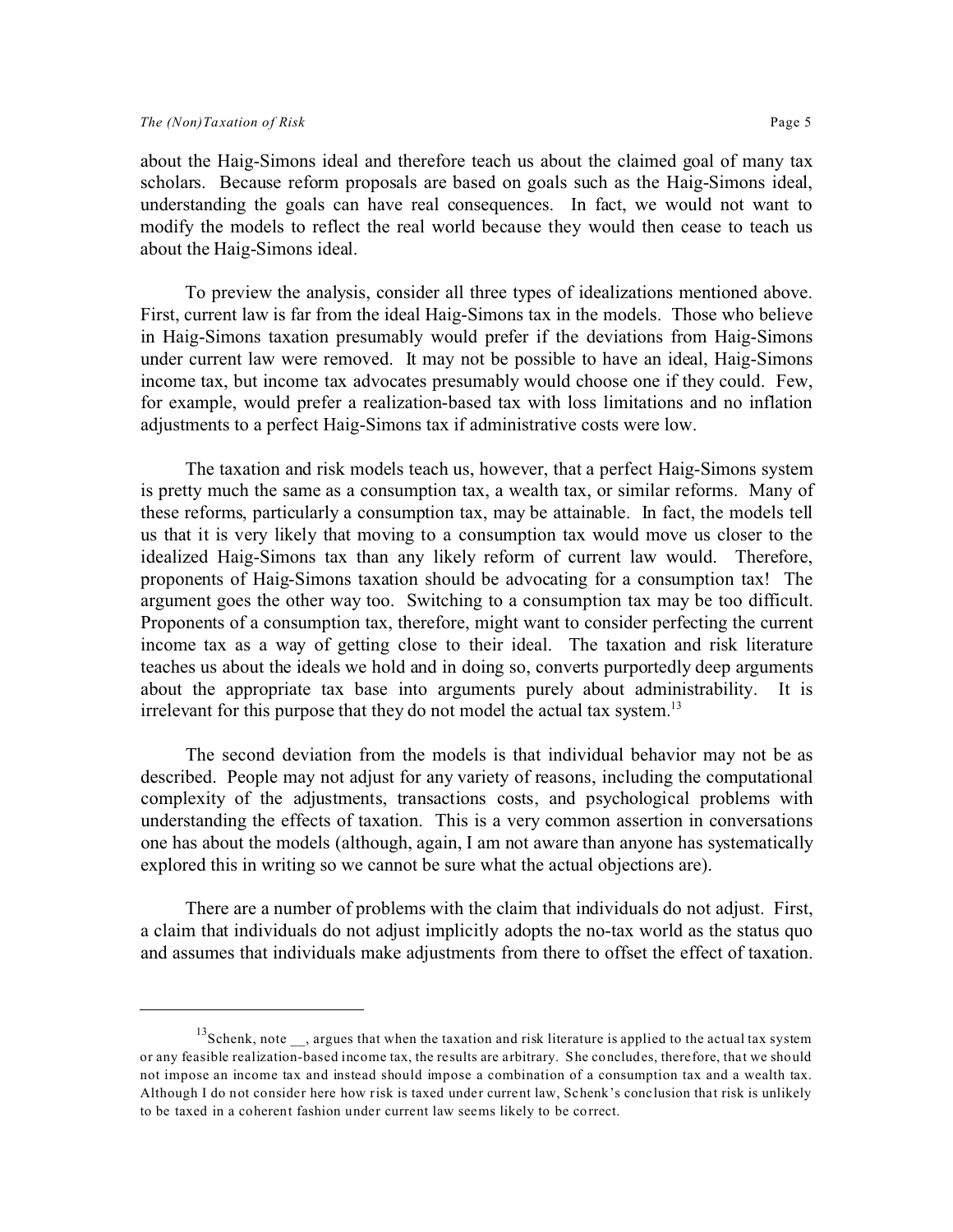This is how the models themselves are presented. The adjustments can seem large and complex from this perspective, and perhaps this is why they seem implausible.

For individuals to fully adjust to taxation, however, all they need to do is make investments based on after-tax returns. If they do so, they will have implicitly made all the calculations and adjustments implied by the models without ever having been aware of doing so.<sup>14</sup> Characterized this way, the taxation and risk literature seems more plausible and the claim that individuals do not adjust less so. The "no adjustment" position effectively assumes that individuals respond to pre-tax prices and, it is not obvious why we should generally believe that individuals predominantly respond to pretax prices rather than the actual prices they face, which are the after-tax prices.

Second, the assertion that individuals do not adjust is contrary to standard assertion that a cash flow tax imposes a zero rate of tax on capital. For a cash flow tax to impose a zero rate of tax on capital, individuals must make the very same type of portfolio adjustments predicted in the income tax and risk literature (and the government must similarly adjust its portfolio). It is, however, uniformly and unquestioningly assumed by both the legal and economics profession that a cash flow tax imposes a zero rate of tax on capital.<sup>15</sup> Either that conclusion must be dropped, we must agree that individuals adjust their portfolios under an income tax, or we must find a way of distinguishing the two cases (which I believe cannot easily be done).

If we get beyond these initial difficulties with the "no adjustment" position and assume that individuals do not adjust their portfolios in response to taxation, the conclusion should not be that the models are not important. Quite the opposite. If one views the pre-tax world as the baseline, a Haig-Simons system requires portfolio adjustments to offset the nominal tax on risk. The models show that individuals will want to make these adjustments. If individuals cannot do so, perhaps we should move to a tax where we get the same result as the ideal Haig-Simons tax but where individuals do not have to make these calculations and portfolio adjustments. For example, a wealth tax might not create the incentive to make portfolio adjustments that an income tax does. If people behave in response to pre-tax prices and returns, a wealth tax might be preferable

<sup>&</sup>lt;sup>14</sup>The reason the models start with a pre-tax return and show how adjustments can be made to keep that the same is to show equivalence between tax systems. They should not be read as implying that individuals have to calculate the adjustments based on pre-tax prices.

<sup>&</sup>lt;sup>15</sup>The literature citing this proposition is too vast to list. The original statement is due to E. Cary Brown. E. Cary Brown, Business-Income Taxation and Investment Incentives, in Income, Employment and Public Policy: Essays in Honor of Alvin H. Hansen 300, 301 (1948). Other examples include William Andrews, A Consumption-Type or Cash Flow Personal Income Tax, 87 Harv. L. Rev. 1113 (1974); Daniel Halperin, Interest in Disguise: Taxing the "Time Value of Money," 95 Yale L.J. 506 (1986); Michael Graetz, Implementing a Progressive Consumption Tax, 92 Harv. L. Rev. 1575 (1979); David Bradford, Untangling the Income Tax at 67-68 (1986). The proposition is standard in basic tax casebooks. See, e.g., Michael Graetz and Deborah Schenk, Federal Income Taxation, Principles and Policies, 287-292 (Revised Fourth Edition, 2002)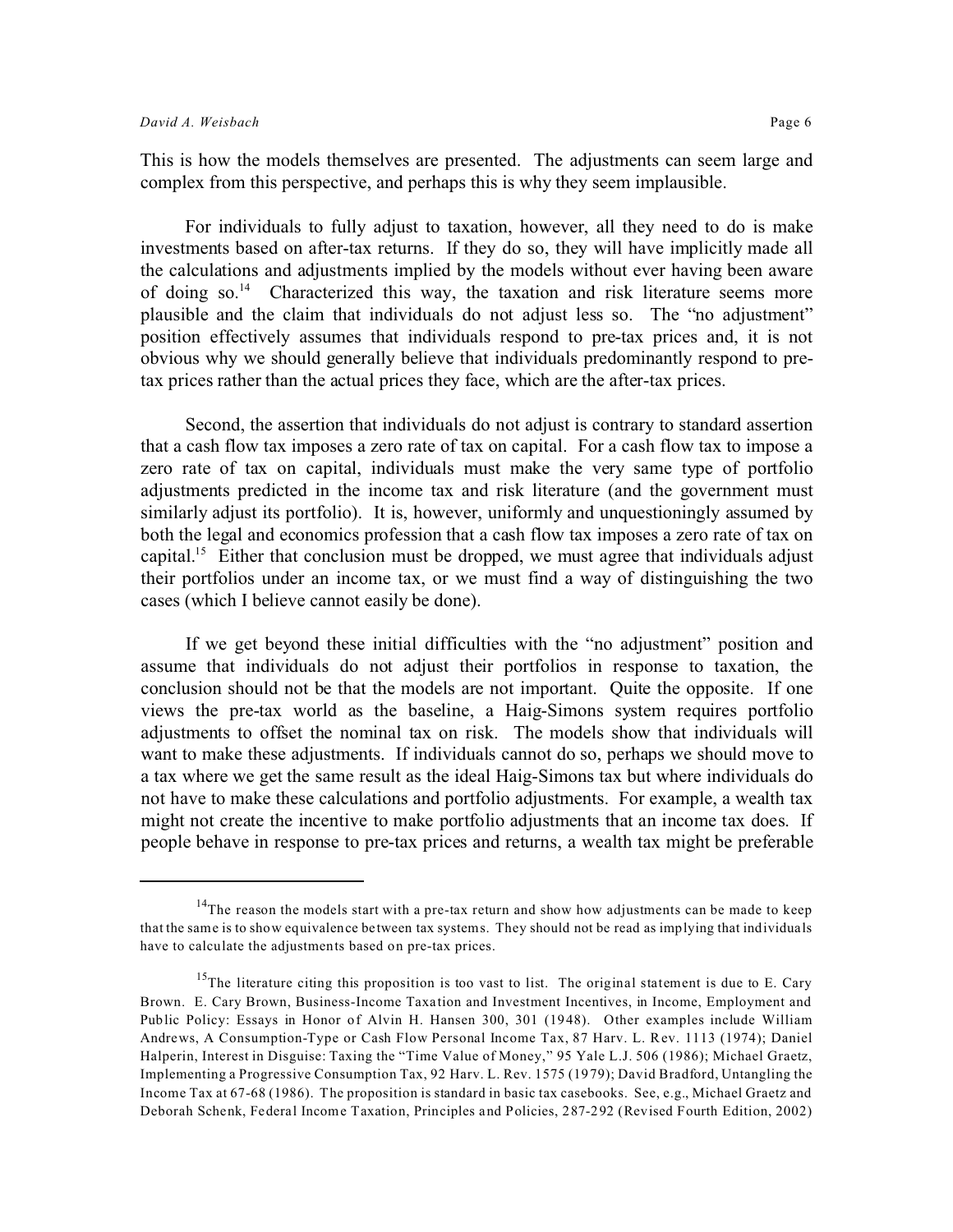because individuals will not have to adjust these prices and returns for taxation.<sup>16</sup> Therefore, we might care *more* about the conclusions of the risk-taking literature rather than less if individuals cannot adjust as predicted.

Very similar arguments apply to the government portfolio adjustments. The models once again present a misleading picture of the necessary government behavior because they compare the no-tax world to the taxed world. I have not yet even hinted at what the government adjustments are, however, so I will leave these arguments for Section III below.

This paper will proceed as follows. Section I will review the basic portfolio adjustment model, using a numerical example. Section II will then discuss the potential conclusions one might draw from the model. Section III will discuss the extent to which the models are unrealistic and how it matters, going into detail about the differences in real tax systems and the modeled system, in individual behavior and the modeled behavior, and government behavior and the modeled behavior. Section IV concludes by discussing some possible extensions of the models.

#### **I. The Taxation and Risk Model**

The taxation and risk literature argues that individuals can and will adjust their portfolios in response to an income tax to offset the effect of any tax imposed on the risky portion of their returns. The intuition is that an income tax taxes gains and allows deductions for losses, and thereby reduces the variance in outcomes from taking a bet. If individuals wish to restore the pre-tax variance, they can just increase the size of the bet. This section will develop this intuition through four increasingly complex examples. It then discusses how these conclusions translate to cash flow taxation.

#### A. *Pure, Zero-Expected-Return Bet*

The simplest case is a pure bet that has a zero expected return, such as a fair coin flip. For example, suppose that in a world without taxation an individual would bet \$100 on a coin flip. If the coin comes up heads, the individual wins \$100 and if it comes up tails, the individual loses \$100. We need not specify why the individual takes this bet other than that he desires this particular risk and return.

Now suppose we impose a 50% tax on the bet. Under such a tax, if the coin comes up heads, the individual has a \$100 gain and pays taxes of \$50 on that amount, leaving

<sup>&</sup>lt;sup>16</sup>See Schenk, note for a version of this argument. The models show that individuals will not make portfolio adjustments under a wealth tax, but the models generally have only two periods. In a multiple period wealth tax, there may be incentives to make portfolio adjustments but the adjustments would be smaller than under an income tax. See Weisbach, Periodic Income and Wealth Taxes, manuscript. Therefore, the benefits of a wealth tax might be smaller than they initially appear with two period models.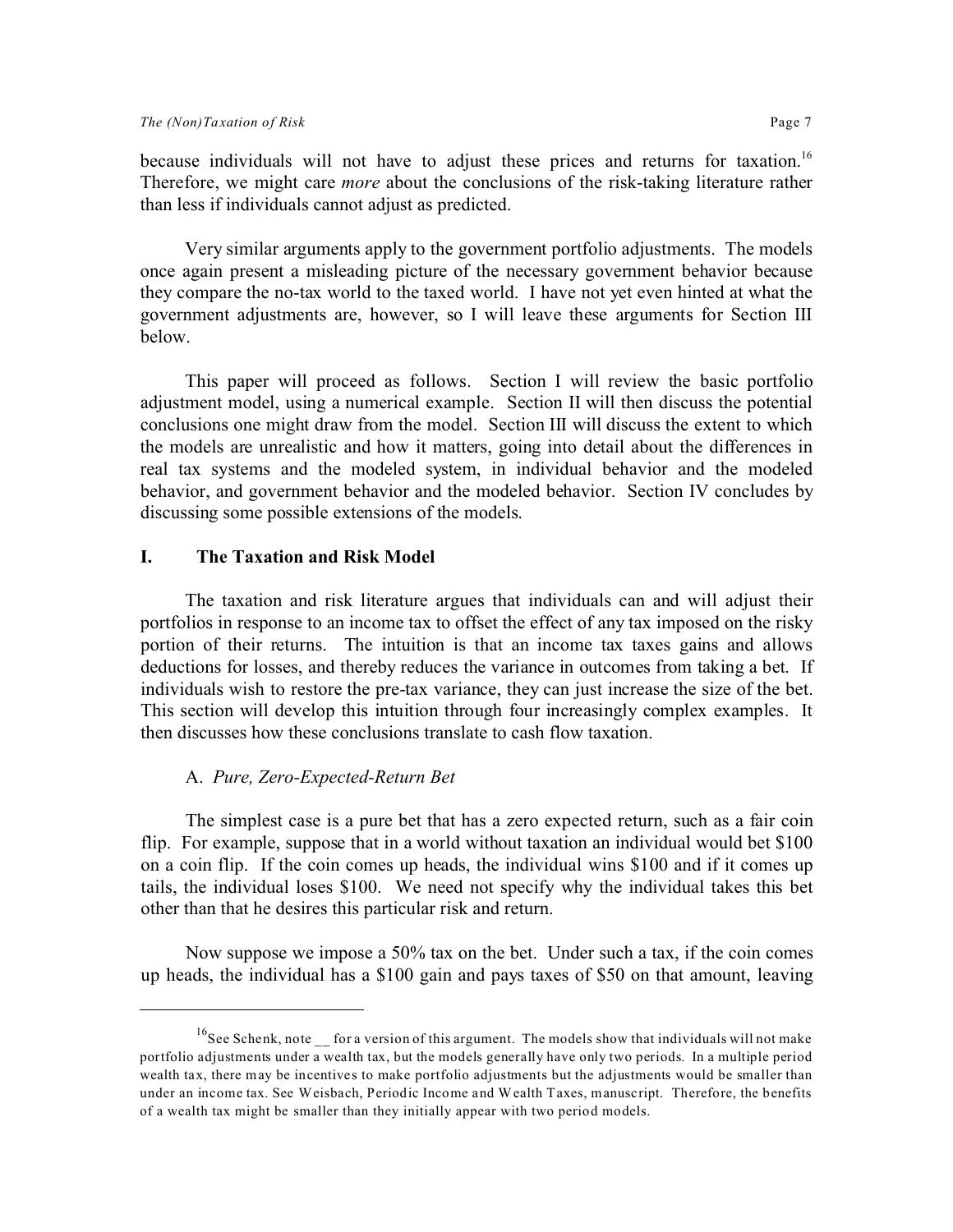him with \$50. The government gets \$50 in tax revenue. If the coin comes up tails, the individual can deduct the \$100 loss and either use the loss against \$100 of other income, thereby saving the \$50 of taxes that would be due on that income, or be refunded (i.e., have the government write him a check for) the  $$50<sup>17</sup>$  Either way, the individual loses only \$50 after taxes, and the government loses \$50 in forgone tax revenue. After tax, therefore, the individual will make \$50 if the coin comes up heads and lose \$50 if the coin comes up tails.

The individual prior to the imposition of the tax desired a \$100 bet, but after taxes only has a \$50 bet. The individual, however, can be in exactly the same place is he was prior to taxes by merely doubling the bet to \$200. Taxes cut the \$200 in half to a \$100 bet, which is what our individual desires. Moreover, the individual not only can make such an adjustment. He *will* make such an adjustment. The reason is that the same set of returns are available to him in the taxed world and the no-taxed world, so he will make the same choice. The only difference is that he must double the nominal size of his bet in the taxed world to get that choice. Thus, if he would choose a \$100 bet in a world without taxes, he *will* choose the \$200 bet in a world with a 50% tax.

If the individual makes a \$200 bet in the taxed world, the government will receive \$100 in taxes if the coin comes up heads. If the coin comes up tails, the individual deducts \$200, which costs the government \$100 in taxes. Effectively, the government and the individual split the \$200 bet on heads on a 50/50 basis. The government has zero expected revenue from this bet because it has equal chances of making and losing \$100. The government, however, will have risk.

The government can eliminate the risk by placing the opposite bet, a \$100 bet on tails. If it places this bet and the coin comes up tails, the government receives \$100 from the bet, which offsets the reduction in taxes due to the deduction by the individual (who *lost* his bet because the coin came up tails). If the coin comes up heads, the government pays \$100 on its bet, which offsets the taxes it would receive from the individual (who *won* his bet).

Suppose the government wants to enter into this offsetting bet. Who would enter into the other side? The tax system has caused our individual to want to increase the size of his bet on heads by \$100, which is exactly the amount the government wishes to reduce the size of its bet on heads. So our individual would be more than willing to do so. Therefore, the increase in the bet on heads by the individual is exactly offset by the bet on tails by the government. In economic terms, it means markets clear and prices do not change because of the portfolio adjustments.

 $17$ In a pure, Haig-Simons income tax, individuals would get refunds for net losses during the accounting period. Current law generally does not provide refunds, but the tax in the models is a Haig-Simons tax.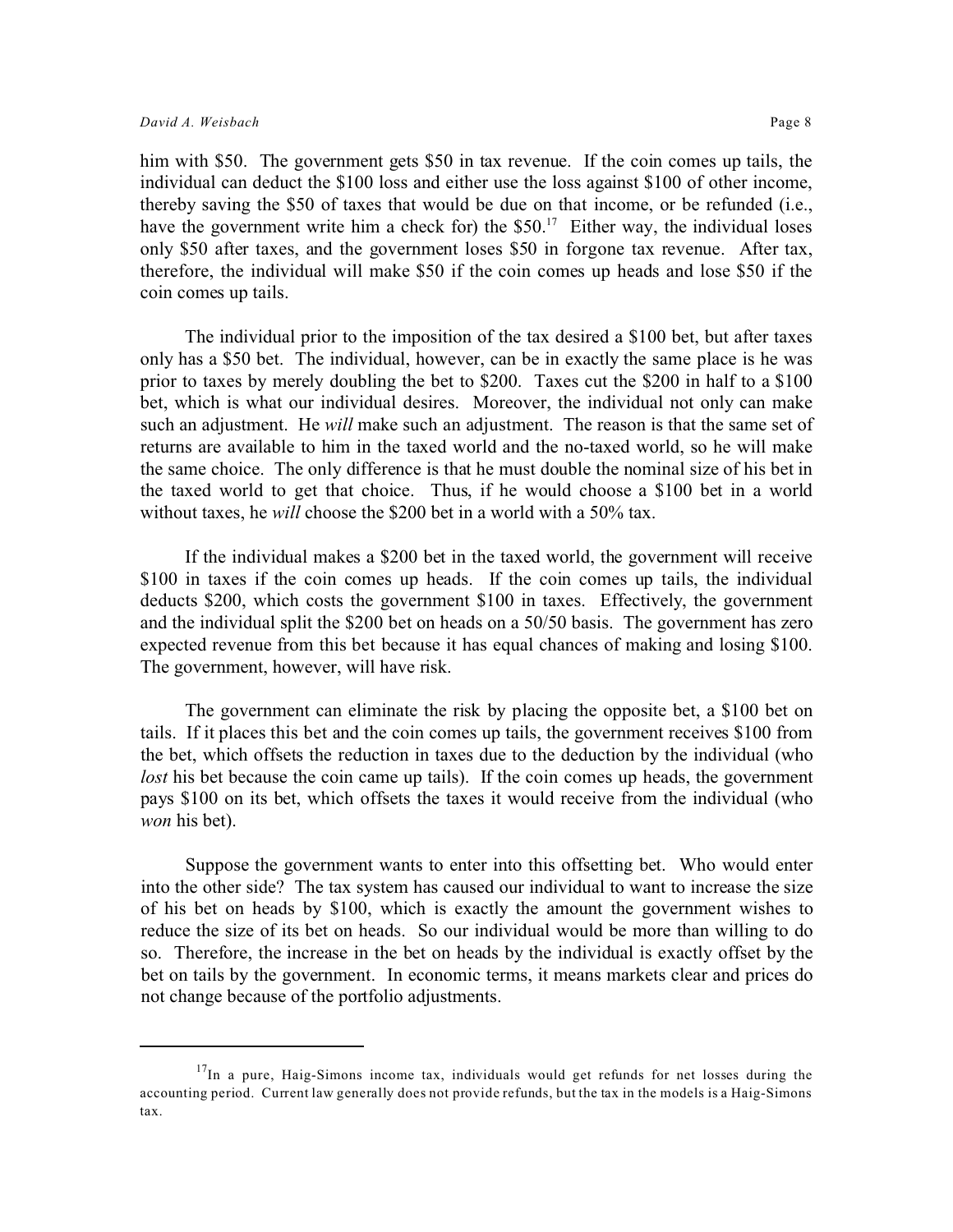At the end of the day, what has happened by imposing a 50% tax on the bet? Absolutely nothing. The individual increases the size of his bet from \$100 to \$200 and pays half of the winnings to the government (or receives a payment in the case of a loss). But if the government offsets the risk it assumed because of the imposition of the tax, it takes the other side of the increased bet, so it pays or receives any tax revenue back to the individual. All that the tax has done is force individuals (and the government) to adjust their portfolios. No tax revenue is collected and no risk is shifted. The tax is a complete nullity. The following table summarizes the positions.

|                   | No Tax    | 50% Income Tax                                  |  |
|-------------------|-----------|-------------------------------------------------|--|
| <b>Individual</b> |           |                                                 |  |
| Heads             | \$100     | \$200 - \$100 in taxes = \$100                  |  |
| Tails             | $(\$100)$ | $(\$200) + \$100$ benefit of tax $loss = \$100$ |  |
| Government        |           |                                                 |  |
| Heads             | \$0       | \$100 in taxes - \$100 in losses on bet = $\$0$ |  |
| Tails             | \$0       | $($100)$ tax refund + \$100 gain on bet = \$0   |  |

The claim just made is that the 50% tax on purely risky returns is the same as no tax. We should be more careful about what this claim entails. Louis Kaplow articulated three extremely strict criteria for tax systems to be identical to one another.<sup>18</sup> First, taxpayers have to have the same after-tax wealth in each regime, in each state of the world. That is, if the coin comes up heads, the individual must have the same wealth in the 50% tax and no-tax world and similarly if the coin comes up tails. This is true – in the case of heads, the individual has \$100 in the taxed and untaxed world and in the case of tails, the individual loses \$100 in both the tax and untaxed world. Second, total (net) investment in each asset must be the same so that we know that asset markets clear with no price changes. This is also true. In a no tax world, the individual places a \$100 bet on heads. In the taxed world, the individual places a \$200 bet on heads but the government places a \$100 bet on tails, so the net bet on heads is the same as in the no-tax world. Third, the government must have the same revenue in each regime in each state of nature. In the no tax world, the government obviously has no revenues. In the taxed world, the government still has zero revenues because the tax receipts (in the case of heads) or losses (in the case of tails) are offset by the bet on tails.

Note how restrictive these conditions are. Essentially, everybody and everything has to be in the same place in both tax systems (in this case, the taxed and the untaxed

<sup>&</sup>lt;sup>18</sup>Kaplow, note 3.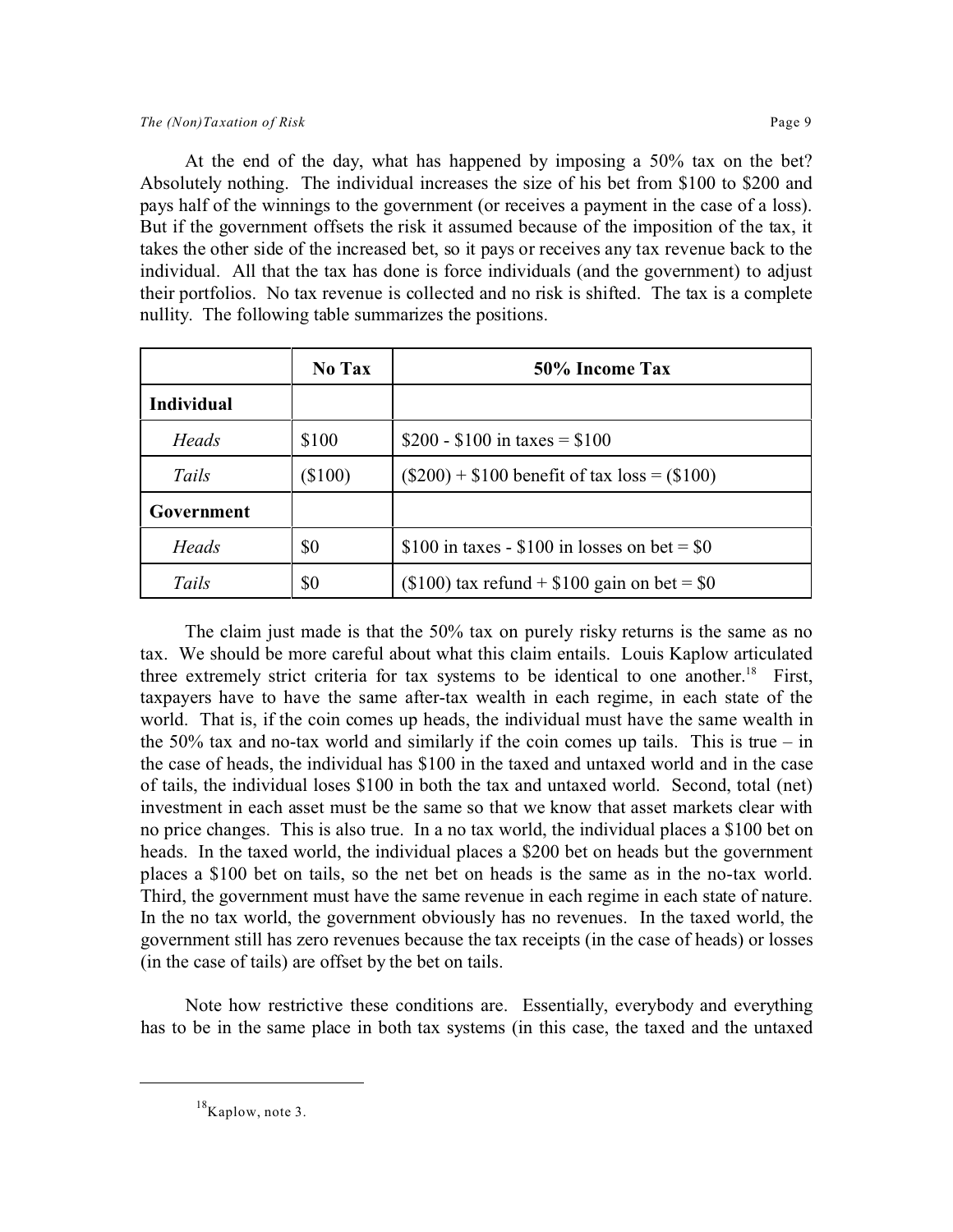worlds) in every state of the nature. Each individual has the same wealth in all states of the nature, the government has the same revenues, and investments are the same.

The government, of course, might not adjust its portfolio. It might like its chances on the taxes it will receive from coin flip. It might seem, then, that the equivalence breaks down. But the government does not need the tax system to take this bet. Instead, it can choose not to impose a tax and instead bet directly on heads in the marketplace. If it does so, we have *exactly* the same result as a tax system in which the government does impose a tax but does not offset the risks it assumed. We can think of (i) imposing an income tax without the government adjusting its positions as (ii) not imposing an income tax and the government adjusting its position. The income tax becomes in this case just a complicated, indirect, and very expensive way for the government to take market positions.

Note that the exact same logic goes through for any tax rate. For example, suppose the tax rate were 40% instead of 50%. Now a \$100 coin flip either makes or loses \$60. To get back to the pre-tax position, the individual must bet  $$100/$60 = $167$ . Then, when a 40% tax is imposed, the individual is left with a \$100 bet. More generally, if the tax rate is t, the individual must make  $1/(1-t)$  times his pre-tax bet. The government adjusts its portfolio similarly.

Finally, before moving on to the next case, it is worth considering the treatment to the other side of the coin flip. Suppose a different individual, also subject to taxation, enters into the other side of the bet. If the coin comes up heads, the other individual will deduct the exact amount that the first individual includes in income and vice versa for tails. Therefore, the government has no stake in the outcome whatsoever. The tax system merely causes the two individuals to double the size of their transaction, leaving them exactly the same place after taxes as before. If the individuals are subject to different tax rates, the government will have a partial stake in the bet. If the individual betting on heads has a higher tax rate, the government has a position in heads to that extent. If the individual betting on tails has a higher tax rate, the government has a position in tails to that extent. It can offset this position, as before. Therefore, the treatment of the other side of the bet does not change the basic results and we can simply think of risk as coming from events external to the tax system rather than from bets among taxpayers.

#### B. *Pure Bet, Positive Expected Value*

Now consider a bet with a positive expected return. Bets might have positive expected returns because individuals will not bear risk without being compensated. So suppose the individual betting on the coin flip now receives \$120 if the coin comes up heads but pays only \$100 if the coin comes up tails. The expected return is \$10. The cost to the individual of entering into the bet is still zero – the expected return is compensation for bearing risk.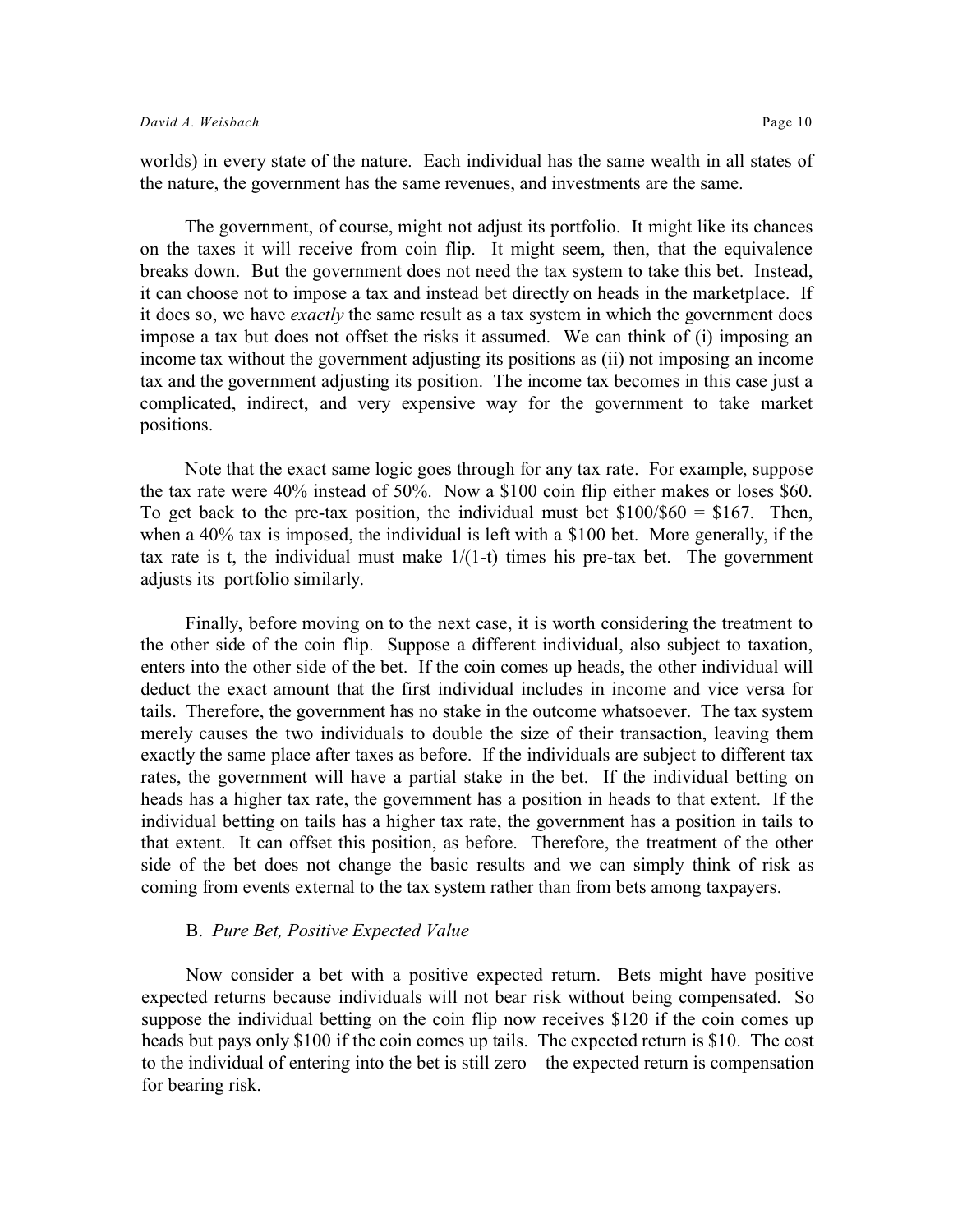The results are the same as with the prior case. A 50% tax cuts the individual's return in half, to a gain of \$60 and a loss of \$50, and an expected payment of \$5. The individual can and will double the size of the bet and be in exactly the same position as without tax.

The government's position is similarly identical. The government exposes itself to half the risk by imposing a 50% tax. If the individual adjusts by doubling his bet, the government has a 50% chance of winning \$120 (half of the taxpayer's winnings of \$240) and a 50% chance of losing \$100 (half of the taxpayers \$200 loss). The government has expected tax revenues of \$10. Although it might at first appear that the government is collecting real taxes in this example, it is not. Instead, the \$10 of expected return is the compensation for bearing risk and has no market value. To see this, note that the government has exactly the same bet as the taxpayer in the pre-tax world and we assumed that the taxpayer could enter into this bet for free. The government, therefore, can sell this risk (for its expected value of \$0) to our individual who wants to increase his exposure in response to the tax. Once again, the tax system has no effect other than forcing people to adjust their portfolios. The table below summarizes.

|                   | No Tax    | 50% Income Tax                                    |
|-------------------|-----------|---------------------------------------------------|
| <b>Individual</b> |           |                                                   |
| Heads             | \$120     | \$240 - \$120 in taxes = \$120                    |
| Tails             | $(\$100)$ | $(\$200) + \$100$ benefit of tax $loss = (\$100)$ |
| Government        |           |                                                   |
| Heads             | \$0       | \$120 in taxes - \$120 in losses on bet = $\$0$   |
| Tails             | \$0       | (\$100) tax refund + $$100$ gain on bet = \$0     |

As before, the logic works for any tax rate. And as before, if the government chooses to impose a tax without making a portfolio adjustment, it could equally have chosen not to impose a tax and make a portfolio adjustment. The tax system reduces to nothing more than the government buying and selling securities in the market.

#### C. *Risky Investment*

The most realistic case is an investment with a time value return as well as risk. The idea will be that we can separate the risk component from the time value component and the exact same logic will apply to the risk component – taxpayers will adjust their bets to eliminate the effect of taxation. Because an investment requires an upfront payment, the adjustment appears to be slightly more complex. The logic, however, is exactly the same.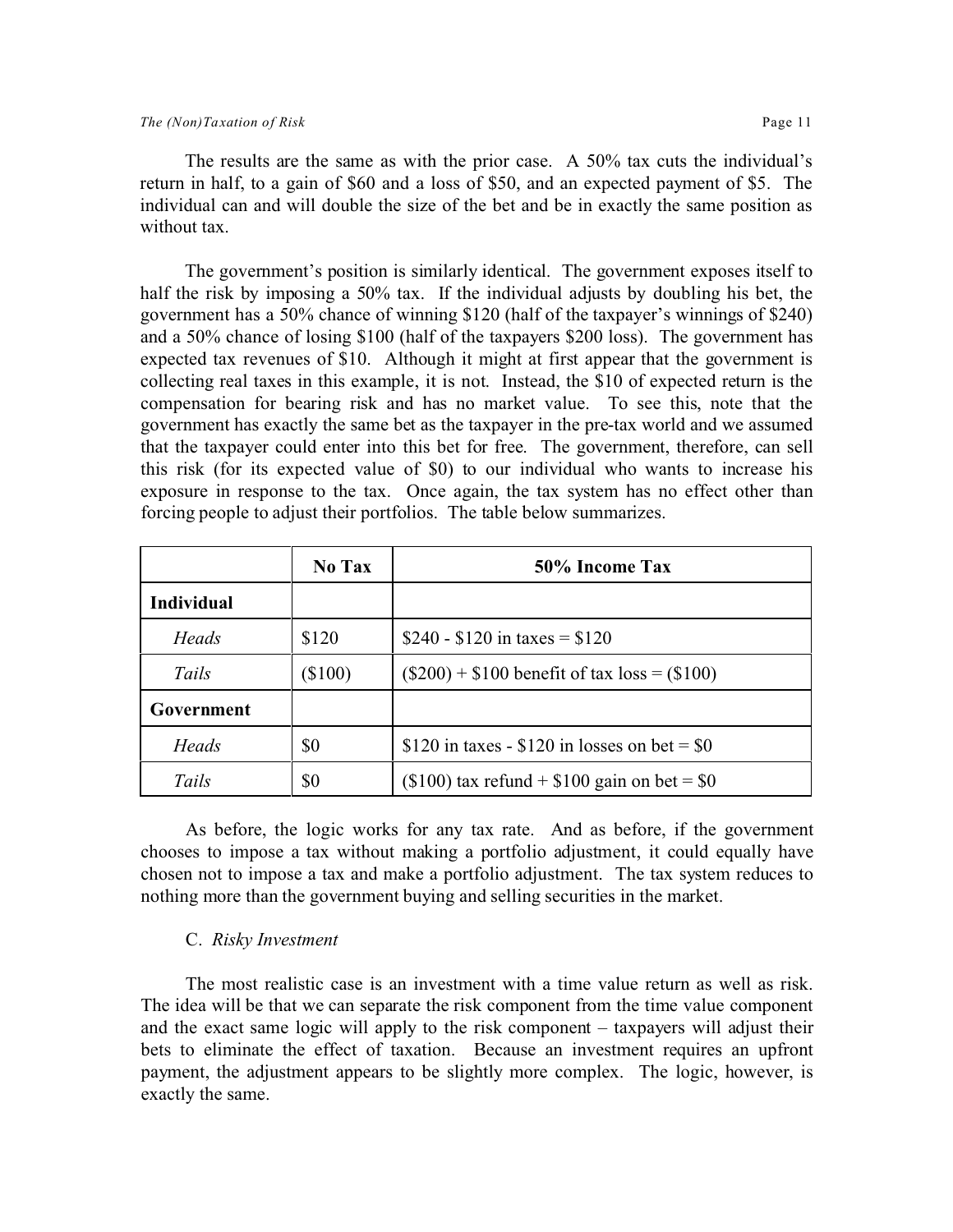Suppose the individual makes an investment, say of \$100 for one year. The investment has a 50% chance of being worth \$130 in one year and a 50% chance of being worth only \$90 in one year. The expected amount the individual will receive is \$110 and the expected return is 10%. Assume, finally, that the individual could have alternatively invested in a riskless asset and received a return of 4% and that the individual can also borrow at this rate.<sup>19</sup>

We want to isolate the risky component of this investment and analyze how the taxpayer can (and will) respond to the tax on this component. To do so, decompose the investment into two parts. First, we can think of the individual as receiving a risk-free return of 4% merely to reward him for investing for the year – a pure time value return. Second, we can think of the individual as placing a bet. To get to the final values of \$130 and \$90 for winning and losing, he must receive an additional \$26 if he wins and pay \$14 if he loses. That is, if he wins the bet, he gets his \$100 back, plus a \$4 risk-free return, plus a \$26 risky return for a total of \$130. If he loses the bet, he gets his \$100 back, plus a \$4 risk-free, time value return, less a \$14 loss on the bet, for a total of \$90. The expected return on the bet piece of the investment is  $$6^{20}$  (which combined with the \$4 risk-free return makes up the total \$10 expected return).

An unintuitive aspect of the decomposition is that if the individual only gets \$90 back, it looks like he does not get back the risk-free \$4. The reason is that the investment internally nets the \$4 risk-free, time value return with the \$14 loss on the bet, paying him just the \$90. By decomposing the two, we are treating the \$4 as being received in all cases but when the taxpayer loses the bet, he pays back \$14. The diagram below illustrates the decomposition.

Now suppose that the government imposes a 50% income tax on returns to all investments. If the investment pays \$130, the individual will have gain of \$30 and pay a tax of \$15, leaving him with \$115. If it pays only \$90, the individual has a loss of \$10 which he can deduct, leaving him with \$95. The expected return is reduced to \$5 or 5%.

The decomposition still works, using the after-tax risk-free rate of return of 2%. The individual gets his \$100 back plus a risk-free return of \$2, makes an additional \$13 after-tax if he wins the bet (for a total of \$115, as required), and loses \$7 after-tax if he loses the bet (for a total of \$95 as required). The expected return on the bet element is now \$3, the risk-free return is \$2, adding to a total expected return of \$5. Effectively, the 50% tax just cut everything in half. The diagram below illustrates.

<sup>&</sup>lt;sup>19</sup>The proofs all go through if the individual only borrows at a risky rate except that it is the individual's borrowing rate that is subject to tax. See Noel Cunningham, note 3.

<sup>&</sup>lt;sup>20</sup>Computed as 0.5 x \$26 - 0.2 x \$14 = \$6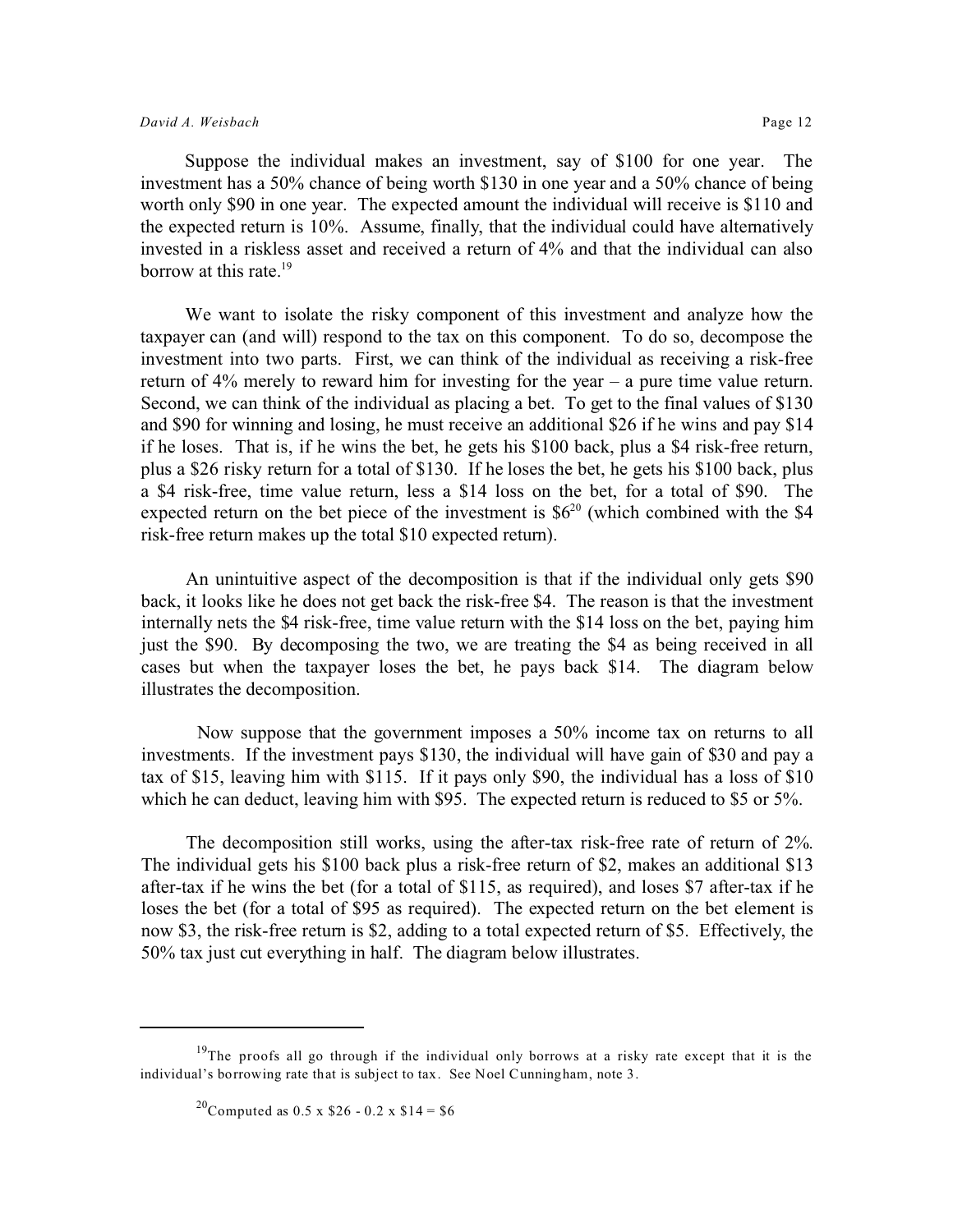

The individual will want to adjust his portfolio in response to taxation. To increase his position in the investment, the individual will have to come up with more cash. That is, unlike the pure bet case, if he wants to double his investment, he will need an additional \$100. Suppose the individual borrows the \$100, risk-free (alternatively, he can sell a \$100 risk-free investment) and invests the proceeds in the risky investment.

His after-tax position is now as follows. This year he invests \$200, \$100 coming from the borrowing. Next year, he must pay back the \$100 loan plus 4% interest. The interest can be deducted, saving him \$2 in taxes, so the total after-tax cost to him of paying back the loan is \$102. If we follow the decomposition on his investment of \$200, he gets his \$200 back and a 2% after-tax risk-free return on that amount, or \$4. In addition, for each \$100 invested, he also gets \$13 after taxes if he wins and loses \$7 after taxes if he loses For \$200, this means he makes \$26 or loses \$14 on the bet piece.

Overall, after taxes next year he gets \$204 risk-free and pays back \$102, leaving him with \$102. In addition, he has a bet with 50% chance of winning \$26 and a 50% chance of losing \$14. This is exactly the same as if we did not tax the bet at all but did tax the risk-free return. The only difference between this set of pay-offs and the pre-tax payoffs is the reduction in the risk-free return from \$4 to \$2 by the 50% tax. The table below summarizes the numbers. As can be seen in the last line, the individual is \$2 worse off in all states of the world with taxation compared to without taxation. This \$2 is the 50% tax on the \$4 risk-free return.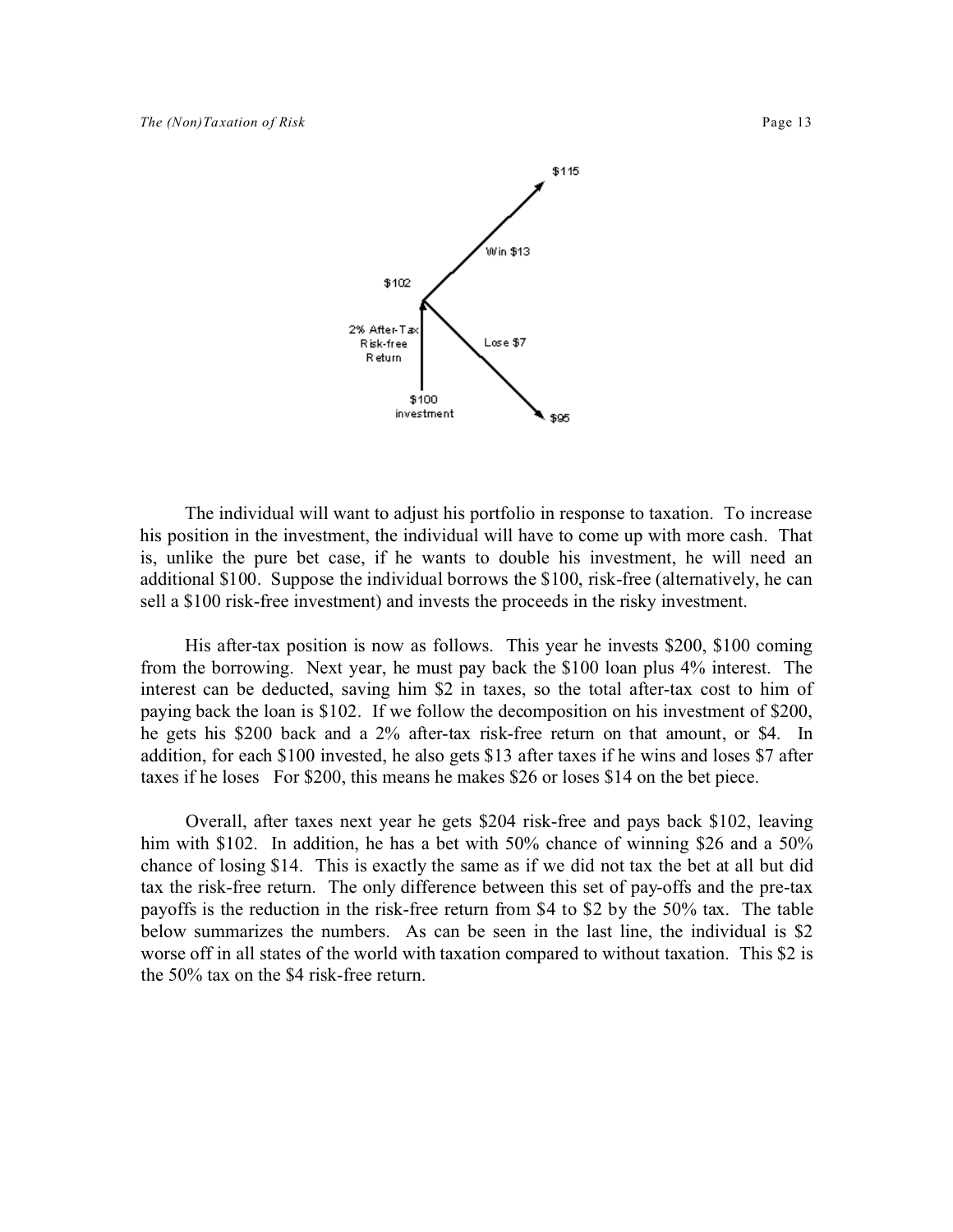|          |                     | No Tax     | 50% Income Tax |
|----------|---------------------|------------|----------------|
| Year $0$ | Investment          | \$100      | \$200          |
|          | <b>Borrow</b>       | \$0        | \$100          |
| Year 1   | Risk-free return    | \$104      | \$204          |
|          | Pay back loan       | $-$ \$0    | $-$102$        |
|          | <b>Net</b>          | \$104      | \$102          |
|          | <b>Risky Return</b> | $$26/-$14$ | $$26/-$14$     |
|          | Overall return      | \$130/\$90 | \$128/\$88     |

The diagram below illustrates how the cash flows work with the decomposition diagram used above.<sup>21</sup>



 $21$ One implication of the example is that the bet piece we isolated in the investment has to have zero present value. The reason is that the borrowing and investing activity envisioned had no effect on the individual other than to double the bet. The net cost of the activity was zero, so the present value of the bet has to be zero. Therefore, if derivative markets in the risk in question exist, the individual need not borrow and buy an investment. Instead, he can eliminate the tax on risk merely by increasing his bet through a derivative. This makes the investment case look exactly like the coin flip. In addition, the borrowing rate becomes irrelevant, which means that the conclusions in Cunningham, note 3, would not hold.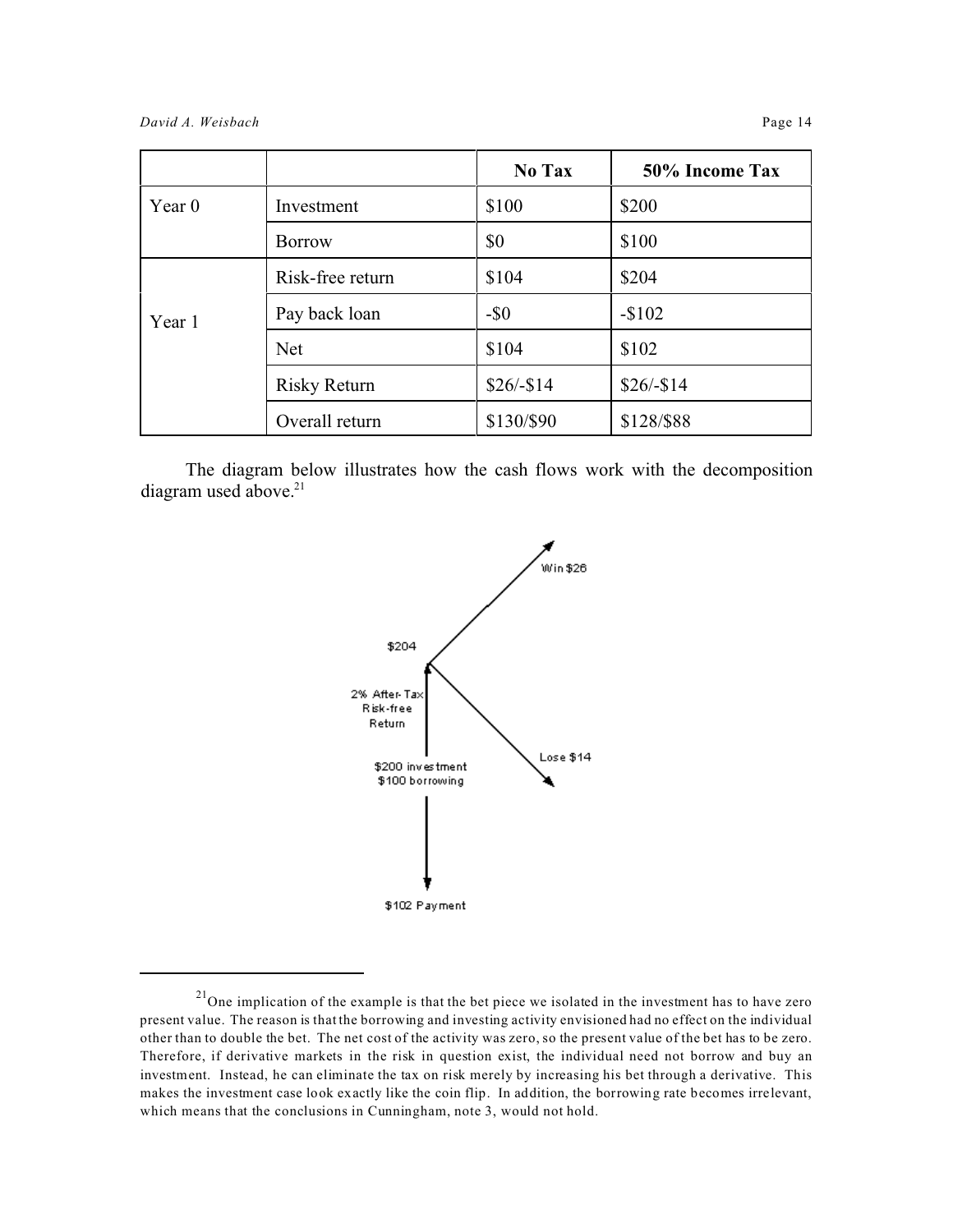To complete the example, we must consider the government side.<sup>22</sup> Suppose the government sells the investment short. It will receive proceeds equal to the value of the asset. Suppose it puts these in the bank, which is equivalent to saying that it invests in a risk-free asset and also equivalent to saying it lends the money, risk-free.<sup>23</sup> There is a ready buyer for the investment because the individual wants to increase his investment. There is also a ready borrower (buyer of the risk-free asset) because the individual wants to borrow money. If the government makes this portfolio adjustment, it eliminates any taxes on risky returns it would have received (in return for eliminating the tax losses from deduction on the risky returns) and is left with only the tax on the risk-free rate of return. The cash flows become complex and are laid out in the notes, but the concept is straightforward.<sup>24</sup> Like in the simpler cases, the net effect of the tax on risk is a nullity except to require individuals to make portfolio adjustments. And once again, a change in

<sup>24</sup>Suppose the individual makes a \$200 investment, borrowing \$100. The government will get one half of the \$8 risk-free return, or \$4. In addition, the government will get half of the bet, or \$26 if the bet pays off and -\$14 if the bet loses. Finally, the government will lose \$2 in taxes due to the interest deduction the individual gets on the borrowing. The net position for the government if it makes no portfolio adjustment is:

\$4 taxes on the risk-free return to the investment - \$2 on the interest deduction + \$26 if the investment pays off - \$14 if the investment does not.

Suppose the government adjusts its portfolio by selling a \$100 risky investment short and investing in a risk-free asset. The government will receive \$100 from the short today and pay out \$100 to make the investment in the risk-free asset, netting to zero this year. Next year, it will receive \$104 from the risk-free investment. It will also close the short sale. When the short sale closes, the government will owe \$104 plus it will owe \$26 more if the bet pays off or receive \$14 if the bet does not. These risky returns amounts exactly offset the taxes received. The net effect is as follows:

```
Today: $100 received today, $100 outflow today.
Next year:
        Taxes: 
                 Receive $4 + either $26 or owe $14.
                 Owe $2 on interest deduction by individual
        Risk-free investment:
                Receive $104
        Short sale
                 Owe $104 + either owe $26 or receive $14
        Net: $2.
```
<sup>&</sup>lt;sup>22</sup> If we use argument that the bet must have zero present value, see note  $\equiv$  supra, the government can offset the risk just like it could with the coin flips through the use of derivatives. The cash flows all wash in the same way.

 $^{23}$ In a short sale, the seller borrows an asset and sells it. To close the short sale, the short seller purchases a replacement asset and returns it to the lender. If the price of the asset has gone down, the short seller makes money because purchasing the replacement asset costs less than the short seller received on the initial sale. If the price of the asset has gone up, the short seller loses money. A short sale is, effectively, a method of taking the opposite side of the bet from the purchaser of the asset, analogous to betting on tails when the taxpayer has bet on heads.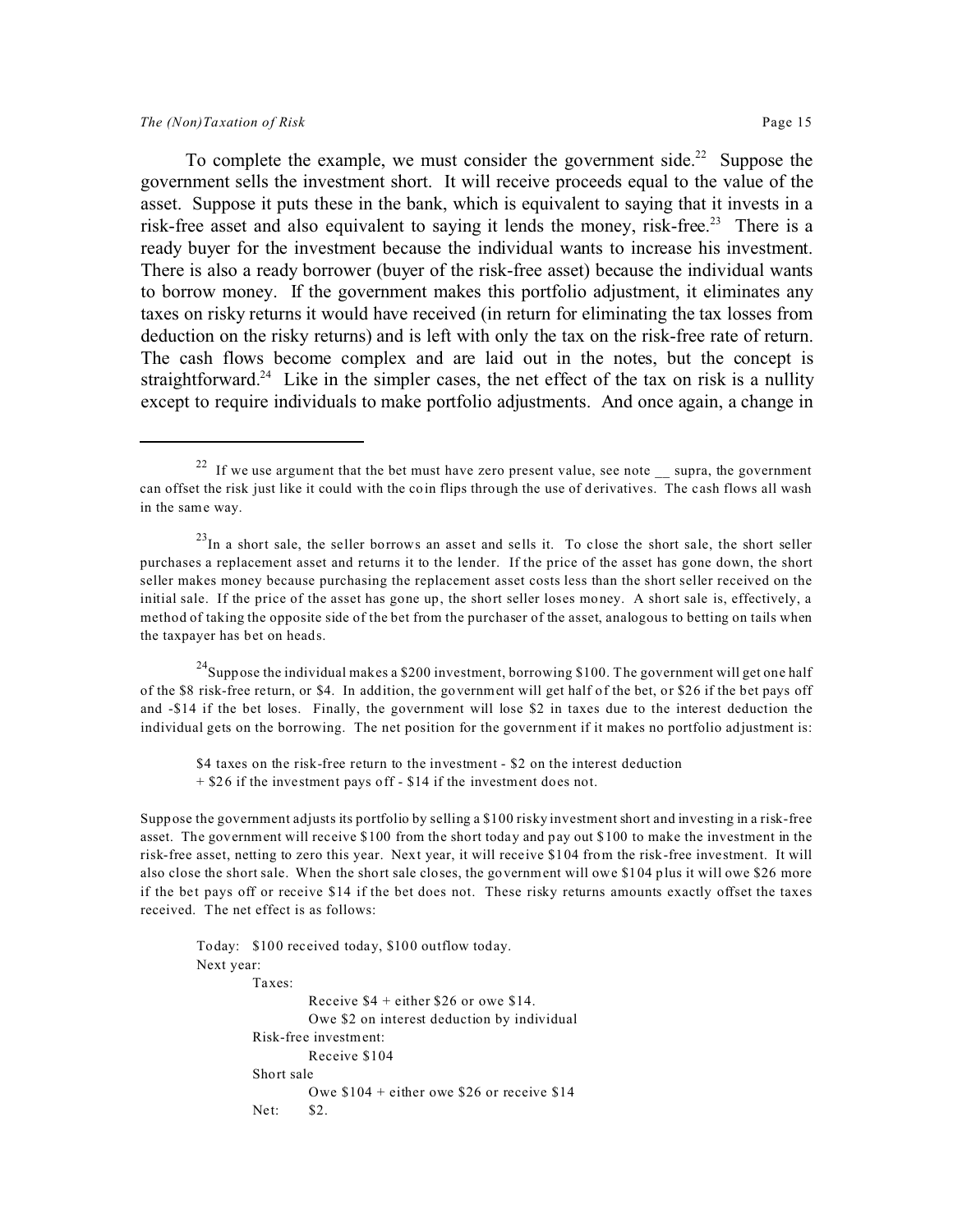tax regimes, in this case from a tax on the nominal return to a tax just on the risk-free return without a government portfolio adjustment is the same as no change in tax but the government making a portfolio adjustment.

One subtlety in this last example is that the government collects real tax dollars on the risk-free return and the individual correspondingly pays real taxes. The individual, therefore, is poorer. Being poorer, the individual might desire to enter into a different amount of risk. The individual might change his investments and, therefore, taxation will affect risk bearing, unlike the assertions above. In economics lingo, there is a wealth effect.

But compare two tax systems. One taxes the risk-free return to investments and the other nominally taxes the entire return (a traditional income tax). There will be no wealth difference in these two taxes because both collect the tax on the risk-free return and only that tax. The two taxes are identical in the sense that any opportunity available under the traditional income tax can be achieved under the risk-free return tax and vice versa. Therefore, behavior has to be the same under both taxes and we need not worry about wealth effects.

Moreover, the two taxes are equivalent in the sense discussed above. Taxpayers, as just mentioned, have the same after-tax wealth under either regime in each state of nature. The net investment is the same in each regime because in the full taxation regime, the government's short position in the asset and the taxpayer's additional long position offset (as do the positions in the risk-free asset). Finally, government revenues are the same for the regimes. Therefore, the regimes are identical and there are no fairness or efficiency reasons to prefer one to the other.

#### D. *Inframarginal Returns*

The last extension of the example is to suppose that the individual finds a special opportunity that is not generally available in the market. The idea might be that not all investments are perfectly priced, exactly compensating individuals for risk and the time value of money. There might be unique opportunities with returns greater than the market return. In the literature on taxation and risk these are usually called "inframarginal returns." To be an inframarginal investment, the return on the investment must be above the market rate of return and the individual must not be able to invest more in the investment due to taxation. It must be a one-time opportunity.

If the individual has an inframarginal investment, portfolio adjustments will not eliminate the tax on the inframarginal return because additional units of the investment (or some other investment) will have a lower return than the initial units. The investor cannot increase his investment in the asset because of taxation so the investor cannot offset the portion of the return claimed by the government through taxation.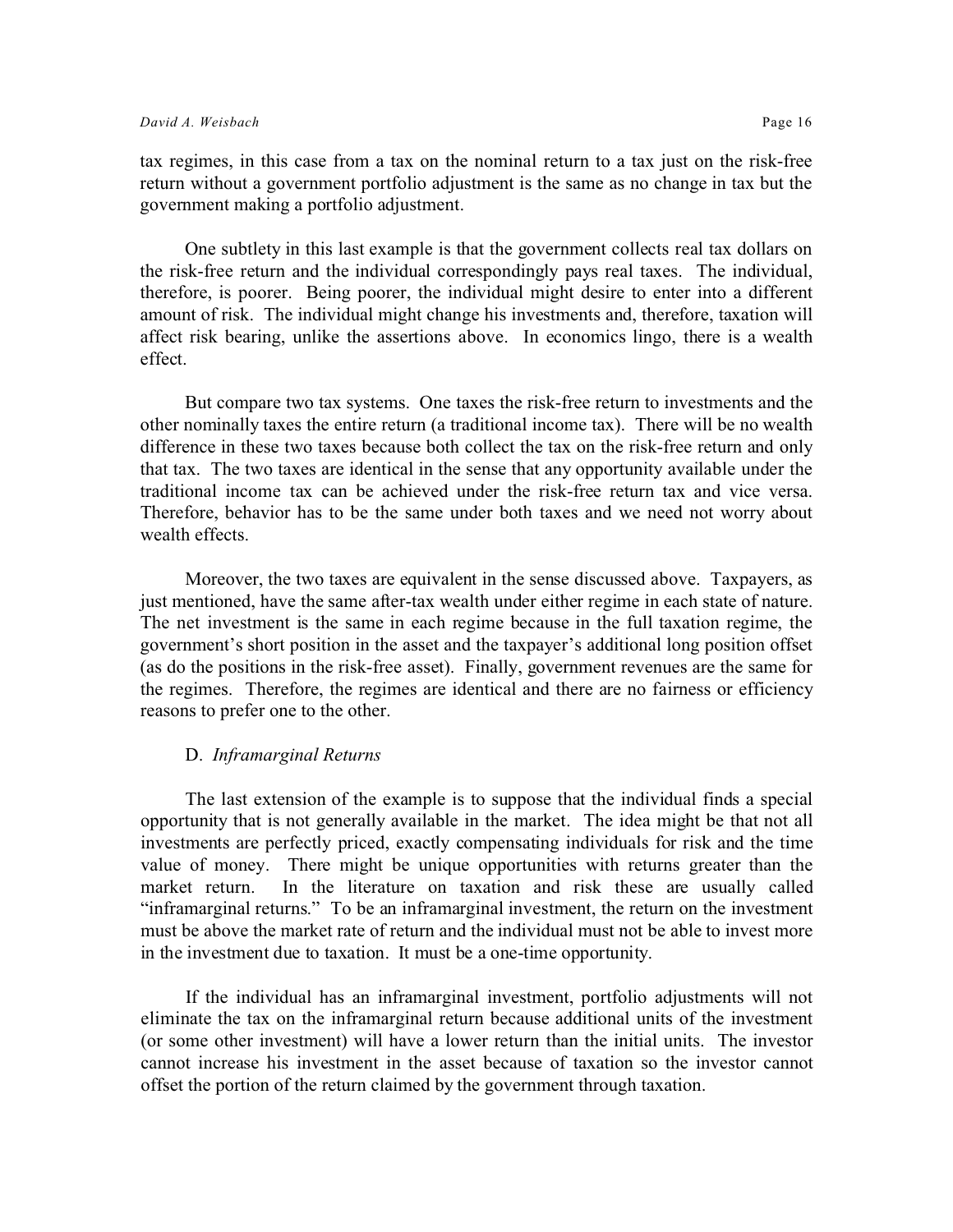To illustrate, suppose in the investment we have been considering (\$100 turns into either \$130 or \$90 in one year), the investor will receive an additional \$10 if he wins the bet. Suppose, however, that he can only get this extra return on his initial \$100 investment and not on any additional units he may buy. (Additional units have the normal return of \$130.) The individual, for example, might have a special but limited business opportunity.

The portfolio adjustment will restore to the investor his original gain of \$26 and loss of \$14 but will not affect this additional \$10. If we think about the bet as a coin flip, the assumption that the extra \$10 is available on only the first \$100 is like saying that the investor may not enter into additional coin flips on that \$10. Therefore, he cannot offset the tax on that amount. He can enter into the additional coin flips to offset the tax on the \$26 and \$14 risk, so that amount remains untaxed.

To be more explicit (at the risk of inflicting pain), suppose the individual has the opportunity to invest \$100 in an asset that will pay \$140 one half the time and \$90 the other half of the time. Because of the excellent return, the individual takes this opportunity. Any additional money invested, however, can only be invested in assets that produce \$130 instead of \$140. Suppose we impose a 50% tax, and the individual follows the strategy outlined above, borrowing money to increase his investments. The individual borrows \$100 but can only invest it in an asset that pays \$130 half the time and \$90 half the time.

In the next period, if he wins his bet, he has \$270 of cash (\$140 on the special investment and \$130 on the normal investment), a gain of \$70, and taxes of \$35, leaving him with \$235. If he loses his bet, he has \$180 of cash, a loss of \$20, and a tax deduction that leaves him with \$190. He also owes \$104 on his loan but can deduct the \$4 in interest. At the end of the day, he ends up with either \$133 or \$88.

We can characterize the \$133/\$88 return as follows. The individual receives \$2 risk-free on his \$100 investment, which is the after-tax risk-free rate on the investment. In addition, the individual receives \$26 if he wins the bet and loses \$14 if he loses the bet. Finally, the individual receives an \$5 if he wins the bet, which is the inframarginal return of \$10, reduced by a 50% tax. These numbers add up to \$133 if he wins the bet and \$88 if he losses. Thus, we can say that an income tax imposes a tax on the risk-free return and on inframarginal returns but not on returns to risk bearing. The numbers are summarized below.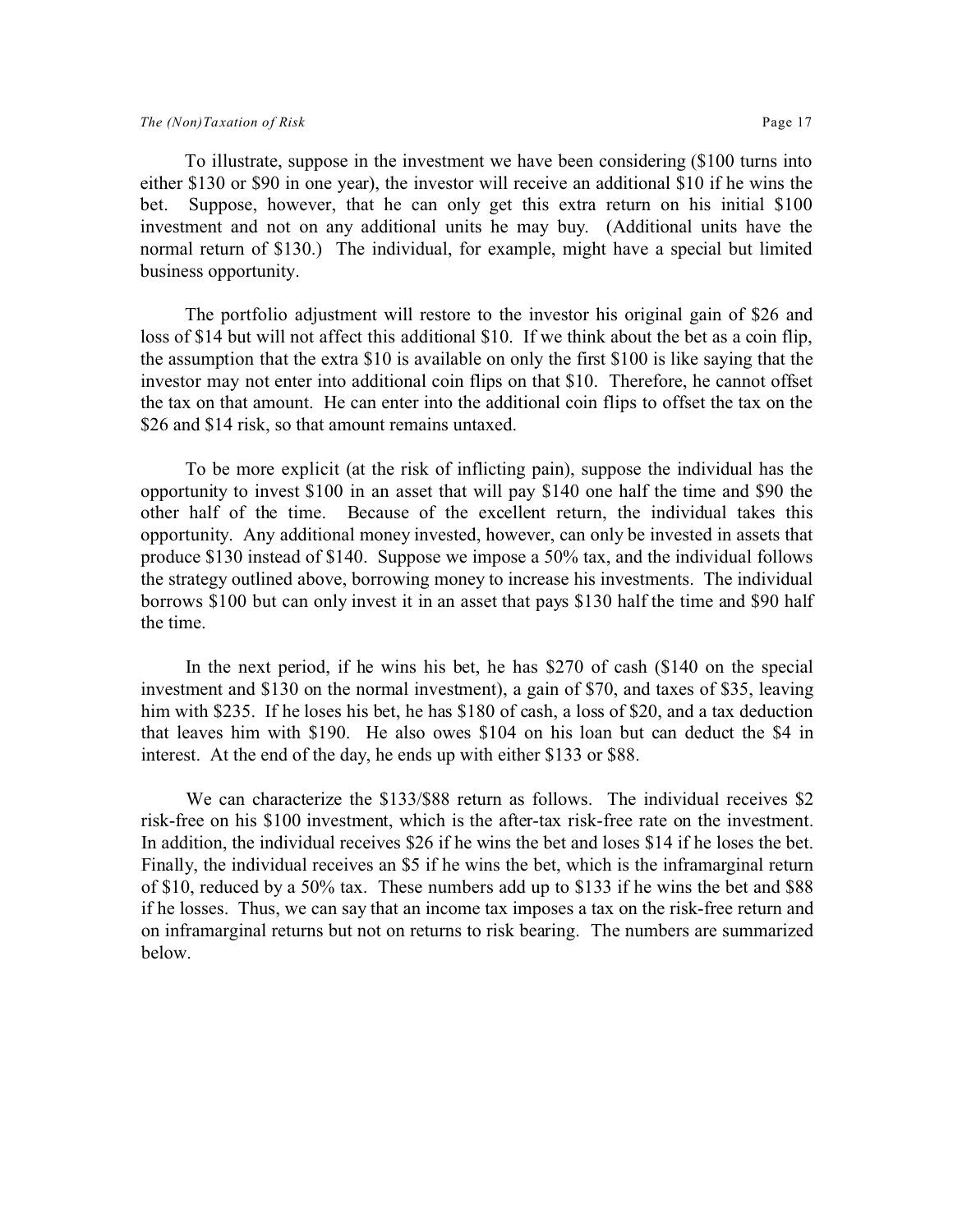|          |                      | No Tax     | 50% Income Tax |
|----------|----------------------|------------|----------------|
| Year $0$ | Investment           | \$100      | \$200          |
|          | <b>Borrow</b>        | \$0        | \$100          |
| Year 1   | Risk-free return     | \$104      | \$204          |
|          | Pay back loan        | $-\$0$     | $-$102$        |
|          | <b>Net</b>           | \$104      | \$102          |
|          | Risky return         | $$26/-$14$ | $$26/-14$      |
|          | Inframarginal return | \$10/0     | \$5/0          |
|          | Total                | \$140/\$90 | \$133/\$88     |

The breakdown of these numbers might seem somewhat arbitrary but it is not. The underlying concept is that taxes reduce the variance or spread of outcomes. Where the taxpayer can increase his bets, he can offset that effect. Where the taxpayer cannot increase his bets, in this case the risk-free return of \$4 and the inframarginal return of \$10, he cannot eliminate the tax. Thus, the taxpayer is taxed on the risk-free return and the inframarginal return but not on the pure return to risk-bearing.

The question is the extent to which there are inframarginal returns in the economy. If one believes that capital markets are moderately competitive, there should be few of such opportunities. Nevertheless, there are enormous fortunes and many of these are unlikely solely a result of risk-taking. One possibility is that many enormous fortunes are returns to skill or labor rather than capital but the tax system mislabels them as returns to capital. For example, Bill Gates's fortune is most likely a mix of luck and effort. It did not involve substantial capital investments by Gates and, therefore, might best be described as mostly return to labor. The same is true for Warren Buffet's stock picking skills.

Regardless of whether or the extent to which great fortunes are returns to labor or are inframarginal returns to investments, the important point is that pure Haig-Simons income taxes these returns.<sup>25</sup> The claim that an income tax does not tax returns to risktaking does not mean it does not tax many or most of the vast fortunes held by some individuals.

 $25$ Whether current law does is another matter and one which I take no opinion on here.

Note also that in the general equilibrium model where the government makes offsetting portfolio adjustments, there are no inframarginal returns because the government is always supplying the additional securities that the individual wishes to purchase.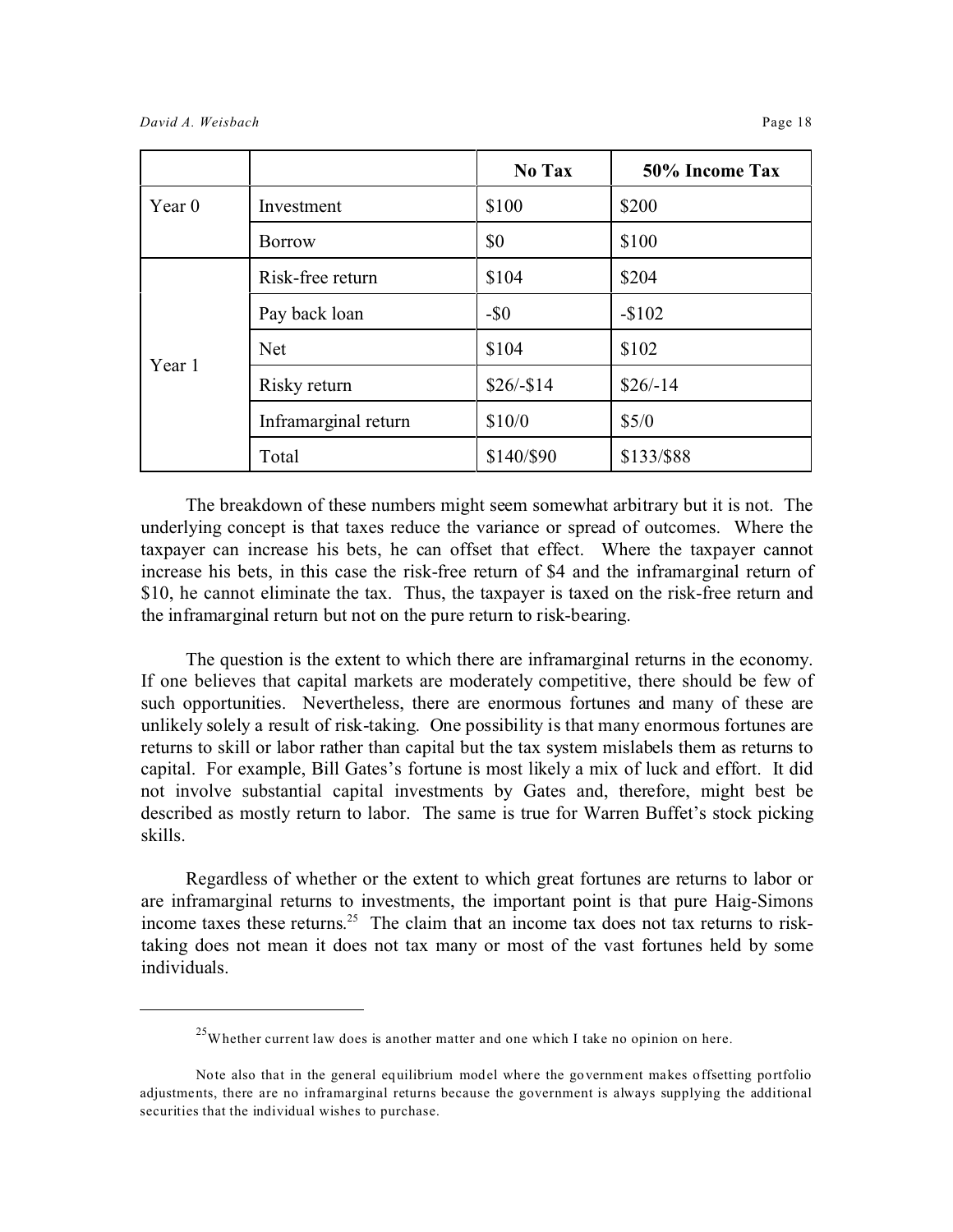The major competitor to a Haig-Simons income tax is a cash flow tax. A cash flow tax is a tax in which all cash outlays for investments are deducted and cash inflows from investments are taxed. As will be discussed below, a cash flow tax is thought to be a simple method of taxing consumption. Important consumption tax proposals, such as the Hall/Rabushka Flat Tax and the Bradford X-tax are cash flow taxes.<sup>26</sup> Traditional VATs are also variants of cash flow taxes. $27$ 

Cash flow taxes are thought to impose a zero tax on investment. In our strict terms of tax equivalence, a cash flow tax is equivalent to no tax. This proposition is sufficiently well accepted that it is often called a theorem, the Cary Brown Theorem, after its originator.<sup>28</sup>

This proposition is dependent on portfolio adjustments by both taxpayers and the government that are similar to those under an income tax. Consider the same investment used so far. It costs \$100 and half of the time, will produce \$130 and the other half of the time, it will produce \$90. Suppose that the individual is subject to a 50% cash flow tax.

Under a cash flow tax, the individual receives a deduction of \$100 when the investment is purchased. With a 50% tax rate, the deduction is worth \$50. Suppose the individual invests this additional \$50 in the same asset. He can now deduct another \$50, giving him \$25 more in cash. Investing this, he gets another deduction and the process continues. At the end of the day, he can invest \$200 in the asset because of the benefit of the deduction for investment.

The \$200 investment will produce either \$260 or \$180. Under a 50% cash flow tax, the individual must pay 50% of all proceeds to the government as taxes. After taxes, the individual will be left with either \$130 or \$90. This, of course, is the same return the individual would have had if the investment had never been taxed at all. The individual started with his initial \$100 and after making the proper portfolio adjustments, ends up with the same return on that \$100 that he would have had if the investment had never been taxed at all. Because the opportunity sets are the same under a cash flow tax and in a world with no taxes, behavior must be the same.

More formally, if the individual adjusts his portfolio by increasing the amount of all investments by 1/(1-t), he will be left in exactly the same place as if he had never been

<sup>&</sup>lt;sup>26</sup>See Robert Hall & Alvin Rabushka, The Flat Tax (2d ed. 1995); David Weisbach, Does the X-Tax Mark the Spot, 56 SMU L. Rev. 201 (2003).

<sup>&</sup>lt;sup>27</sup>See David Weisbach, Does the X-Tax Mark the Spot, 56 SMU L. Rev. 201 (2003).

<sup>&</sup>lt;sup>28</sup>See E. Cary Brown, note  $\overline{\phantom{a}}$ .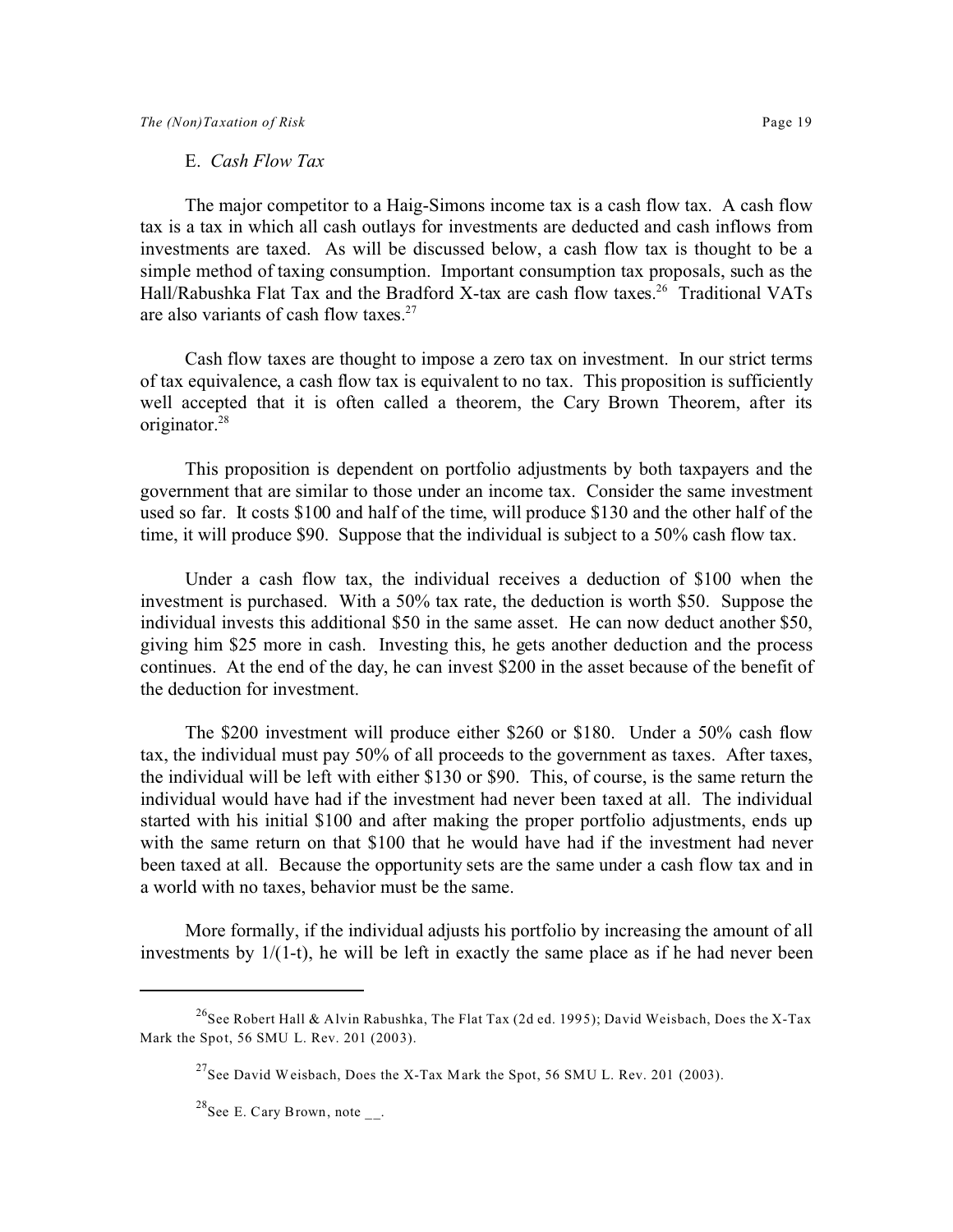taxed at all. The individual will have sufficient funds to make this investment because of the tax savings from the tax deduction allowed when the investment is made. The table below summarizes the numbers for an individual investor.

|        | <b>No Tax</b> | 50% Cash Flow Tax                         |
|--------|---------------|-------------------------------------------|
| Time 0 |               |                                           |
|        | \$100         | $$100 + $100$ investment due to deduction |
| Time 1 |               |                                           |
| Win    | \$130         | $$260 - $130 \text{ tax} = $130$          |
| Lose   | \$90          | $$180 - $90 \text{ tax} = $90$            |

This conclusion about a cash flow tax is well known. The point here is that it is dependent on portfolio adjustments much like adjustments in the income taxation and risk literature. It hypothesizes that individuals will adjust their portfolio by putting the tax savings from the immediate deduction into more of the same investment. This additional investment is then exactly sufficient to pay off the tax when the original investment is sold.

The conclusion regarding a cash flow tax is also dependent on government portfolio adjustments in exactly the same way the income tax models are. Under our numbers, the government gives the individual \$100 in tax refunds when the initial investment is made. When the investment pays out, the government gets either \$130 or \$90 in tax receipts. The cash flow tax means that the government has effectively purchased t units of the asset where t is the tax rate. The government can offset this by shorting t units of the asset for each unit purchased by a taxpayer, leaving it perfectly hedged and with zero cash in all states of the world. Moreover, if the government shorts the asset and the individual increases his investment in the asset, there is no net increase in investment in the economy. If the government does not make the portfolio adjustments, the Cary Brown theorem does not hold because markets will not clear. Thus, the taxation and risk-taking literature, while largely unfamiliar, is essentially the same and requires essentially the same assumptions about individual and government behavior as the long-familiar and universally accepted arguments about cash flow taxation.

Finally, note that inframarginal returns are taxed under a cash flow tax. The reasons are essentially the same as the reasons they are taxed under a Haig-Simons tax. Individual cannot gross up at the same rate of return as the original investment. Having inflicted sufficient pain already, I will skip the details, which are available in a variety of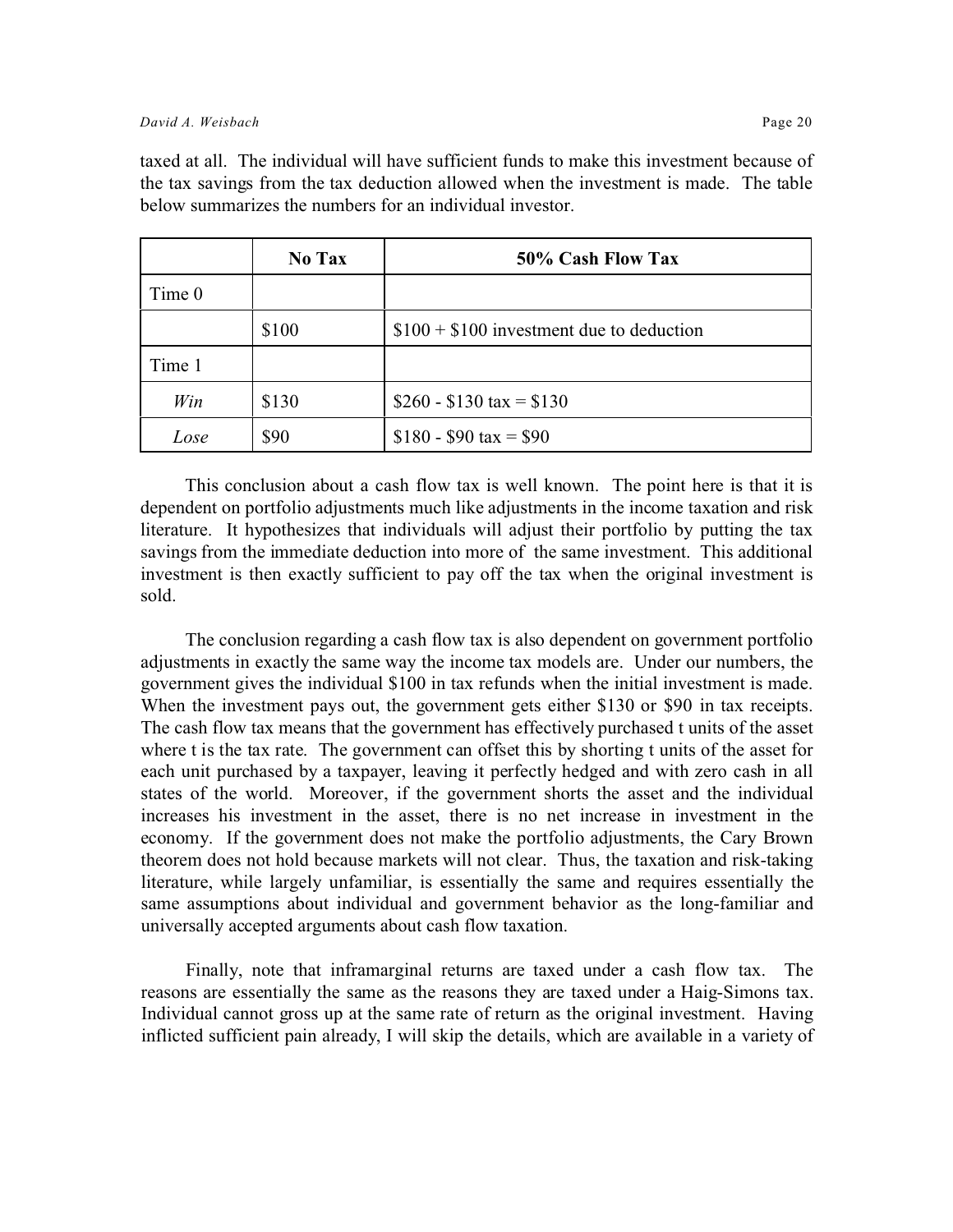sources.<sup>29</sup> An important conclusion from this is that both cash flow taxes and Haig-Simons income taxes tax great fortunes created through inframarginal investments or labor. The only difference between the two with respect to these fortunes is that income taxes tax the risk-free rate of return on these fortunes while cash flow taxes do not.

#### **II. Implications**

The taxation and risk literature, if we accept it, has potentially far reaching conclusions. Consider the following four.

#### A. *The Choice Between Income and Consumption Taxes*

Income taxes and consumption taxes are the two most widely used tax bases in the world. The debate over which is superior has occupied scholars for decades with no widely accepted resolution of the issue yet. The taxation and risk literature has important implications for this choice, and may even be decisive. $30$ 

Haig-Simons income in given period is defined as an individual's consumption plus change in savings in that period:

$$
I = C + \Delta S
$$

Rearranging the equation, consumption in a given period is income less change in savings.

$$
C = I - \Delta S
$$

Therefore, a tax on consumption is the same as a tax on income except that a consumption tax does not tax changes in savings. This is why we can think of a cash flow tax as a consumption tax. A cash flow tax taxes all receipts but allows a deduction for any savings (and inclusions for reductions in savings), which is exactly what is reflected in the right hand side of the above equation. We can also conclude that a consumption tax does not tax capital income because cash flow taxes do not tax capital income (other than infarmarginal returns).

Stated this way, the choice between an income tax and a consumption tax is a choice of whether to tax the capital income. Philosophical arguments have been made

 $^{29}$ See, e.g., Warren, note 3.

<sup>&</sup>lt;sup>30</sup>This argument has been made by Bankman & Griffith, note 5 and Gentry & Hubbard, note 5.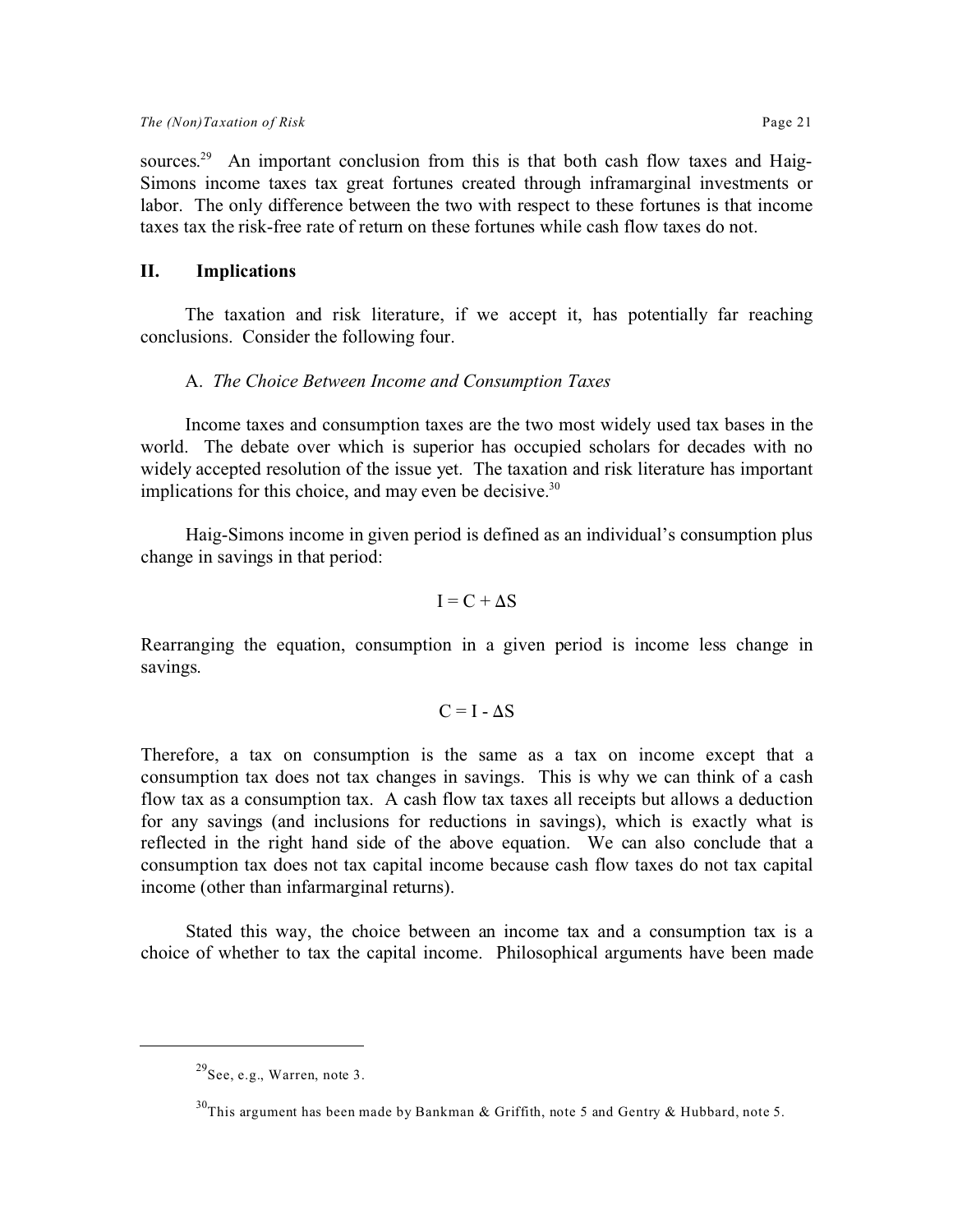slowing.

both ways.<sup>31</sup> For example, Hobbes argued that consumption taxes better reflect the proportion of goods that individuals withdraw from the common stock $32$ . John Stuart Mill argued that an income tax is inappropriate because it taxes savings twice.<sup>33</sup> Savings come from after-tax earnings, so they have been taxed once up front. Taxing capital income is a second tax on the same earnings. Progressives early in the twentieth century, and egalitarians today, argued that taxing capital is the only way of redistributing significant wealth from the rich to the poor because many wealthy have little wage income.<sup>34</sup> The passage of the  $16<sup>th</sup>$  Amendment and the enactment of the income tax came about largely because of this logic. Rawls seems to generally prefer consumption taxation but argues that income taxation may be necessary if existing institutions are unjust.<sup>35</sup> Economists have debated whether taxing capital income is efficient and argue about the distributional impact of taxes on capital.<sup>36</sup> The debate shows no sign of

The taxation and risk literature may solve this deep philosophical debate with simple pragmatics. The risk-free return has historically been close to zero. All that an income tax taxes that a consumption tax does not is this amount. Therefore, an income tax taxes vanishingly little not taxed under a consumption tax. Notwithstanding the long debate over the two tax bases, they are essentially the same. There would be no significant distributional, efficiency, or fairness changes from choosing one base or the other.<sup>37</sup> The debate, therefore, is almost meaningless, and the decision is best made purely on administrative grounds rather than on theoretical considerations about the appropriateness of taxing capital.

The conclusion still follows if we focus on extraordinary or inframarginal returns to capital. Unlike the risk-free return, extraordinary returns are likely to be highly significant, and it may be important to tax these, both on efficiency and a fairness

<sup>35</sup>John Rawls, A Theory of Justice at 278-79.

 $36$ See, e.g., B. Douglas Bernheim, Taxation and Saving, in 3 Handbook of Public Economics (Alan J. Auerbach and Martin Feldstein, eds., 2002).

<sup>&</sup>lt;sup>31</sup>For a general overview of philosophical arguments made about taxation, see Harold Groves, Tax Philosophers (1975).

 $32$ T. Hobbes, Leviathan 298 (A. Lindsay ed. 1959).

<sup>&</sup>lt;sup>33</sup>John Stuart Mill, Principles of Political Economy, Book V., ch. II §4, at 814 (W. J. Ashley., ed, Logmans, Green & Co. 1909) (1948).

 $34$ See Steven Weisman, The Great Tax Wars (2002).

 $37B$ ill Gentry and Glenn Hubbard, have been the authors who have made this argument in the most sustained fashion. See Gentry and Hubbard, Distributional Implications, note 5; Gentry and Hubbard, Corporate Financial Policy, note 5.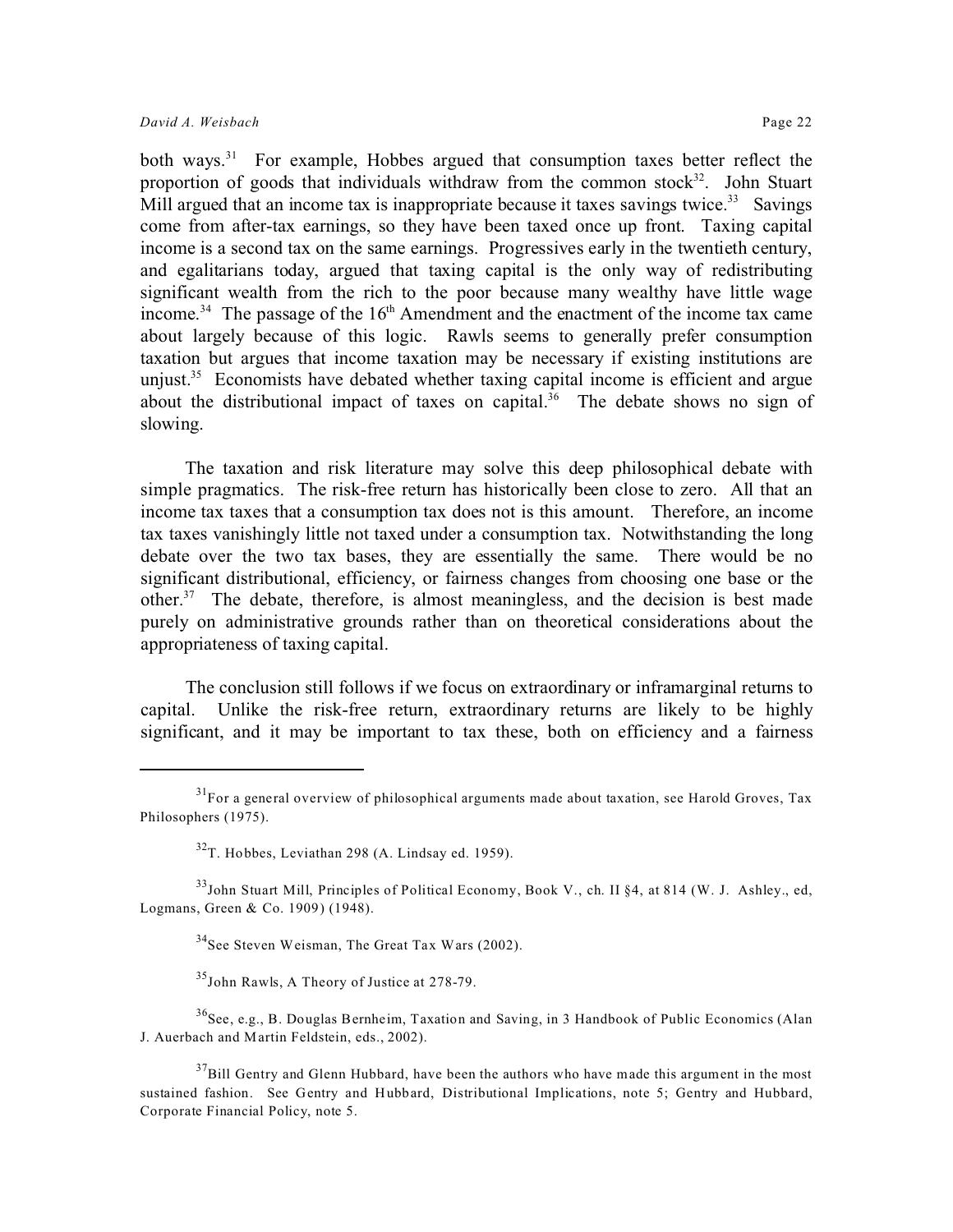grounds. Indeed, more than merely returns to risk-bearing, it is extraordinary returns that likely motivated progressives and continue to motivate egalitarians to argue for income taxes. Whatever tax system we pick, the Vanderbilts and Rockerfellers of yesteryear and the Gateses and Buffets of today should pay high taxes. Both income and consumption taxes tax such returns, however. Therefore, however concerned we are about extraordinary returns, they should play no role in choosing between an income tax and a consumption tax. The only difference in the two tax systems is the risk-free return to capital and this is close to zero.

A central piece of the consumption tax debate is the transition to a consumption tax. The transition to a consumption tax is thought to impose a one-time tax on all wealth in society. This would be an enormous tax. If this one time tax on all wealth is a necessary part of consumption taxation and is not part of an income tax, our evaluation of its efficiency and fairness will be central to the choice of the tax base. For example, even if we otherwise do not like consumption taxation, if we view the one time tax on all wealth as highly attractive from either an efficiency or distributional standpoint, we may want to adopt consumption taxation notwithstanding our views on the rest of the tax.

There are several ways to show that a transition to a consumption tax can tax all wealth. One is simply to note that all future consumption must come either from existing capital or future wages (potentially saved and turned into future capital). To tax all future consumption, as required by a consumption tax, we must tax both sources. Because of this reasoning, economists have asserted that a system that fails to tax existing wealth is not a consumption tax, by definition.<sup>38</sup> Others have built extensive models of the tax system based on definitions like this.<sup>39</sup>

A more technical version of the observation is to note that current law uses basis to track savings that have already been subject to tax. In a cash flow tax, basis would no longer matter. If we ignored existing basis accounts, we would be ignoring the fact that much capital has already been taxed and, therefore, tax it again. Consider for example, a retailer who purchasers \$100 of canned goods when there is an income tax.<sup>40</sup> Suppose a cash flow consumption tax is imposed overnight and the next day the retailer sells the goods for \$101. If the income tax had been retained, the retailer would have had \$1 of gain, equal to receipts less the cost basis. A cash flow tax allows a deduction for costs

<sup>38</sup>For example, Jane Gravelle argued that "providing relief to old capital [not taxing all existing wealth] is inconsistent with the *fundamental nature* of a consumption tax." (emphasis added). Jane G. Gravelle, The Flat Tax and Other Proposals: Who will Bear the Tax Burden?, 69 Tax Notes 1517 1521(1995).

<sup>&</sup>lt;sup>39</sup>Alan J. Auerbach and Laurence J. Kotlikoff, Dynamic Fiscal Policy (1987) (defining a consumption tax as a tax on wages and existing capital).

<sup>&</sup>lt;sup>40</sup>This example comes from David F. Bradford, Fundamental Issues in Consumption Taxation 19-44 (1996).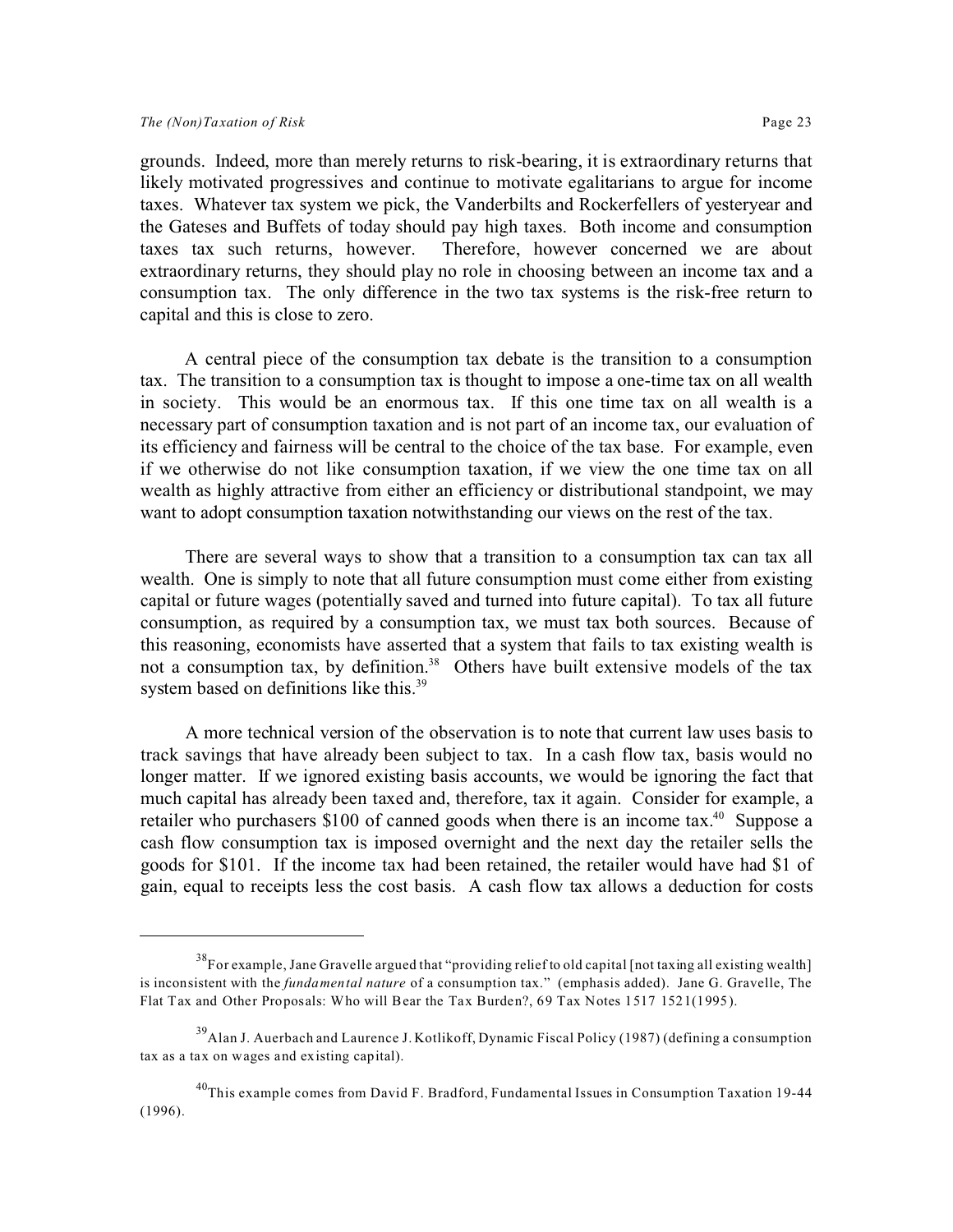when they are incurred and taxes all receipts when earned. The cash flow tax in this case, however, would not allow a deduction for the \$100 because that was incurred prior to the tax being enacted. Instead, it would tax the retailer on the full \$101, effectively imposing a tax on the \$1 of gain and the \$100 of existing, already-taxed capital.

It is not clear what the rationale might be for imposing a one-time tax on existing capital. We should not decide to do it because of a definition. And the details of the basis accounts seems a bizarrely technical way to think about the problem – it is easy to construct income and consumption tax systems that do not have this mismatch in basis  $\arccon$  accounts.  $41$ 

The real argument for taxing existing wealth is that it is thought to be efficient and have good distributional consequences. The efficiency arises because it is seen as a one time and unavoidable tax. The good distributional consequences arise because a tax on existing capital would fall heavily on the wealthy. The potential efficiency gains are so large that economists have argued that a switch to a consumption tax increases welfare if, but only if, it includes the one-time tax on existing capital. $^{42}$ 

The taxation and risk literature shows that much of the thinking on transition between an income tax and a consumption tax is confused. The only change when we switch between the two tax systems is that we would no longer tax the risk-free rate of return. The two tax systems are otherwise identical. Therefore, it is hard to imagine any efficiency reason for taxing all existing capital on the transition that would not also argue for taxing all existing capital on a one time basis while retaining an income tax. If it is efficient to tax existing wealth on transition to a consumption tax, it is efficient to tax it even though we retained an income tax because the two taxes are essentially identical. Under the technical basis argument, switching to a consumption tax effectively wipes out existing basis. If it is efficient to wipe out basis on the switch to a consumption tax, it should be efficient to wipe out basis under an income tax.

#### *B. Taxation of Opportunities or Outcomes*

Another important debate in taxation is whether individuals should be taxed based on their opportunities or on their outcomes. Consider two individuals with the same

<sup>&</sup>lt;sup>41</sup>For the mechanics of such proposals, see, Daniel Shaviro, When Rules Change, (2000) at 171-196 (chapter on transition from an income to a consumption tax); Dale Jorgenson and Alan Auerbach, Inflation-Proof Depreciation of Assets, Harvard Business Review 113 (1980).

 $^{42}$ Alan Auerbach and Lawrence Kotlikoff, Dynamic Fiscal Policy (1987).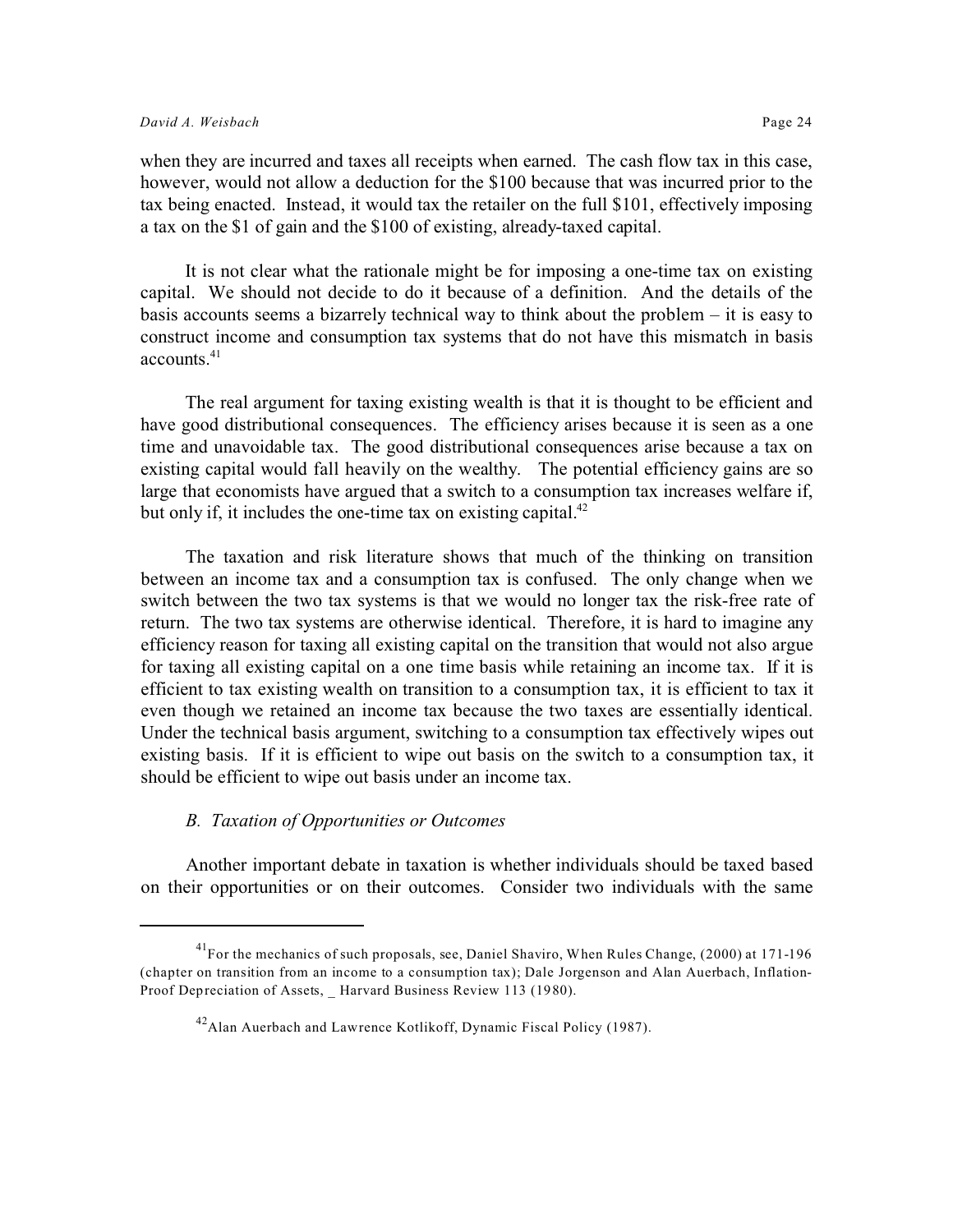amount of cash. If they make different investments, they might have very different outcomes even though they have the same opportunities. It is not clear which is the better basis for taxation. Outcomes might seem the appropriate tax base because how well off an individual is depends on the outcomes of his bets. As Michael Graetz said, lucky gamblers are not the same as unlucky gamblers.<sup>43</sup> On the other hand, opportunities might seem the appropriate tax base. Individuals with the same opportunities can be seen as the same.<sup>44</sup> Taxing outcomes would discourage these similar individuals from making the choices that they desire. Individuals with different opportunities would, of course, be taxed differently but by taxing opportunities, we can better achieve a version of equality.

We can rephrase the argument as a distinction between ex ante and ex post taxes. An ex ante tax determines the amount of taxes due prior to any action taken by the taxpayer. For example, a wealth tax is an ex ante tax because it taxes the value of a taxpayer's investments at a given point in time even if those investments turn out to lose money. An ex post tax bases taxes on actual outcomes. A Haig-Simons income tax is ex post because if the wealthy taxpayer's investments turn out poorly, the taxpayer gets a  $loss.<sup>45</sup>$ 

The difference between outcomes and opportunities or ex ante and ex post, is how risky investments are treated. Absent risk, outcomes can be predicted from opportunities. For example, if our two individuals with the same wealth invested in risk-free assets, they would have the same outcomes. Only if they invest in risky assets might their outcomes differ.

If we believe the taxation and risk literature, however, income taxes and consumption taxes do not tax risky outcomes. Winning and losing gamblers are treated

<sup>&</sup>lt;sup>43</sup>Michael Graetz, Implementing a Progressive Consumption Tax, 92 Harvard Law Review 1575, 1601 (1979).

<sup>44</sup>See David Bradford, Untangling the Income Tax (1986) at 163.

<sup>&</sup>lt;sup>45</sup>Consider, for example, two individuals, one worth \$1 million and the other worth \$100,000. If we impose a 2% wealth tax, the first individual pays a tax of \$20,000 while the second individual pays a tax of \$2,000 regardless of how their investments fare during the year. For example, those taxes would be due even if the millionaire lost all his money during the year and the other individual became a millionaire. An ex post tax, such as a typical income tax, would look at the actual outcomes at the end of the year and tax the individuals based on that outcome.

Most taxes are imposed periodically and for periodic taxes, the differences begin to fade because the end of one period is the beginning of another. If imposed at the same frequency, ex ante and ex post taxes look the same except for the first and last periods.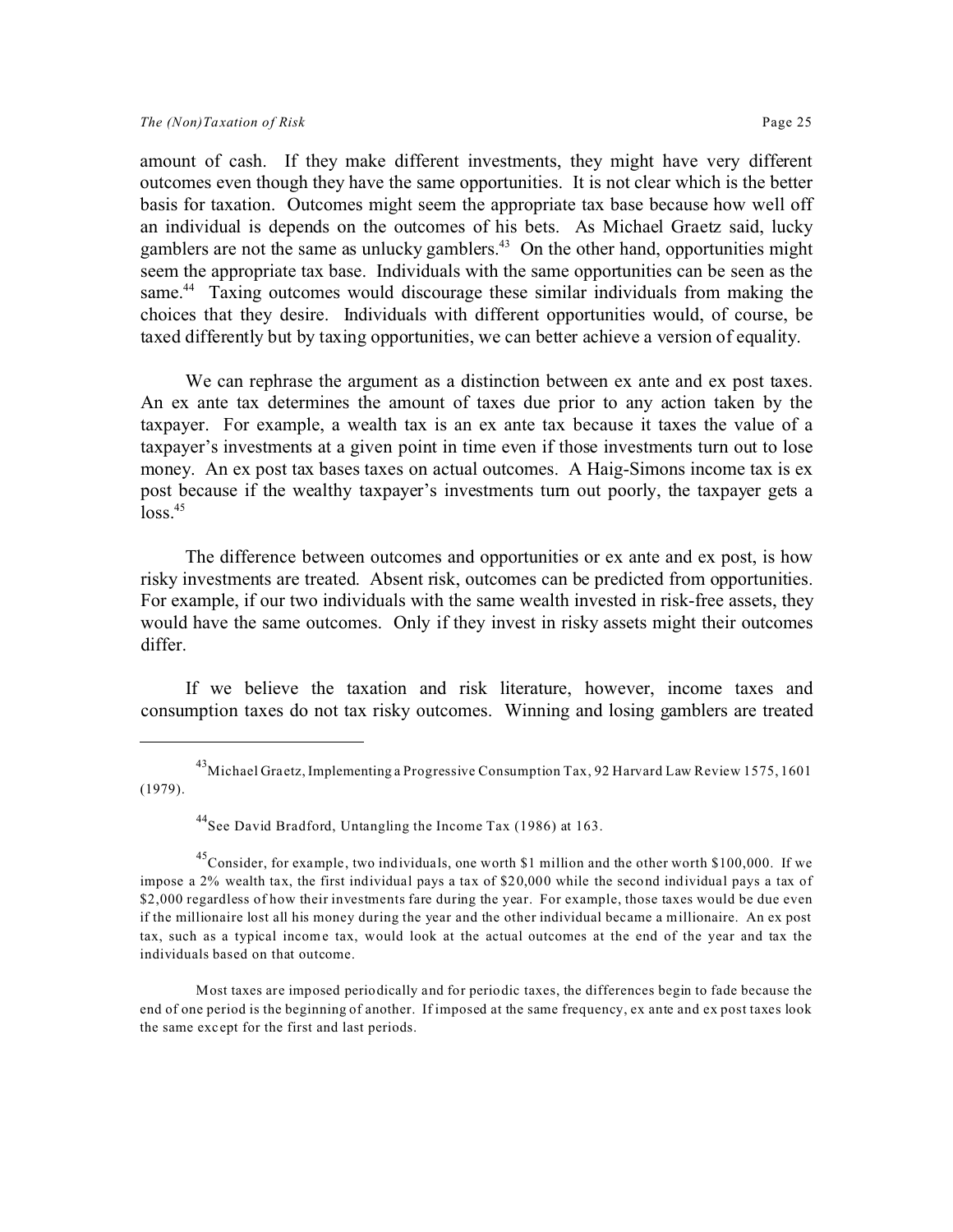the same. Think again of our two individuals with the same initial wealth. Both will bear a tax on the risk-free return on that wealth regardless of how it is invested and regardless of the outcome of the investments. There is no difference between taxing opportunities and outcomes within an income or consumption tax. Like in the consumption tax debate, this means we can choose between nominally ex ante and ex post taxes based on administrative considerations.

For example, wealth taxes and income taxes are the same under this logic. Consider an individual with \$100 who invests it in our running example (50% chance of getting \$130 and 50% chance of getting \$90 in one year). If the risk-free return is 4%, a 50% income tax will impose a cost on the individual of \$2, regardless of actual outcomes. Instead of imposing a 50% income tax, we can impose a 2% wealth tax, forcing the individual to pay the same \$2 to the government. There are no fairness or efficiency reasons to prefer an income tax to a wealth tax or vice versa and the decision should be made purely on administrative grounds.

Similarly, Alan Auerbach has proposed a tax on income which he calls a retrospective tax.<sup>46</sup> Auerbach would impose a tax on an asset based on the difference between the sales price and a fictional purchase price equal to the sales price discounted back to the purchase date at the risk-free rate of return. Although not immediately intuitive, the tax is equivalent to a Haig-Simons tax from an ex ante perspective. It does not, however, have any of the valuation or cash flow problems present in a Haig-Simons system because no tax is due until realization. Moreover, unlike a realization system, it has no lock-in or deferral.

One might think that a potential problem with Auerbach's tax is that even individuals who lose money on their investments pay a positive tax, as if they had made money. The tax is based on the amount realized less a fictional purchase price which is *always* less than the amount realized. Therefore, the tax imagines that there is *always* gain on an asset even if there really was a loss. Auerbach himself believed that this presented fairness issues.<sup>47</sup>

<sup>46</sup>Alan J. Auerbach, Retrospective Capital Gains Taxation, 81 American Economic Review 167 (1991). Generalized versions of this tax can be found in David F. Bradford, Fixing Realization Accounting: Symmetry, Consistency, and Correctness in the Taxation of Financial Instruments, 50 Tax L. Rev. 731(1997), and Alan J. Auerbach & David Bradford, Generalized Cash Flow Taxation, 88 Journal of Public Economics 957 (2004).

<sup>&</sup>lt;sup>47</sup>See Auerbach, Retrospective Taxation, at 176.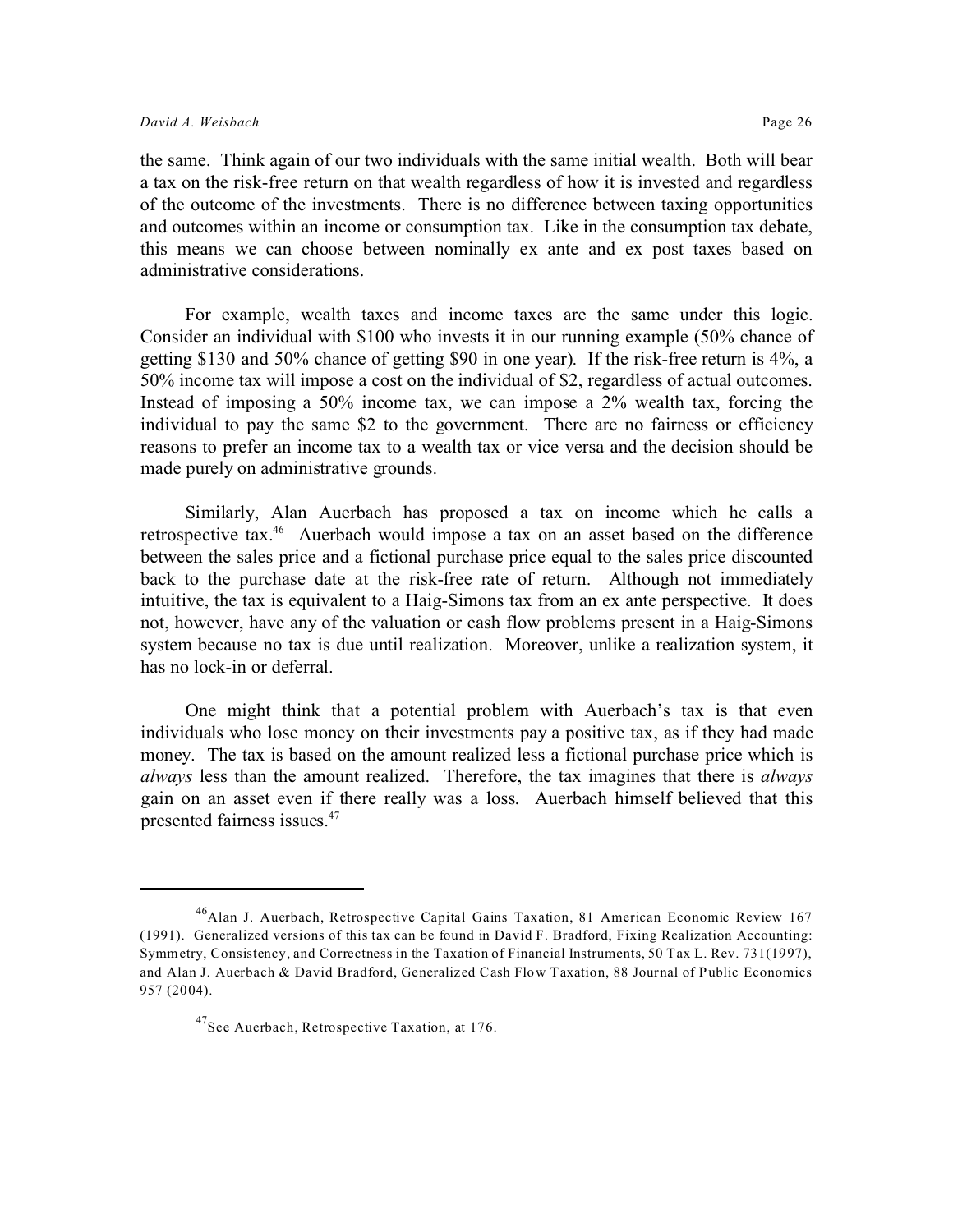If, however, there is no difference between ex ante and ex post taxes, Auerbach's scheme does not present fairness issues, or at least any fairness issues not present in a Haig-Simons tax. The reason is that a Haig-Simons tax also does not tax winners and losers differently. Even those who lose their bets pay a tax equal to the riskless return on their wealth under a Haig-Simons tax. Therefore, if we believe the taxation and risk literature, those who support a Haig-Simons tax should have no fairness objections to Auerbach's scheme.<sup>48</sup>

The one place we must be careful about ex ante taxes is if there are large inframarginal returns. Most people agree that it is both efficient and fair to tax these returns. An ex ante tax might miss them while ex post taxes, such as the Haig-Simons tax and a cash flow tax, do not. Therefore, we might not be able to freely substitute an ex ante tax for these taxes. Perhaps the intuitions about taxing winners more than losers is related to inframarginal returns. To the extent it is, the intuition argues for certain forms of collecting income or consumption taxes but not for one tax base over the other.

#### *C. Accuracy and Deadweight Losses from Non-Uniform Tax Rates*

Accurate measurement of income is a perpetual problem for taxes on capital such as an income tax. They tend to be inaccurate for two reasons. First, certain types of capital are explicitly favored. For example, the costs of intangibles is often immediately deducted while the costs of a machine of similar value must be capitalized and depreciated over time. Second, capital income is notoriously hard to measure. For example, a Haig-Simons system requires annual valuations. A realization system allows deferral and requires estimates of depreciation.

Inaccuracies in measuring capital income create inefficiencies. Ideally, all capital income would be taxed at the same rate. If the effective rate on one type of capital income is lower than the rate on another, the tax system will distort investment incentives. Businesses will use more of the favored type of capital than they would absent taxes. Estimates of the efficiency losses from differential capital taxation can be very high. $49$ 

If, however, only the risk-free rate of return is taxed, accuracy may be unimportant. The efficiency losses from mismeasurment should be small because the tax imposed is small. To illustrate, suppose that the tax rate on all assets other than intangibles is 50%,

<sup>48</sup>Kaplow, note 3, provides a formal proof of this claim.

<sup>49</sup>See, for example, Dale Jorgenson and Kun-Young Yun, Tax Reform and the Cost of Capital (1991).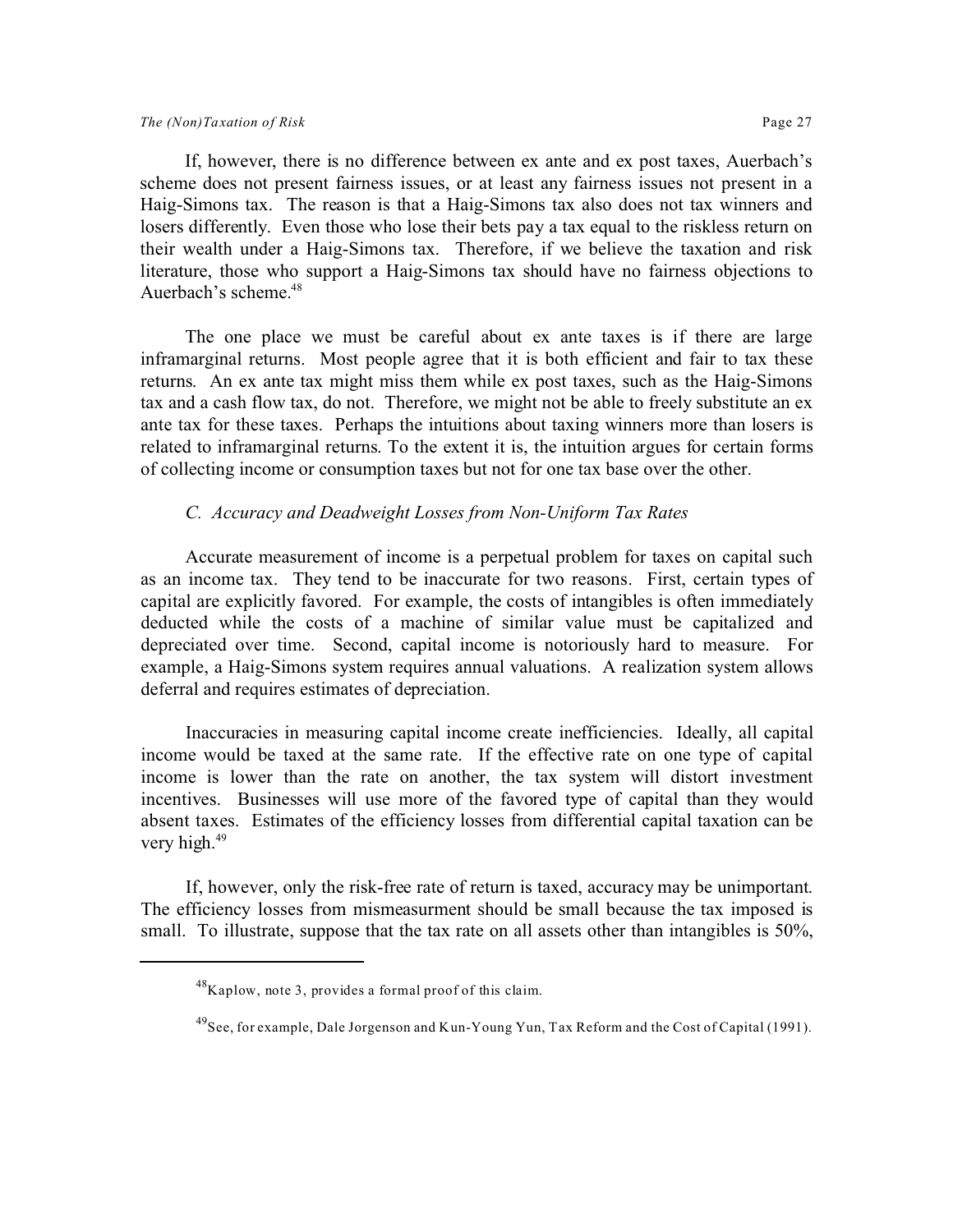but that intangibles are expensed, producing a 0% tax rate (which is roughly true under current law). If the expected return on intangibles is 10%, one might think that the benefit of expensing is eliminating the 50% tax on the full 10% return, or 5%. If, however, the income tax does not fall on the returns to risk-bearing, the benefit of expensing may be much smaller. If, for example, the risk-free return were 2%, the benefit from expensing is approximately 1%, which is roughly the benefit from eliminating the 50% tax on the 2% risk-free return. This is only 1/5 of the benefit calculated by assuming the tax applied to the full return.

The implications could be very important. Estimates of the deadweight loss from capital income taxation almost uniformly assume that the full rate of return to capital is taxed.<sup>50</sup> These estimates may be too high by an order of magnitude. The deadweight loss of taxation is thought to go up with the square of the tax rate.<sup>51</sup> If the full rate of return is, say, eight times the risk-free rate, the deadweight loss measured using the full rate of return will be approximately *sixty-four times* the deadweight loss measured using only the risk-free rate. Similarly, the government is struggling right now with the proper treatment of self-constructed intangibles.<sup>52</sup> It is difficult to capture these costs and estimate their future value, but failure to do so gives them a tax advantage over other types of investments. If only the risk-free return to capital is taxed, the advantage may be small, and the benefits of spending resources to tax intangibles more accurately may not be worth the benefits.

#### *D. Inflation*

If we believe the taxation and risk literature, the taxation of inflationary returns becomes much more important than previously thought. In a Haig-Simons tax, inflationary returns are not taxed because they do not represent either consumption or an increase in savings. For example, if an individual has \$100 now and inflation is 3% a year, \$103 next year represents the same consumption and savings opportunities. He is no better off in any sense by having \$100 now or \$103 in one year. A Haig-Simons tax, therefore, must adjust the gain or loss in any asset by inflation.

 $50$ See sources cited in note 8.

 $51$ See, Harvey Rosen, Public Finance (4<sup>th</sup> ed. 1995) at 313.

 $52$  Thomas Evans and Gregory Gallagher, INDOPCO–The Treasury Final Acts, 80 Taxes 47 (2002); Prop. Reg. §1.263(a)-4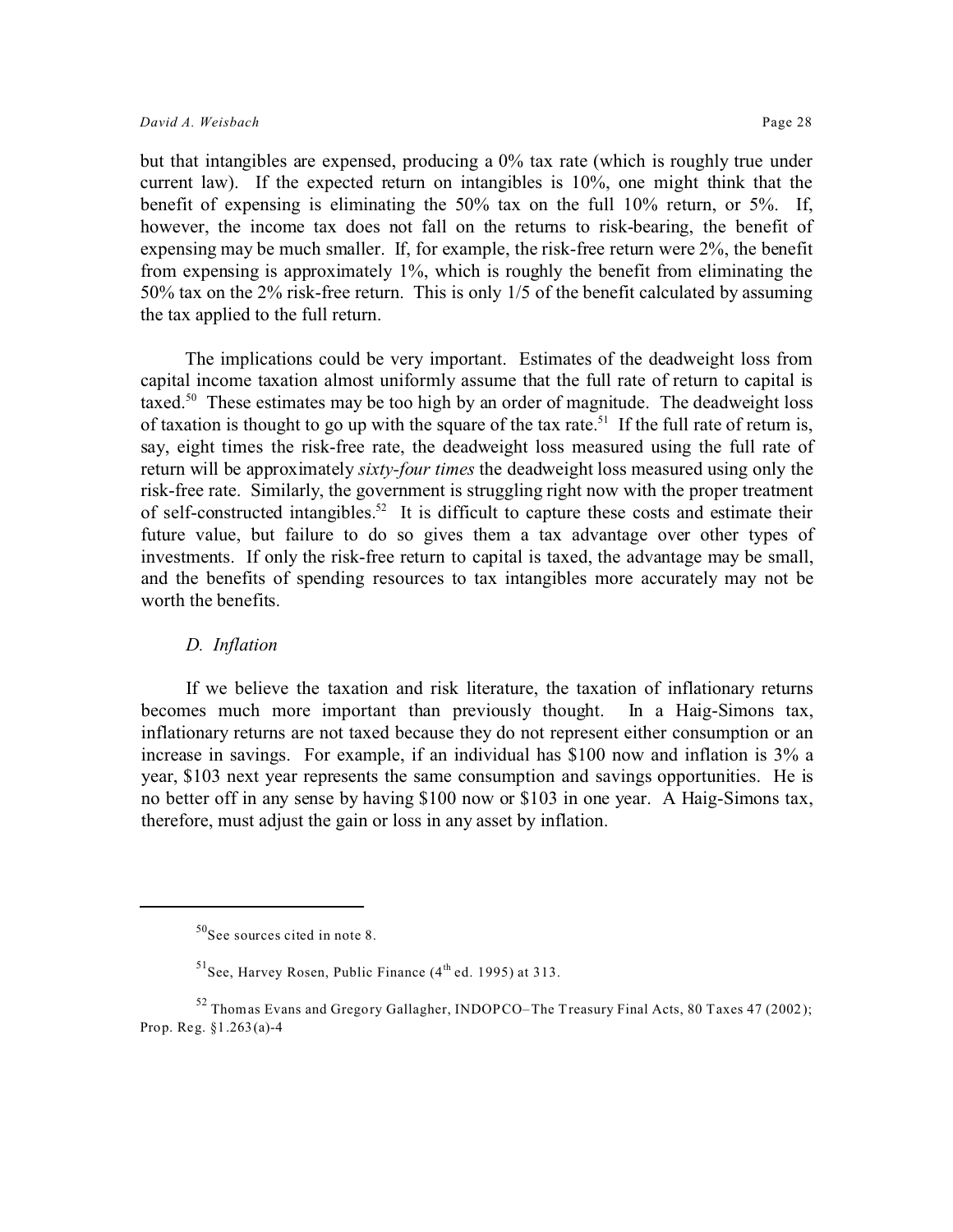Current law does not have adjustments for inflation.<sup>53</sup> Inflation adjustments have been proposed several times but never adopted.<sup>54</sup> The reason why seems to be that inflation adjustments are complex, particularly when applied to debt instruments (the amount of interest deductions and inclusions must be reduced by the portion of interest representing inflation). Another reason might be that inflation is relatively low and, therefore, arguably unimportant. Were inflation to approach the double digit rates of the late 1970's, the push to index for inflation might be greater.

If we believe the taxation and risk literature, even relatively low rates of inflation might be important. The reason is that even low rates of inflation are large when compared to the risk-free rate of return and taxing even small inflationary returns might substantially increase the tax on capital.

To illustrate, Bankman and Griffith argue that the risk-free return during the period from 1929 to 1989 was 0.5% and that the average rate of inflation during the same period was 3.1%<sup>55</sup> An ideal, indexed Haig-Simons tax would tax the risk-free rate of return. With a 50% rate, the tax on a \$100 investment would be \$0.25. If we instead fail to index the tax system and tax the nominal 3.6% return at a 50% rate, a \$100 investment would bear a tax of \$1.8. This tax exceeds the real risk-free rate of return on the individual's investment. In fact, it is equivalent to an income tax on real returns imposed at a 360% rate, 7.2 times the nominal tax rate! If we were to imposes a consumption tax instead, we would impose a zero rate. The income tax would have more than seven times the error of a consumption tax.

If we had thought that an income tax was on the full, nominal rate of return rather than the risk-free rate of return, however, the effects of the tax on inflation, while significant, are not of the same order of magnitude. For example, if the full, nominal rate of return is 10%, a 50% tax on the nominal rate imposes a tax of \$5 for a \$100 investment. The real return  $(10\% - 3.1\%)$  is 6.9%, so the tax is equivalent to a \$5/\$6.9 tax, or a 72% tax. This is a big increase from the stated 50% rate, but not anywhere near the effect if only the risk-free rate of return is taxed. The reason for this effect is that

<sup>53</sup>To be accurate, the tax brackets are adjusted for inflation but not the amount of gain or loss in an asset. Adjusting the tax brackets is a separate issue from adjusting the gain or loss calculations.

 $<sup>54</sup>$ See e.g.,Department of the Treasury, Tax Reform for Fairness, Simplicity, and Economic Growth</sup> (1984) at 97.

<sup>55</sup>See Bankman and Griffith, note 5.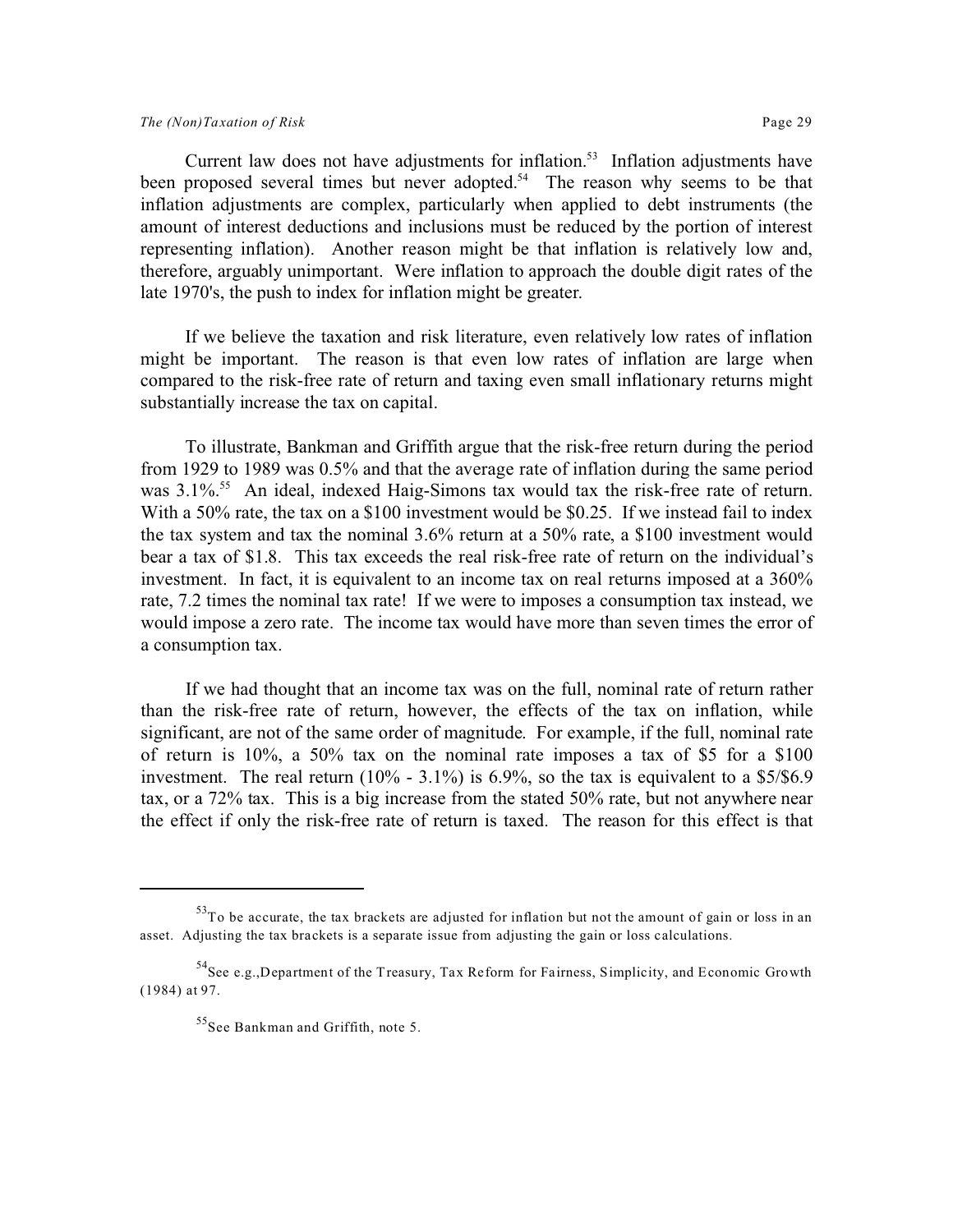inflation is a much larger percentage of the risk-free return than of the entire return, so the error from taxing inflation is correspondingly higher.

If we believe the taxation and risk literature, therefore, inflation adjustments may be worth the complexity. Inflation can cause the tax rate to significantly exceed the nominal rate and create efficiency losses. Moreover, if we believe that inflation adjustments under an income tax are infeasible, there are strong reasons to prefer consumption tax. A cash flow consumption tax would come closer to measuring income than an unadjusted Haig-Simons income tax!

#### **III. Evaluating the Models**

The implications of the taxation and risk literature are dramatic. Anyone who really believed the literature would be likely to have significantly different views on tax policy than they might otherwise have had. Perhaps people believe the literature and the implications have not yet been fully appreciated. But given the lack of prominence, it seems likely that most scholars simply do not believe that the literature is relevant and the likely reason why is that the models seem unrealistic.

The taxation and risk models are arguably unrealistic in three important ways. First, they do not model the actual tax system. Instead, they model a hypothetical, perfect Haig-Simons tax which differs in significant ways from the real tax system. Second, they do not necessarily predict the response individuals would actually make to the hypothetical tax system because there are transactions costs that may limit portfolio adjustments, because the portfolio adjustments are so complex that individuals may not understand them, and because individuals may not react rationally. Finally, the models do not seem to track government behavior. Governments do not appear to adjust their portfolios as required in the models. The taxation and risk literature models show how hypothetical, super-rational beings would respond in a zero transactions cost world to an imaginary tax system imposed by a fictional government.

This section discusses each of these criticisms in detail. Ideally, I would consider each implication of the literature in light of each criticism. To keep the discussion manageable, however, I will focus on what we learn from the literature about the differences between income and consumption taxes, with occasional references to the other implications where particularly relevant.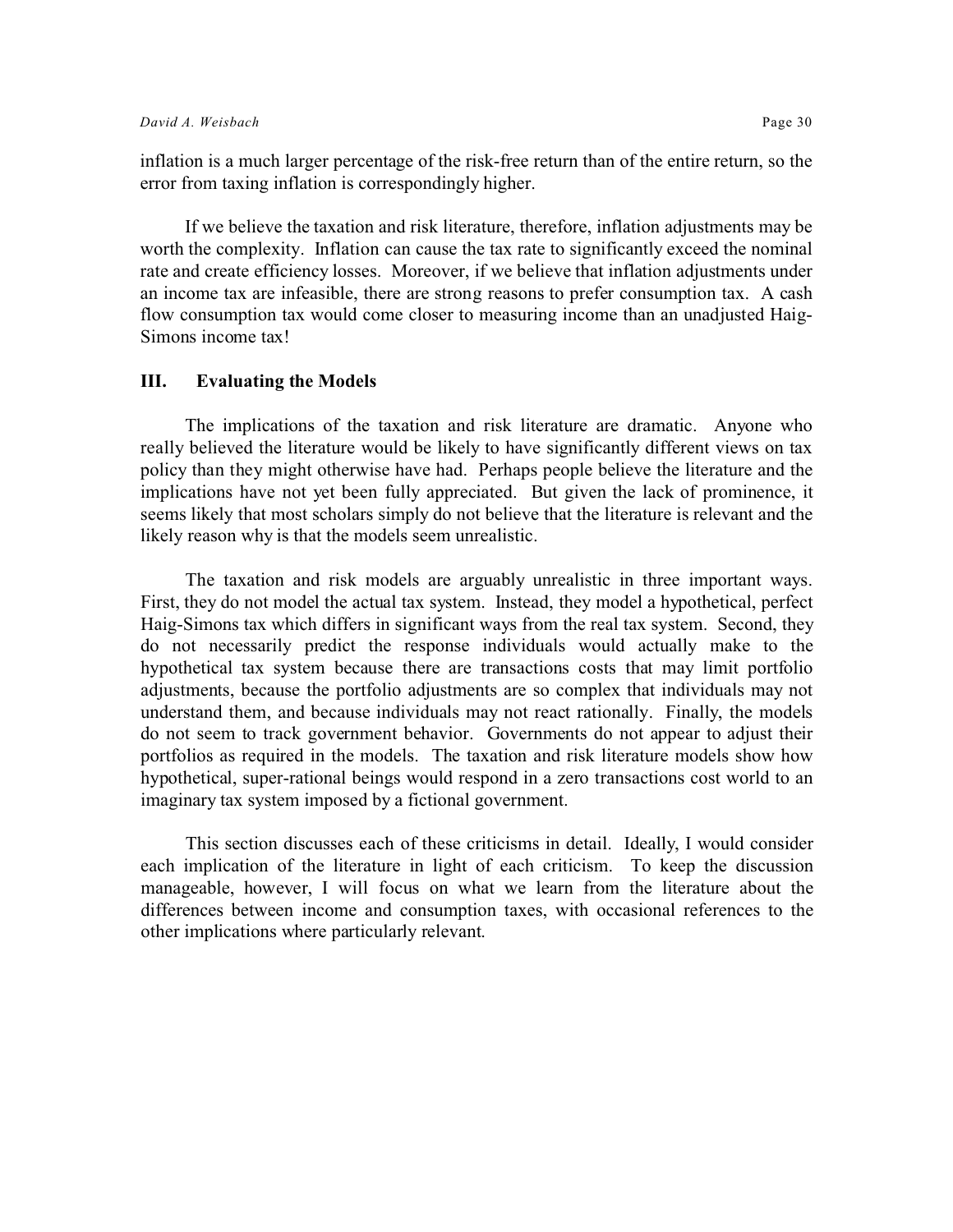#### *A. Doesn't Model the Actual Tax System*

#### Potential Problem

The tax system in the models is highly idealized. Income is measured perfectly in each period and taxed at a single fixed rate. This deviates from our actual tax system in any number of important ways. Consider some of the major ones.

First, and perhaps most important, the actual tax system does not tax income until it is realized.<sup>56</sup> While the exact meaning of the realization rule is complex and in many cases unclear, the core idea is that individuals are not taxed on an investment until it is sold. The advantage of the realization rule is that it reduces the valuation problems and cash flow problems in a Haig-Simons system (which requires annual valuation of all assets and payment of tax even if the taxpayer remains invested). There are many disadvantages to the realization rule. For example, gain and loss can be deferred until long after they accrue. Moreover, taxpayers can choose when to realize gain or loss, which means that the realization system creates incentives to sell loss assets and hold gain assets, distorting investment patterns. The resulting uneven tax rates and "lock-in" and "lock-out" problems are not reflected in the taxation and risk models.

Second, realization creates a need for host of other tax rules which distort investment incentives. For example, gains from the sale of an asset are often taxed at a lower rate under the capital gains rules than ordinary cash flows from the asset are taxed.<sup>57</sup> While the need for a special capital gains rate is disputed, the concept of a capital gain is a creature of realization. Moreover, even without a special capital gains rate, distinctions remain between capital gains and ordinary income because capital gains are generally offset against basis while ordinary income is not.<sup>58</sup> The Haig-Simons tax in the models does not have and does not need special capital gains definitions or rates because sales are irrelevant to the tax.

<sup>&</sup>lt;sup>56</sup>See Eisner v. MacComber, 252 U.S. 189 (1919).

 $57$ See I.R.C.  $81$ 

 $58^{\circ}$ Compare for example, the treatment of dividends under I.R.C. §301 (ordinary income, not offset against basis) with redemptions under I.R.C. §302 (capital gain, offset against basis).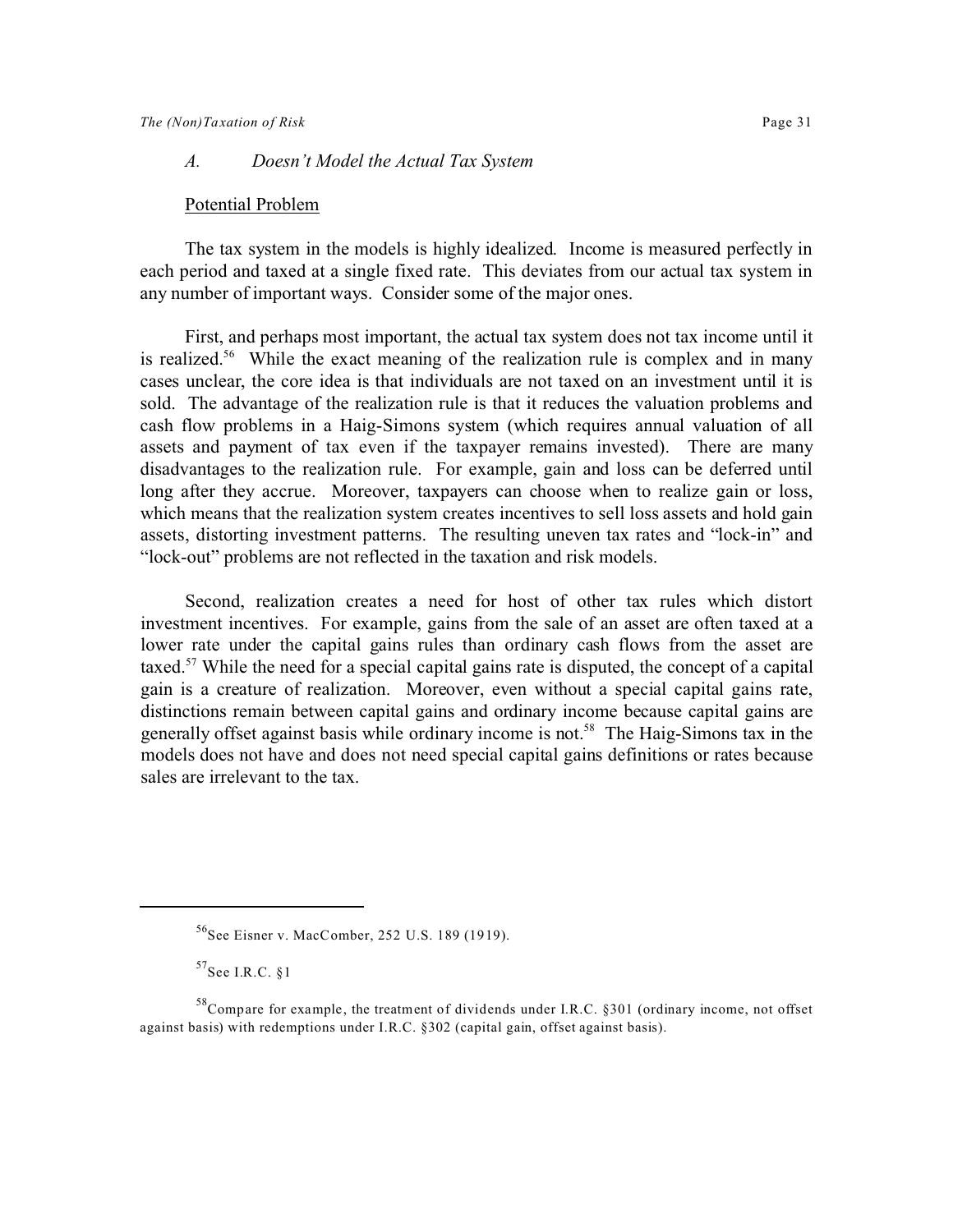Similarly, because of realization, the actual tax system has a number of limitations on the use of losses. Capital losses, for example, can only be used against capital gains.<sup>59</sup> Net losses during the year do not generate a refund of taxes as they would in a pure Haig-Simons tax and instead can only be used against gains in future years. Interest deductions are often limited. $60$  These loss limitations often mean that losses cannot be fully deducted, which in turn means that losses are effectively taxed at a different rate than are gains. If losses are taxed at a different rate than gains, no single portfolio adjustment can offset the effect of taxation on risk. The reason is that an individual would need to adjust his portfolio to a different extent depending on whether a return was taxed at the loss rate or the gain rate. $61$ 

Realization also means that the tax system has to provide complex rules for the capitalization and depreciation of expenses. The idea behind these rules it that to measure income, expenses must be recovered over time to match the realization of income from an investment. But the rules are highly imperfect, creating different effective tax rates on different types of investments.<sup>62</sup>

All of these rules are complex and distort behavior. As a general matter, we can think of them as imposing different tax rates on different types of income, but their effects may be more subtle because they are often dependent on transactional form. The general version of the taxation and risk models discussed above includes none of these details of actual law.

Third, current law imposes a separate tax on corporations. The corporate tax, like loss limitations and capital gains rates, imposes different rates on different types of income. Income from partnerships or other non-corporate businesses is taxed at a different rate than income from corporations. Income from redemptions of corporate

 $^{59}$ See I.R.C. §1211 (limiting the deduction of capital losses to capital gains plus \$3,000).

 $^{60}$ See, e.g., I.R.C. §163(d) (limiting investment interest deductions to investment income).

 $<sup>61</sup>$  For example, if gains are taxed at a 50% rate, the individual will want to double his position. But</sup> if losses are taxed at a 25% rate, he will only want to increase his position by a third  $(1/(1-25) = 1.33)$ . No single portfolio adjustment can offset both taxes exactly.

 $62$ See Jorgenson and Yun, note.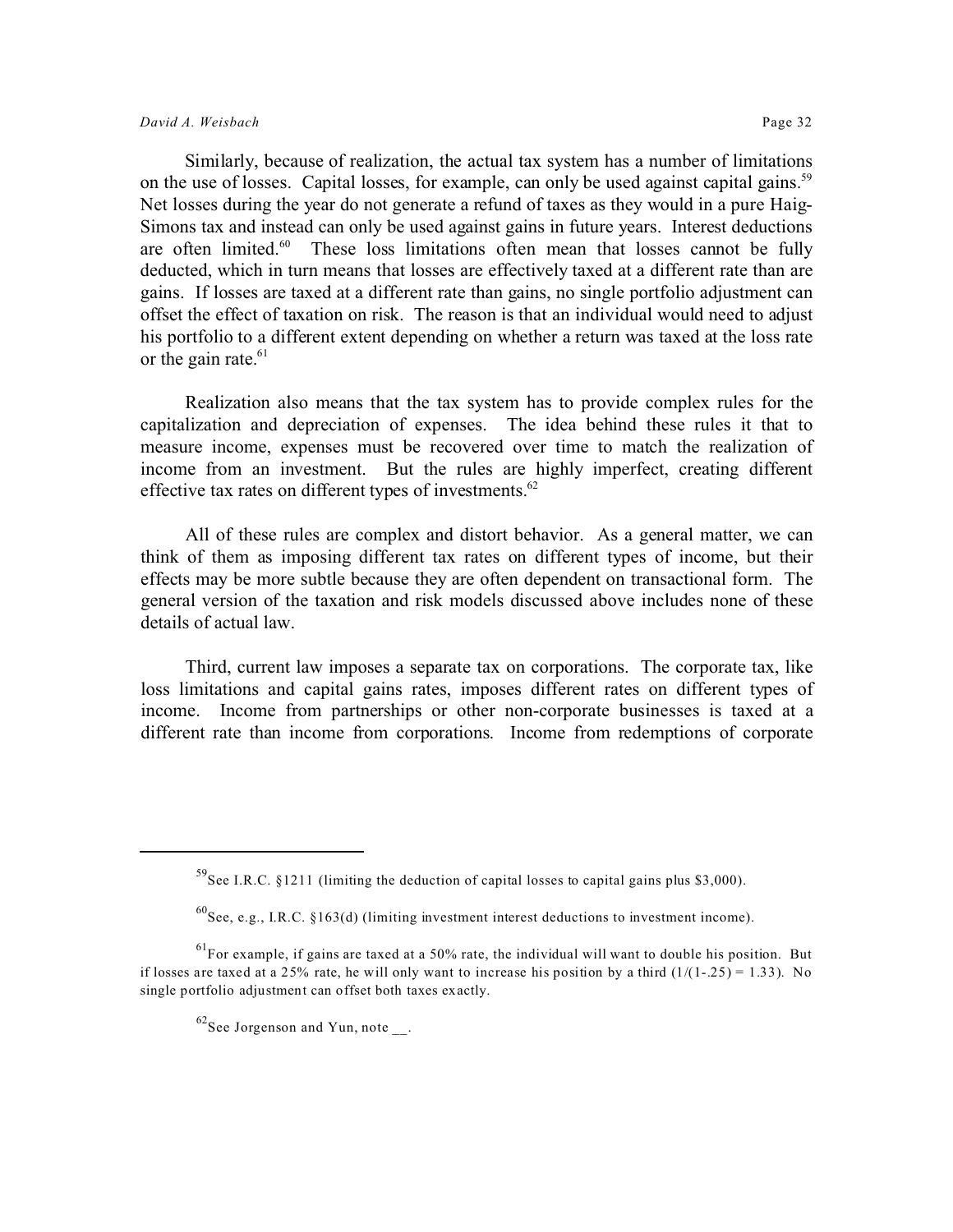stock are taxed at a different rate than dividends. Income from debt is taxed at a different rate than equity. The taxation and risk literature includes none of these complications.<sup>63</sup>

Fourth, current law taxes the inflationary return to investments. For example, if an individual buys an asset for \$100 and sells it the next year for \$103 when inflation is 3%, the individual is taxed on \$3 even though it represents only inflation and not gain. The models do not include inflation at all and, therefore, model a tax on only real returns.

Finally, current law imposes graduated rates on capital income. Therefore, an individual's winnings, should he be so lucky as to win a bet, might be taxed at a higher rate than the rate at which his losses are deducted, should he be so unlucky as to lose a bet. That is, winnings might push an individual into a high tax bracket while losing might push the individual into a low tax bracket. The losses, therefore, would be deducted at a lower rate than the gains would be taxed. The effect is similar to loss limitations.

The models can be adjusted to take into account some of these complexities. For example, they have been modified to include the effect of loss restrictions, limitations on interest deductions, and capital gains.<sup>64</sup> Similarly, the models have been modified to allow different assets to be taxed at different rates or different components of asset returns to be taxed at different rates.<sup>65</sup> Other complexities are more difficult to model. For example, the realization rule has to be modeled as an option because the taxpayer has the choice of realizing gains or losses. Tax rules that rely on transactional form are even more difficult to model. Even the most ambitious models, which would probably be highly complex and contingent on assumptions, would not capture the complexity of the actual tax system.

 $^{63}$ See, Department of the Treasury, Integration of the Individual and Corporate Tax Systems (1992) at 3-12, for a summary of these issues.

<sup>64</sup>See Atkinson and Stiglitz, Lectures on Public Economics at 112-117.

 $^{65}$ See Jeremy Bulow, & Lawrence Summers, The Taxation of Risky Assets, 92 Journal of Political Economy 20 (1984); David Weisbach, Taxation and Risk-Taking with Multiple Tax Rates, forthcoming, National Tax Journal.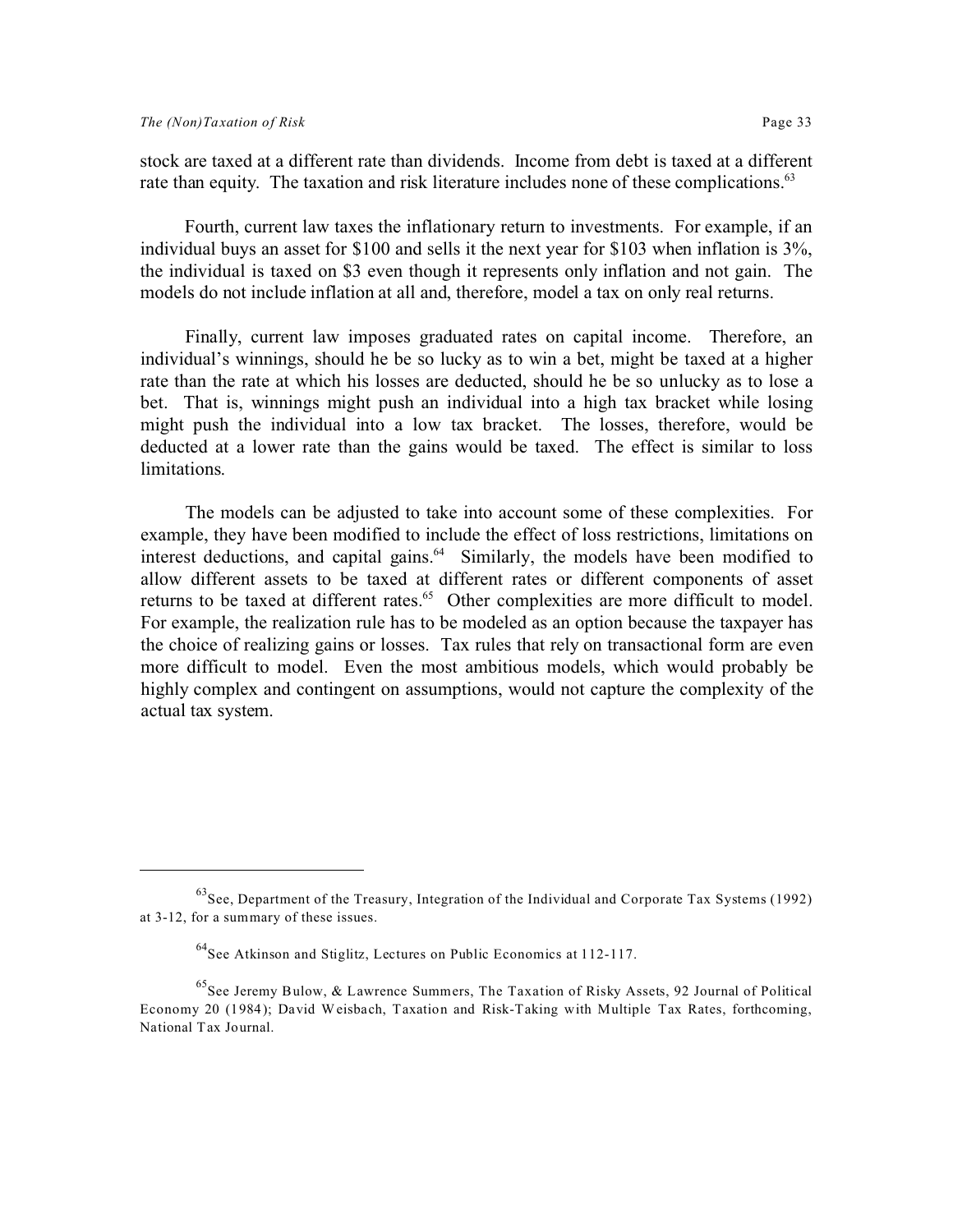#### General Response

 The key argument is that many tax scholars and tax policymakers view a Haig-Simons tax as the best possible income tax. $^{66}$  It is thought to be the most fair and the most efficient income tax. How well the existing tax system is performing is often measured against a hypothetical Haig-Simons system. It is almost certainly unreachable, but it remains the desired goal.

The taxation and risk literature tells us important facts about this goal. In particular, the literature directly illuminates what it is that advocates of income taxes claim to want. The models show that a Haig-Simons tax does not tax returns to risktaking. Therefore, we cannot accept a Haig-Simons tax and yet reject a consumption tax on the grounds that a consumption tax does not tax returns to risk-taking. We can reject both taxes on this basis, but we cannot accept one and not the other. That the tax system in the models does not resemble current law is entirely irrelevant to this argument.

Another way to phrase the argument is to note that realization and all that goes along with it are second best. Income tax advocates would prefer a Haig-Simons system but because of liquidity, valuation or other problems, we have a realization system. Suppose that the taxation and risk models do not apply to the current law realizationbased system and also that it turns out that returns to risk bearing are taxed under current law. We should not conclude that it is desirable to tax returns to risk bearing merely because they are taxed now. Income tax advocates have a stated preference for a Haig-Simons tax and in that system, returns to risk-bearing are not taxed. Given this stated preference, any tax on returns to risk-bearing under current law should be viewed as a flaw in current law. Just like scholars complain that realization creates deferral and lockin problems, they should also complain that realization or other aspects of current law impose an unjustified tax on risk (if in fact this is the case). $67$ 

<sup>66</sup>As summarized by Richard Musgrave, after the work of such pioneers as Haig and Simons, the comprehensive tax base "became the banner of tax reform in the United States, designed to secure equal treatment of taxpayers with equal income (horizontal equity) as well as to provide a global base on which progressive rates could be assessed in a meaningful fashion (vertical equity). . . . [I]t clearly provided the focus of analysis and delight for a generation of tax economists in the United States." Richard Musgrave, A Brief History of Fiscal Doctrine, in Handbook of Public Economics (Alan J. Auerbach and Martin Feldstein, eds. 1985).

 $^{67}$ One response to this argument is to abandon Haig-Simons taxation as a goal. Advocates of Haig-Simons taxation might once have thought that the returns to risk-bearing were taxed under a Haig-Simons tax. If this is not true, Haig-Simons should be abandoned and another sort of system that does tax returns to riskbearing should be adopted. That is, the fundamental commitment of income tax advocates might be to taxing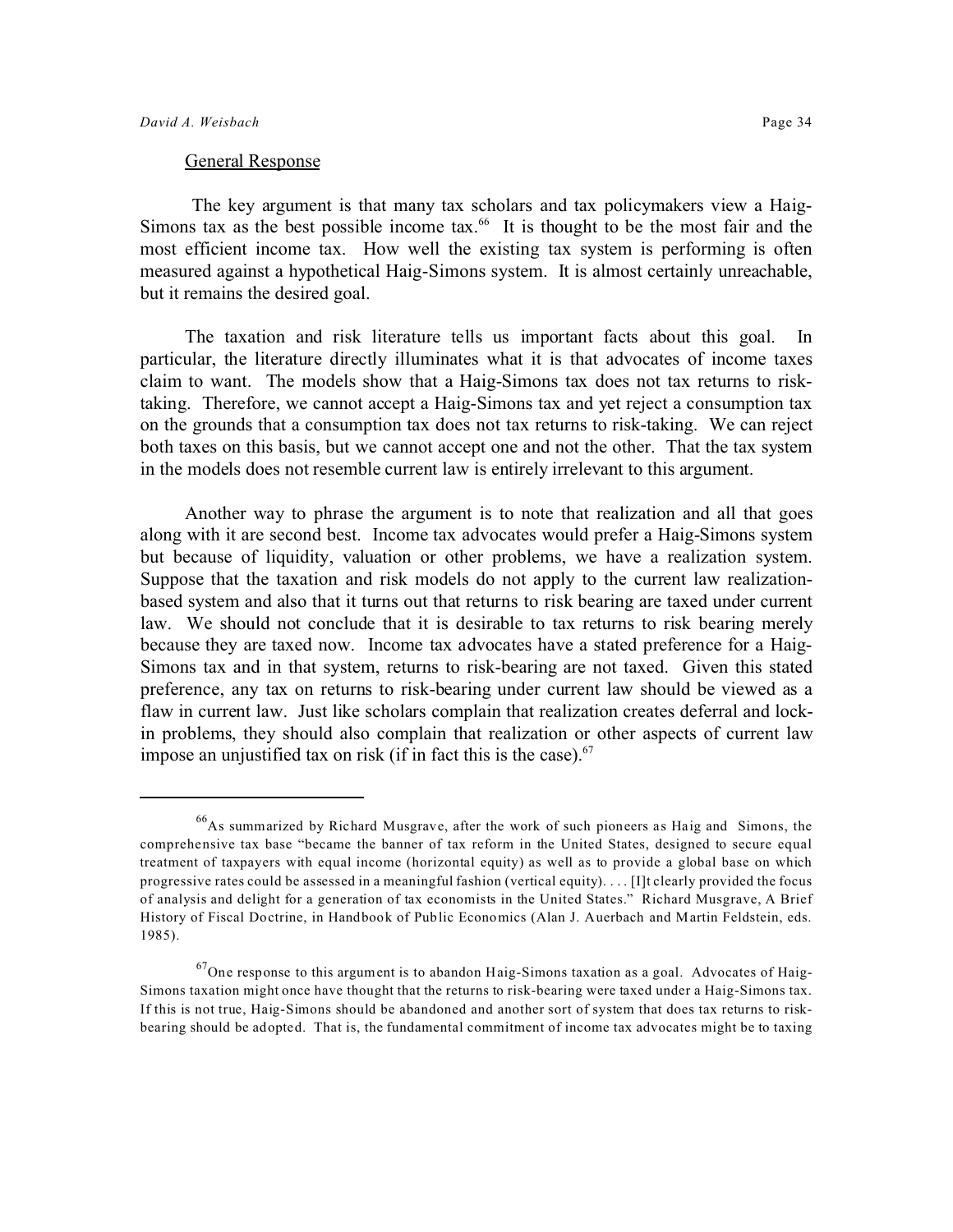The lessons from the taxation and risk literature about simpler methods of collecting income taxes are strengthened rather than weakened by claims that the literature does not model the current tax system. Realization, loss restrictions, capital gains rules, and many of the other complexities of current law are justified because a Haig-Simons tax is too hard to implement. While not ideal, they are thought to be the closest we can come to measuring income. The models, however, show that something close to a perfect Haig-Simons tax can be collected through mechanisms other than the one envisioned by Haig or Simons. Moreover, many of these mechanisms do not have the implementation flaws of the Haig-Simons collection mechanism. Therefore, we should prefer these other mechanisms to both current law and potentially to a Haig-Simons tax itself (because they would be cheaper to collect).

For example, many believe that a cash flow consumption tax would be far simpler to implement than current law. A cash flow system eliminates the need for tracking basis in assets. Similarly, a cash flow system would not need specific inflation adjustments because they occur automatically.<sup>68</sup> And a cash flow system does not create lock-in or lock-out problems because the present value of the tax is the same regardless of when an asset is sold. Notwithstanding these benefits, income tax advocates do not desire a cash flow tax because they prefer the claimed fairness or efficiency benefits of an income tax to the potential administrative savings from a consumption tax.

The models show, however, that a perfect Haig-Simons system is not that different from a consumption tax because the risk-free return is historically low. Moreover, income tax systems have difficulty avoiding taxes on inflationary returns. Therefore, a cash flow system may be closer to a Haig-Simons system than is current law. For example, suppose inflation is 3% and the risk-free return is 1%. A non-inflation adjusted

all returns to capital, including risky returns, rather than to the failed Haig-Simons method of doing so.

Such an argument would be a dramatic change in position for income tax advocates. The Haig-Simons definition of income has long been enshrined as the goal and abandoning could not be done lightly. Moreover, I am not aware that anyone has actually taken this position, at least in writing. It is not clear, therefore, whether it is sustainable. We would have to know what the alternative tax that taxes risk-taking would look like. It most likely would not look like a conventional income tax. Moreover, we would have to understand what the effects would be and whether those effects are desirable. There is no reason to believe that the arguments for ths position would not be strong, but to evaluate the arguments, income tax advocates who wish to abandon the Haig-Simons ideal in favor of a system that taxes returns to risk bearing would have to lay out the alternative system that they desire.

<sup>&</sup>lt;sup>68</sup>See David Bradford, The Case for a Personal Consumption Tax, in What Should be Taxed: Income or Expenditure (Joseph Pechman ed. 1980) at 87-88.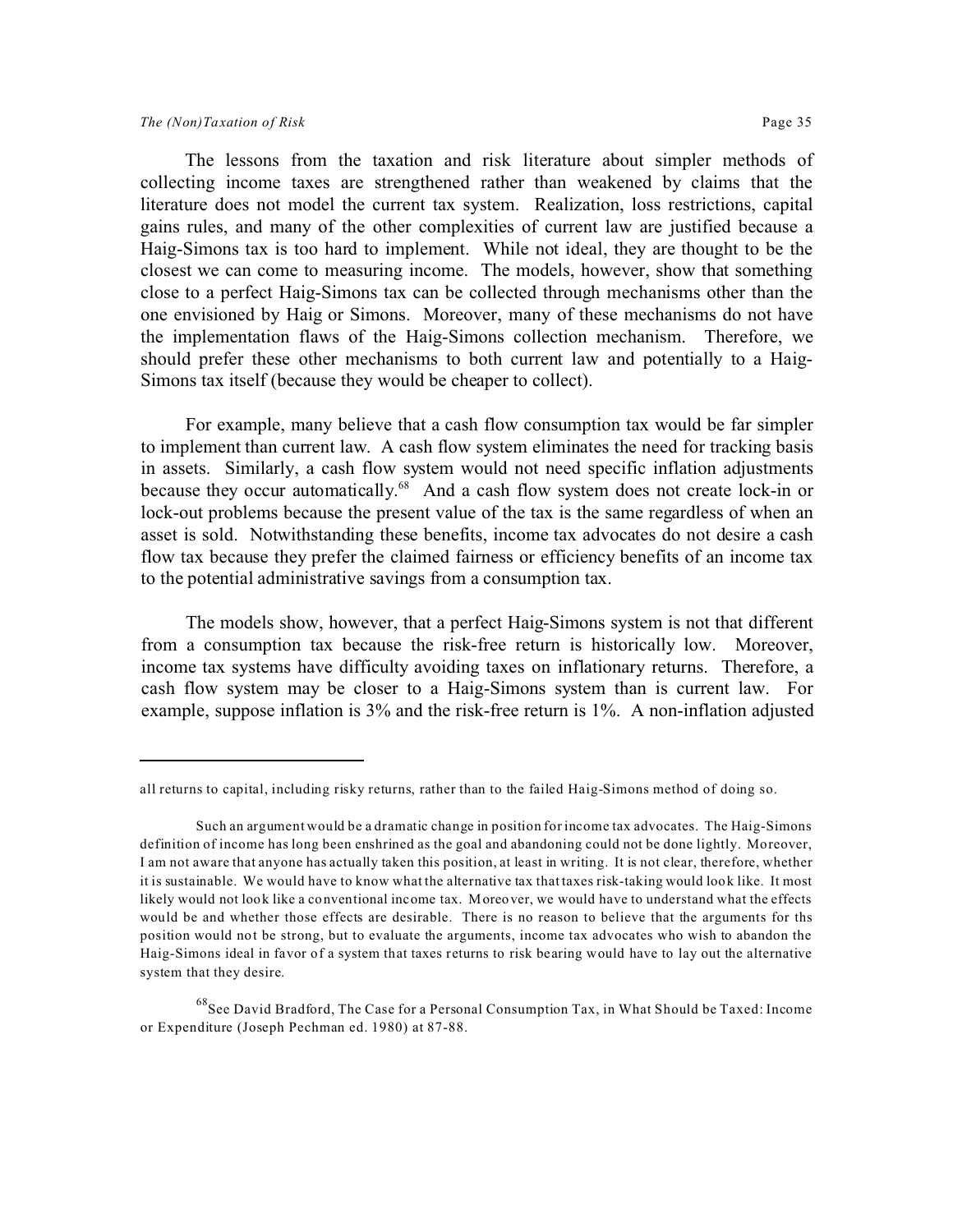income tax would tax the sum of these two, or 4%, while a consumption tax would tax 0%. An ideal income tax would tax 1%. The consumption tax is closer to an ideal income tax than the non-inflation adjusted income tax. In fact, a cash flow system might be closer to a Haig-Simons system than a realization-based system could ever hope to be. The best way to impose an efficient and administrable income tax, therefore, might be to be impose a consumption tax, and advocates of a Haig-Simons system should support a cash-flow consumption tax! Alternatively, they might want to explore cheaper ways of implementing an income tax, such as Auerbach's retrospective tax.

The argument works the other way around. Consumption tax advocates might want to argue for improving the income tax. Consumption taxes might turn out to be very difficult to implement. For example, the transition to a consumption tax is thought to present difficulties. Similarly, the taxation of financial intermediaries is thought to be especially complex under a consumption tax.<sup>69</sup> If it turns out that consumption taxes are hard to implement, consumption tax advocates might do better by arguing for improvements to the income tax. In either case, whether income tax advocates argue in favor of consumption taxes or vice versa, the taxation and risk models show that the relevant variable is administrative costs rather than efficiency, fairness or other theoretical considerations.<sup>70</sup>

The bottom line is that the fact that models do not reflect real world does not mean they do not teach us something about the ideals we have for the tax system and, therefore, that they do not have real world consequences. The models can be and to some extent have been modified to model the real tax system more closely. We might learn a lot from such an exercise. For example, we might understand which deviations from pure Haig-Simons taxation are more inefficient or unfair. There is nothing wrong and much good that comes with a better understanding of current law. But such benefits come in addition to the central benefit of the taxation and risk literature, which is to tell us about the ideals we have for the tax system. The critiques that the models do not track current law do not reduce the core value of the models. Instead, the critiques suggest avenues for further learning, suggesting that we can learn even more from the models rather than less.

<sup>&</sup>lt;sup>69</sup>See David Bradford, Treatment of Financial Services under Income and Consumption Taxes, in Economic Effects of Fundamental Tax Reform (Henry J. Aaron and William G. Gale eds. 1996).

 $^{70}$ Schenk makes a similar argument for replacing the income tax with a wealth tax. See Schenk, note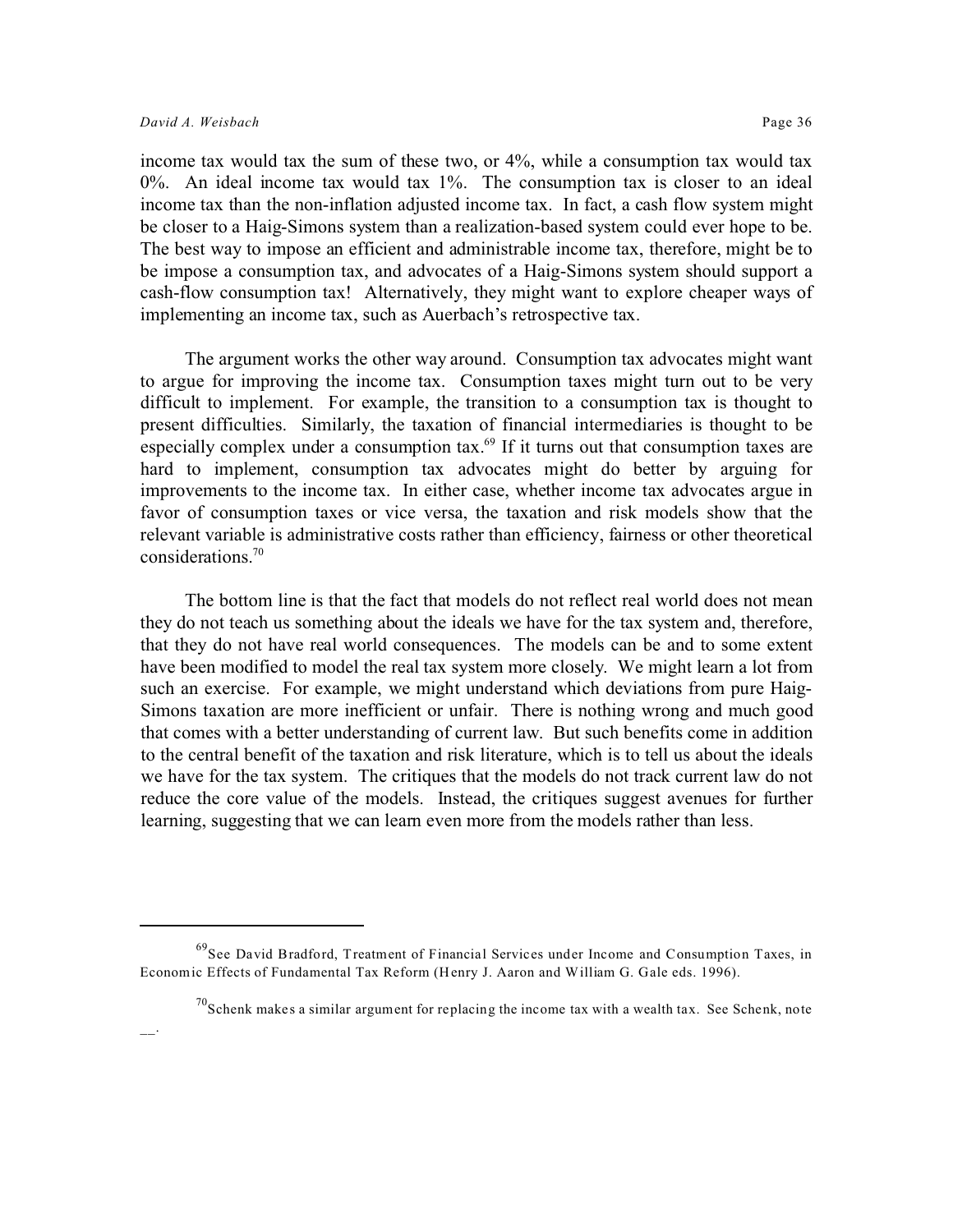#### Graduated Rates

The argument made so far does not fit graduated rates. The taxation and risk models generally do not include graduated rates, and unlike realization, taxation of inflation, loss limitations, restrictions on interest deductions, the corporate tax, and similar problems with current law, graduated rates may be desired to introduce progressivity into the system.<sup>71</sup> To the extent risky returns should be taxed at graduated rates, and to the extent the results of the models change with graduation, the models do not tell us about the ideal income tax.

The application of graduated rates to returns to risk taking has not been explored in the literature.<sup>72</sup> While a complete exploration would require a separate paper, I will outline some of the considerations here. I will make three points. First, the only type of rate structure that makes the models inapplicable is one in which the same taxpayer is taxed at a higher rate on gains than losses. Current law and perhaps many idealized systems, does not do very much of this, so the models may still be largely applicable. Second, taxing risky returns at graduated rates (in the relevant sense of making the models inapplicable) seems unattractive. Third, graduated rates on risky returns may be an inevitable result of attempting to tax hidden labor income at graduated rates. Any resulting taxation of risky returns would be an undesired effect of achieving another goal rather than a desired end itself.

Before considering these arguments, first consider how graduated rates change the examples discussed in Section I above. Consider the simple \$100 coin flip, but now suppose that gains are taxed at a 75% rate while losses are deducted at a 25% rate. Absent taxes, the individual would have entered into a single bet in which, if the coin came up heads, he won \$100 and if the coin came up tails, he lost \$100. After-taxes and with no portfolio adjustments, he would make only \$25 if he wins and lose \$75 if he loses. Graduated rates deprive the loser of the benefit of the full tax savings from his loss, leaving him in this example \$50 worse off. There is no way to adjust the bet to restore the pre-tax position. For example, if he doubles his bet, after-taxes he would win

 $17$ Note that graduated rates and progressivity are different. A tax system has graduated rates if marginal rates increase with income. A tax system is progressive if individuals with higher income pay a higher share of it in taxes. It is possible to have progressivity with a flat rate by using a uniform grant given to each individual or family. The taxation and risk models would fully apply to a progressive tax system with this structure. Therefore, the text refers only to graduated rates, not progressivity. Progressivity is the reason for having graduated rates but it is graduated rates, not progressivity, that might cause the model not to apply.

 $^{72}$ One exception is F.A. Cowell, Some Notes on Progression and Risk-Taking, 42 Economica 313  $(1975)$ .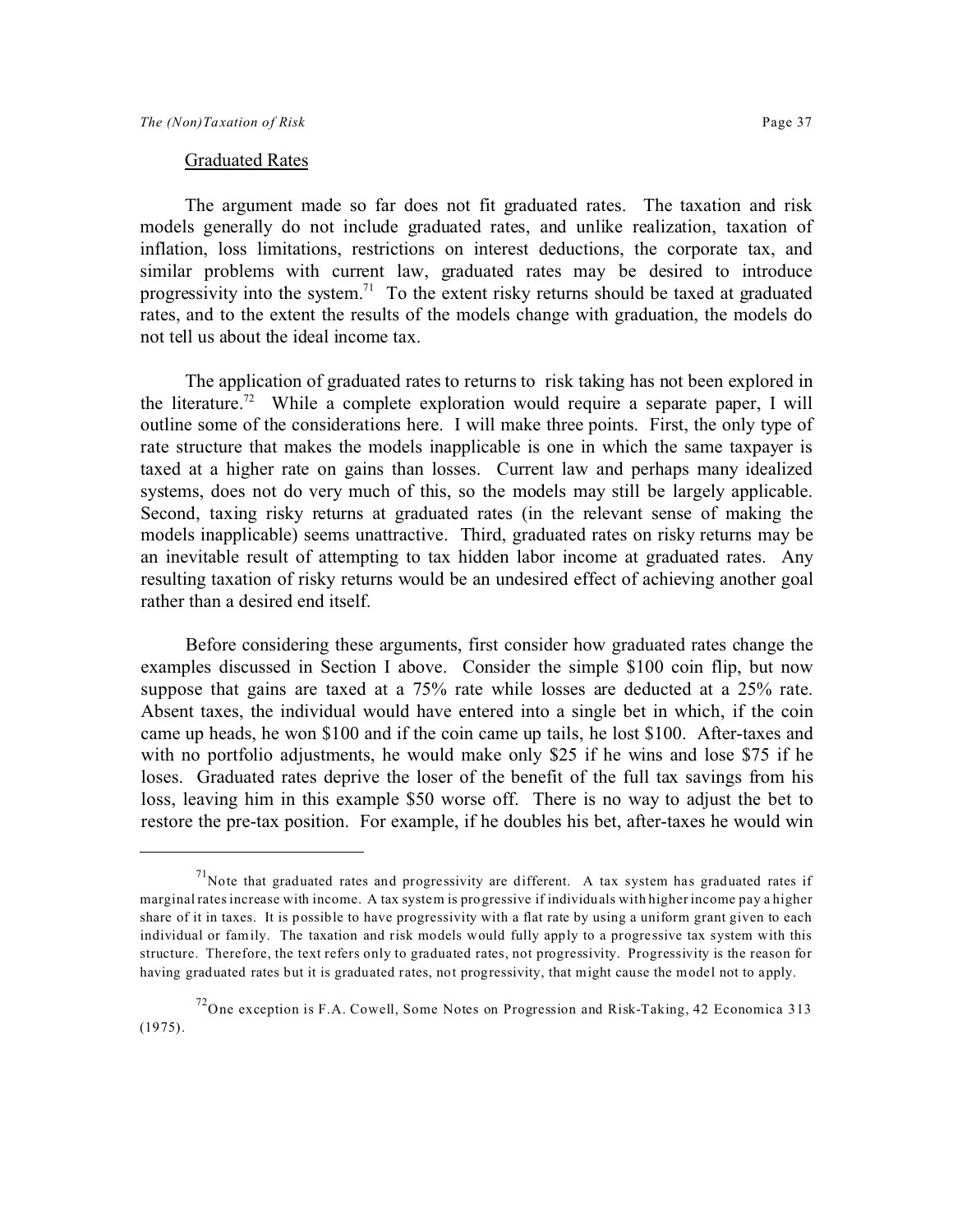\$50 and lose \$150. Graduate rates, therefore, break the equivalences described above. The same holds true for cash flow consumption taxes.<sup>73</sup>

For graduation to affect the results concerning taxation and risk, gains from an investment have to be taxed at a different (higher) rate than losses. Even if individuals with higher wealth face a higher tax rate than those with lower wealth, if gains and losses for investments made by those individuals are taxed at the same rate, they can their adjust their portfolios to eliminate the tax on risk. Graduated rate in this sense would mean only that the risk-free rate of return and any inframarginal returns are taxed at different rates for different individuals. The conclusions of the taxation and risk literature, however, would still follow – risky returns would remain untaxed. The only type of graduated rates that potentially changes the conclusions are rate structures in which gains from a particular investment are taxed at a different rate than losses.

It is not clear the extent to which current law does this. For individuals of sufficient wealth, the tax rates become flat. Bill Gates, Warren Buffet, and others with dynastic fortunes are taxed at flat rates. Even the merely wealthy, such as married couples with taxable income over \$250,000 (adjusted for inflation), are taxed at flat rates. Individuals of moderate means may face increasing rates on gains, but most individuals of moderate means hold large portions of their wealth in tax-exempt form through their retirement accounts. Moreover, much wealth that is held in taxable form is often taxed at capital gains rates, which are flatter than ordinary income rates. And much wealth is held in corporate form and the tax on corporations is roughly flat. Although empirical work would be necessary to confirm it, a good first approximation might be that very little capital income is taxed at graduated rates in the relevant sense under current law.<sup>74</sup>

Taxing risky returns with graduated rates is unattractive, at least on initial examination. Consider the coin flip discussed above. Taxing it with graduated rates means that gains are taxed at a higher rate than losses. At the extreme, we would tax

 $^{73}$ In cash flow consumption taxes, however, taxpayers can avoid the effects of graduation by leveling their consumption. The reason is that the system measures consumption, and higher rates would only apply in periods in which consumption is high. By leveling consumption, individuals can assure that the same rate applies over time.

 $^{74}$ This leaves aside the effects loss restrictions and the like, which can have similar effects. Loss restrictions, however, are clearly second best and the arguments of the previous section apply. Schenk, note \_\_, argues that loss restrictions and other inevitable features of a realization-based income tax make the taxation of risky returns arbitrary in any such tax. Even if progressive taxation of capital income were desirable in a Haig-Simons tax, she would conclude that it would not be desirable under an actual income tax because of this arbitrariness.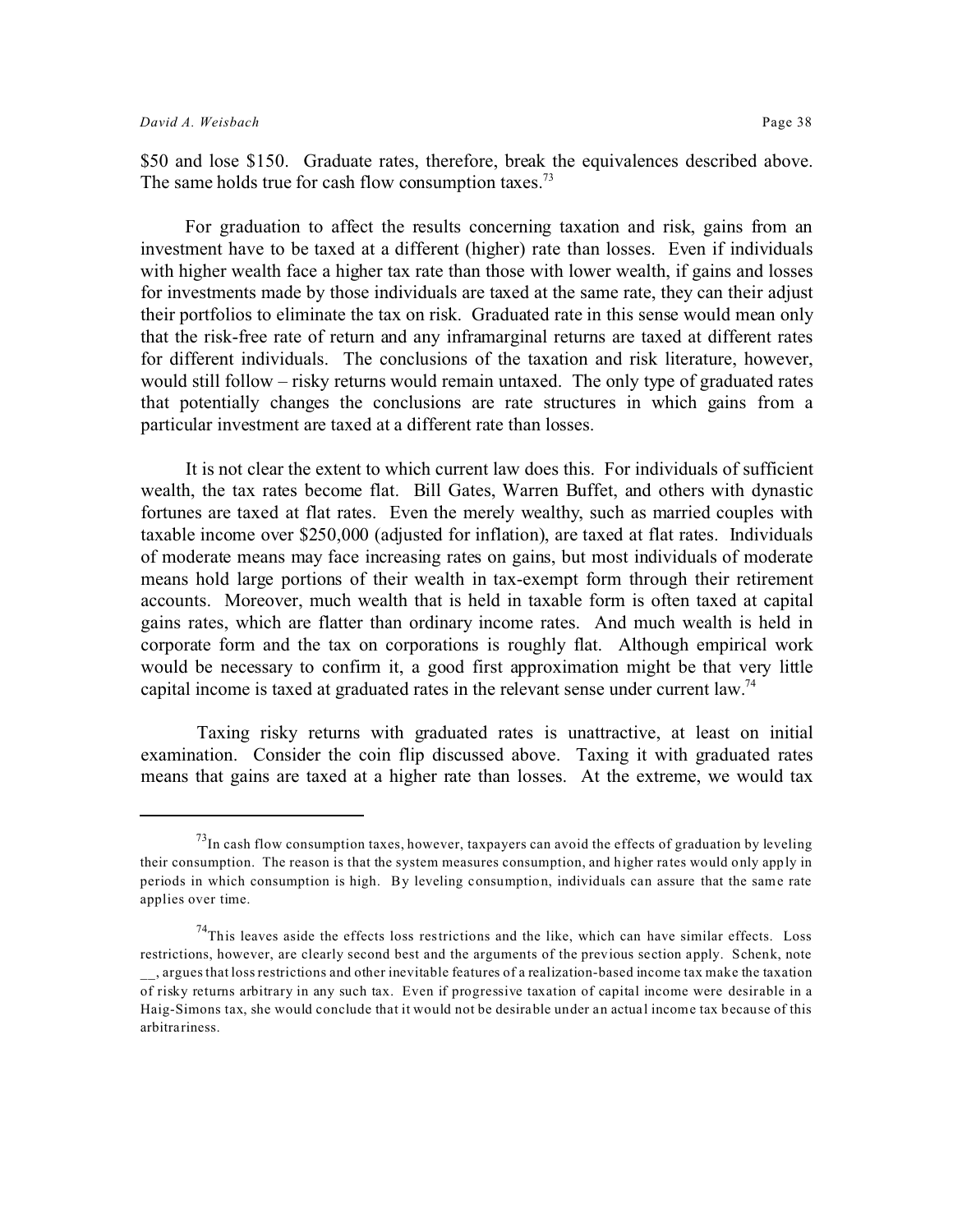#### *The (Non)Taxation of Risk* Page 39

gains and disallow deductions for losses. Those who lose their bets in such a system would be denied the benefit of deducting their losses. That is, the main effect of taxing risky returns with graduated rates is to hurt those who are worse off. Presumably, those in favor of progressivity and redistribution would oppose such a system. That is, if we follow Graetz's argument that winning gamblers are not the same as losing gamblers, we would have the opposite rule – we would allow those who lose their bets to deduct their losses at a higher rate than winners are taxed. Or said yet another way, those who lose their bets would be much happier with a flat rate schedule than a graduated rate schedule. If our goal is to help those who lose their bets, it is hard to see why we would want graduated rates.<sup>75</sup>

Third, the best and perhaps only reason for imposing graduated rates on risky returns is that it is difficult to separate returns to labor from risky returns from capital investments. For example, most of the tax on Bill Gate's fortune will nominally be imposed on capital (such as through the sale of his stock in Microsoft) even though much of it may be a return to labor. Warren Buffet's stock picking gains are best described as returns to effort rather than returns to investments, but are inevitably taxed as capital income. If we desire a progressive tax on returns to labor we might have to impose a graduated tax on returns to capital.

What do we learn in this case? The graduated tax on risky returns is a second best result of the desired progressive tax on labor income. A truly ideal Haig-Simons tax, even a progressive one, would not have such a tax on risky returns. Therefore, we should view any tax on risk-taking because of our need to tax hidden returns to labor at a progressive rate as a cost. We should look for other methods of taxing hidden returns to labor that do not have this cost. The argument is then the same as the arguments made in the previous section about realization and other second best features of current law.

To summarize, aside from graduated rates, most of the deviations in the model from current law are irrelevant to the core lessons from the model. The reason is that the model tells us the effects of a pure Haig-Simons tax and, therefore, tells us about the tax

 $75$ This conclusion is merely preliminary and there may be a variety of other considerations. For example, a complete analysis would have to incorporate rate changes to keep the budget in balance. Those who lose bets may not be worse off due to graduated rates because the higher taxes paid by winners may allow overall reductions in tax rates. Similarly, graduated rates apply across an individual's entire income, not on a bet-by-bet basis so, for example, individuals who are hurt by low tax rates on their losses may benefit because those rates may apply to their labor income. Firm conclusions about the effect of taxing bets with graduated rates would require a much more detailed analysis than done here. The discussion is meant merely to be suggestive and a complete analysis is beyond the scope of this paper.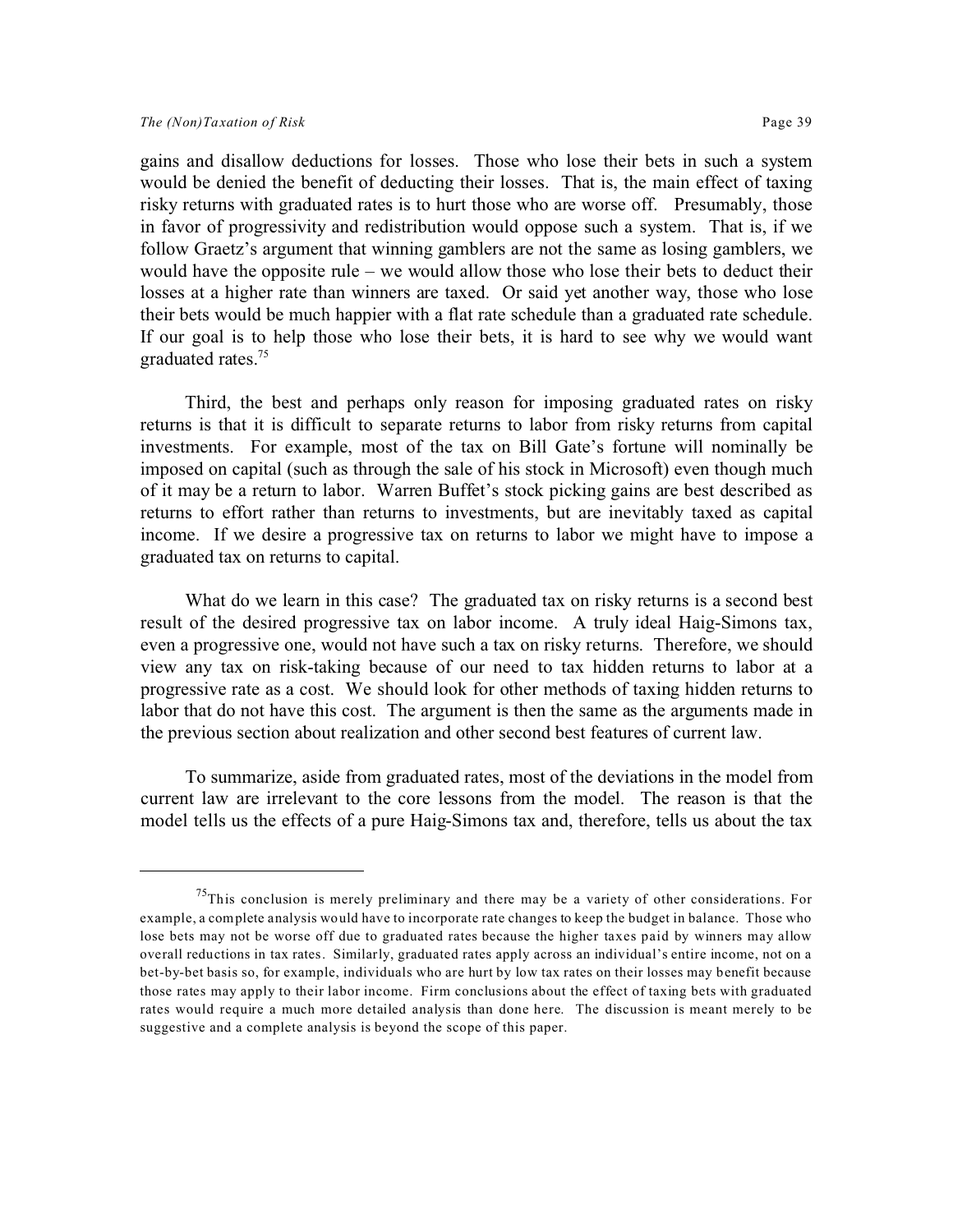that many scholars desire. Notwithstanding that both the Haig-Simons tax and the tax in the model are not realistic, there are important practical consequences to understanding the equivalence. Adjusting the models to make them more realistic might tell us even more but would only add to the value of the models. Graduated taxes on capital are the one case where the deviations of the model from the real world might matter. The best case for a graduated tax rates on capital is that many so-called returns to capital actually represent returns to labor. Any resulting tax on risky returns, however, would be undesirable.

#### B. *Doesn't Model Actual Individual Behavior*

#### Potential Problem

Even if the tax system in the model resembled the real tax system. the model makes heroic assumptions about the ability of individuals to adjust their portfolios in response to taxation. There are at least three such assumptions.

First, the model assumes that there are no transactions costs to reallocating a portfolio in response to taxation. This may not be true. For publicly traded securities, the transactions costs are relatively low, but they are still positive. Given the size of the necessary adjustments, even low transactions costs may become significant. Moreover, many individuals have investments in illiquid assets, such as small businesses. and the transactions costs of adjusting the size of investments in these assets may be prohibitive. And, the tax system itself imposes an impediment to reallocation because of the capital gains tax.

Second, the required portfolio adjustments are complex. The examples above illustrate the difficulties with making the calculations in a simplified tax system. The calculations in a more complex system would be even more difficult. It is possible that individuals would not understand how to make the adjustments.

Finally, individuals may not respond rationally to the incentives imposed on them through the tax system. The models predict that individuals will adjust their portfolios by showing that the opportunity sets in two worlds (for example, a world with a tax on the risk-free rate of return and one with a tax nominally on the entire return) are the same. If the opportunity sets are the same, behavior has to be the same. But behavioral economics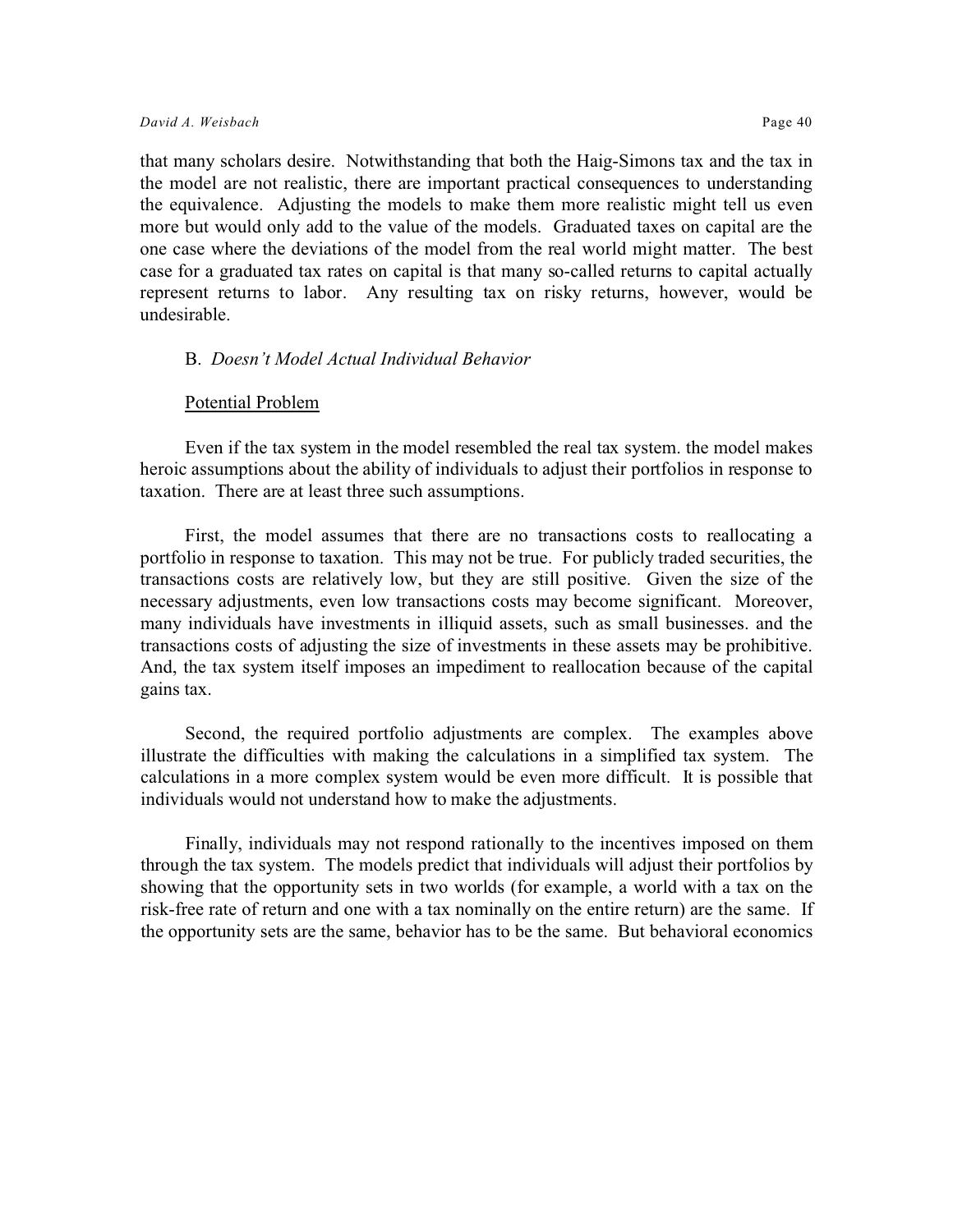disputes this claim.<sup>76</sup> The same opportunity set can produce different behaviors because of framing effects, endowment effects and the like. Therefore, showing that opportunity sets are the same is insufficient.

In fact, because of complexities like these, it is hard to know where to start when trying to predict the behavior of individuals regarding their portfolios. They do not diversify in accordance with accepted financial wisdom, they waste significant resources trading securities (losing money while they're at it), and the do not seem to take full advantage of tax savings opportunities such as realizing losses while deferring gains. Individual portfolio behavior seems irrational. It is arguably a heroic assumption to believe in the face of all this irrationality that they respond to complex and subtle tax signals in the manner predicted.

This section examines the logic behind this criticism and the limited empirical evidence on point. I will argue that the logic behind the criticism misconceives the models. I will then argue that even if the criticism is true, the models lose very little of their power, although it depends on the reasons why individuals do not adjust their portfolios.

#### Should we expect individuals to adjust their portfolios?

The models predict that rational individuals will adjust their portfolios in response to taxation. They make this prediction by showing that the opportunity sets under a Haig-Simons tax and under a tax on the risk-free rate of return are the same given costless portfolio adjustments. Therefore, given a behavior under one of these taxes, we should expect equivalent behavior under the other with portfolio adjustments to offset the change in tax regimes.

Many seem to believe that individuals do not adjust their portfolios as predicted.<sup>77</sup> Although we cannot be sure of the basis for the belief, one reason might be confusion over what the models require. The models compare two states of the world. Often the comparison is between a no-tax world and the fully-taxed world. Alternatively, as suggested above and in some of the literature, we can compare a fully taxed world with a

<sup>&</sup>lt;sup>76</sup>See Christine Jolls, Cass Sunstein, Richard Thaler, A Behavioral Approach to Law and Economics, 50 Stanford L. Rev. 1471 (1998).

 $^{77}$ Like with the criticism that the tax system is not modeled realistically, I am not aware of any writing disputing the claim that individuals adjust their portfolio. The assertion in the text comes from my understanding of what many individuals familiar with the literature believe.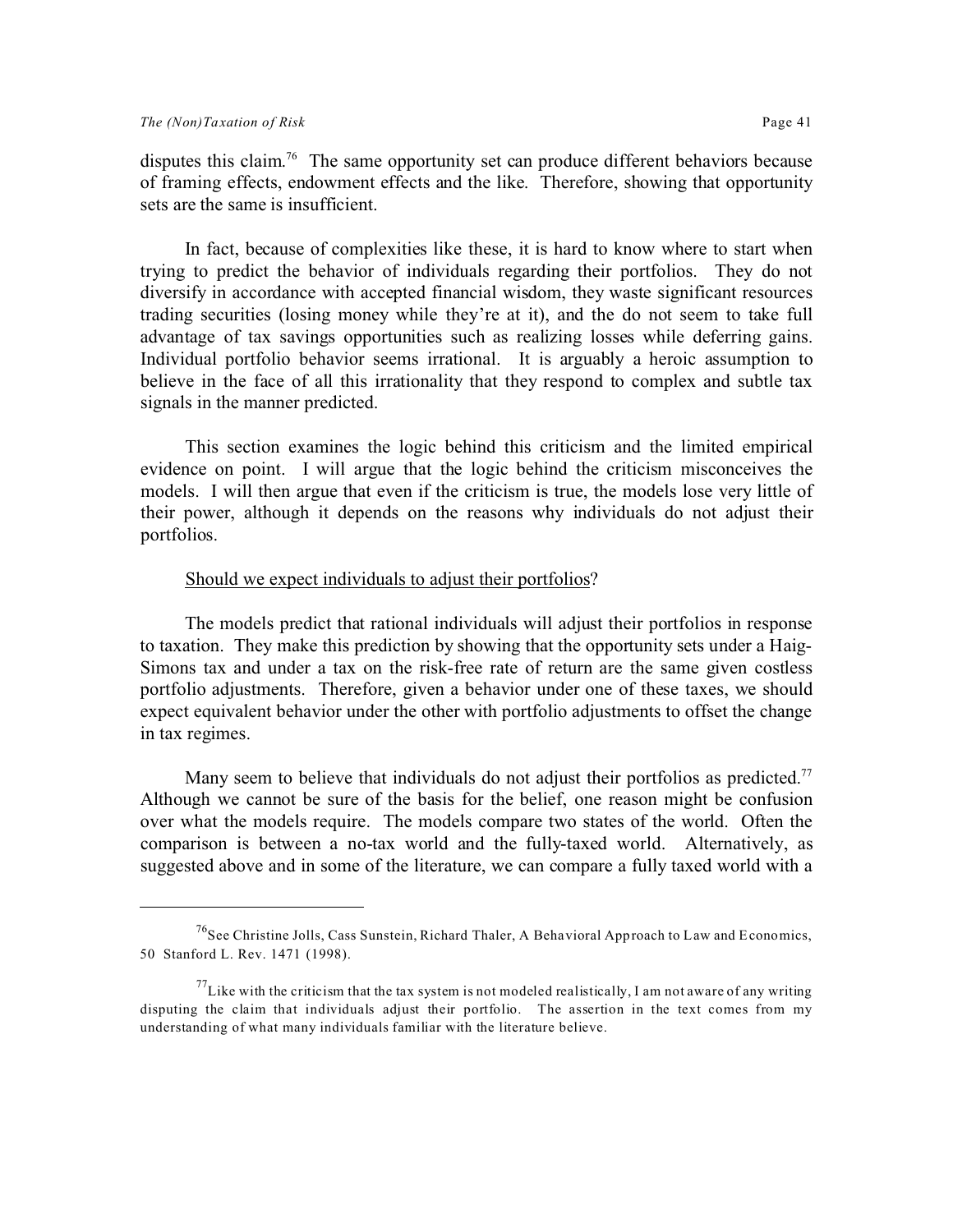world with a tax only on the risk-free rate of return. Regardless, individuals make large portfolio adjustments when they switch between the worlds.

The intuition that individuals do not adjust might arise because we never see individuals making these large adjustments. Because we rarely go from the untaxed to the taxed world, however, we should rarely expect to see such adjustments. We would also rarely expect individuals to actually make the calculations predicted in the models. For example, to the extent tax rates stay the same, we should never see *any* adjustments, even if individuals were behaving exactly as predicted. Individuals also would not have to make any of the calculations used in the models. Instead, individuals would merely enter into risky positions based on after-tax payoffs. The only place we are likely see adjustments is if tax rates change, but most rate changes may be sufficiently small and sufficiently intertwined with other tax law changes that anecdotal evidence (as opposed to large scale statistical studies) might miss the resulting portfolio adjustments.

There are good reasons to believe that individuals do act consistently with the models. Individuals spend their whole life in an after-tax world. When deciding on investments or assuming risk, people are likely to take into account the after-tax returns. If they are not taking into account after-tax returns, they are making systematic mistakes and can improve their risk/return payoffs. For example, if they look at pre-tax prices rather than after-tax prices, they may have less risk than they truly desire. While we may not believe that individuals are perfectly rational and always make the best possible decisions, as a first cut, we should probably believe that they respond to the prices and incentives that they face, which are the after-tax prices and incentives. If true, individuals implicitly adjust without making the calculations predicted in the models.

Moreover, claims that individuals do not adjust need a theory explaining how individuals do behave. The taxation and risk models are based on standard assumptions about individual behavior, assumptions that are widely used in both the income tax and consumption tax literatures. They merely assume that individuals respond to the after-tax prices and risks that they face. It is not sufficient to claim that the theories are wrong without a more plausible story of how individuals do behave. Without an alternative theory, the standard theory may be the best we have.

Finally, it is uniformly and unquestioningly accepted that individuals would make similar portfolio adjustments under a cash flow tax. Although the details of the adjustments vary in an income and cash flow tax, the key ideas are the same. Moreover, the adjustments are of approximately equal complexity. In fact, to calculate the adjustment under a cash flow tax, individuals must be able to sum an infinite series, which is much more difficult than the calculations under an income tax. It is hard to see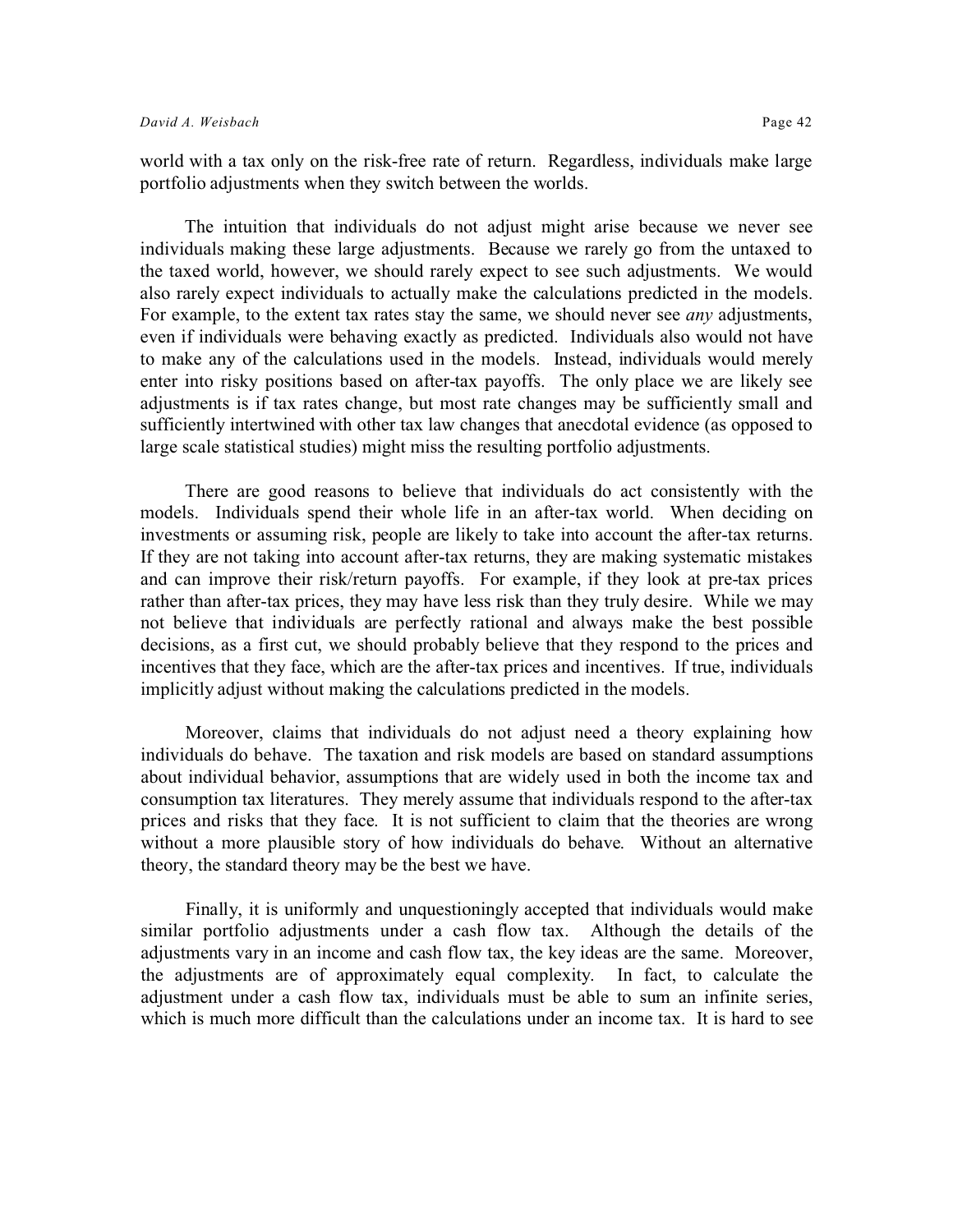how we distinguish the cash flow tax from the income tax case. Either scholars must abandon the Cary Brown theorem or accept that an income tax does not tax returns to risk  $^{78}$ 

To summarize, I believe that our expectations or priors, in the absence of empirical evidence, should be that individuals do respond to the incentives imposed on them through taxation. In particular, it is likely that they enter into risky positions in light of taxation consistent with the predictions in the literature.

#### The Empirical Evidence

The empirical evidence is insufficient to sway us one way or another. There are a number of studies of the effects of taxation on portfolio choice, but none have been able to isolate and analyze the type of adjustments considered here. Moreover, the studies tend to suffer (through no fault of the authors) from data and conceptual problems. A good survey of the evidence can be found in the Handbook of Public Economics,  $\frac{79}{2}$  and the discussion below is drawn from this survey. The bottom line result is that there is pretty good evidence that portfolios are sensitive to tax considerations, some contrary evidence, and, as mentioned, no evidence that is sufficiently nuanced to isolate the types of effects considered here.

There are two problems with measuring how individuals adjust their portfolios in response to taxation. First, few data sets include sufficient information on high-net-worth households whose behavior is central to the studies. Household surveys based on random

 $^{78}$ Some have suggested to me in conversations that behavioral economics might distinguish between the types of adjustments in cash flow and Haig-Simon taxes. The difference in the two is that in a cash flow tax, the individual gets a deduction when making an investment, producing immediate tax savings and the individual must decide what to do with the savings. In a conventional income tax, individuals receive basis rather than an up front deduction. Therefore, the two differ in how they might be perceived by someone, say, subject to framing effects.

It is not clear, however, that this argument shows that it is more likely that individuals will adjust under a cash flow tax, and it is possible that it shows that they would be *less* likely to adjust under a cash flow tax. Individuals have to decide what to do with the additional cash from the deduction. The Cary Brown theorem assumes that they will invest the additional tax in the same asset, an assumption which can be justified on rational choice grounds. Behavioral theories might predict that individuals would spend this money in other ways because it looks as if it were free. Arguments from behavioral economics, therefore, might cut the other way, suggesting that adjustments under an income tax are more likely than under a cash flow tax.

<sup>&</sup>lt;sup>79</sup>See James Poterba, Taxation, Risk-Taking, and Household Portfolio Behavior, Handbook of Public Economics, Vol. 3 (Alan J. Auerbach and M. Feldstein, eds.) 2002.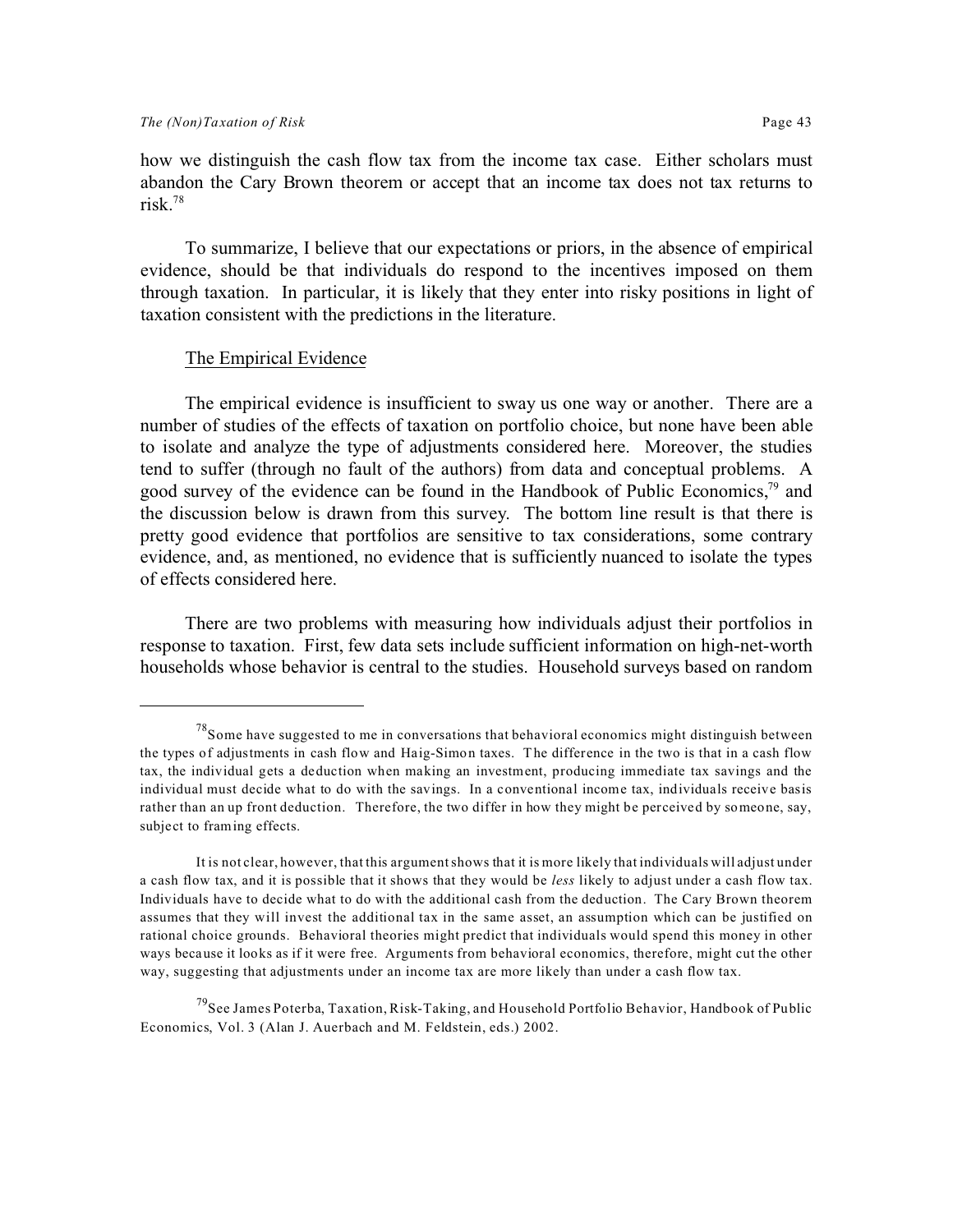population samples do not have sufficient response rates among high-income or high-net worth individuals to be reliable. Moreover, the data we do have on high-income households is often insufficiently broken down into asset types. Second, we do not have a good understanding of the choices individuals do make. Almost no households hold the market portfolio, as predicted by theory. This means that asset demands in the models must be conditioned on the set of assets a household owns, making modeling much more difficult. A third problem not mentioned in the Handbook survey is that much of the adjustment to changes in tax rates involves shifts to or from tax-favored assets. The taxation and risk literature can accommodate different tax rates on different assets, so empiricists should be able to disentangle portfolio adjustments because of the effect of taxation and risk and adjustments because assets are tax-favored. The studies, however, do not clearly do so.

Within these limitations, there are six studies on the effects of taxation on portfolio choice in the U.S.<sup>80</sup> Four of the six studies show that households adjust their portfolios in response to taxation. The most recent and comprehensive study is by Poterba and Samwick.<sup>81</sup> They look at the Survey of Consumer Finance for five different years and conclude that marginal tax rates have important effects on asset allocation decisions. On the other side, Scholz, in 1994, concluded that the 1986 Tax Reform Act effected the level of tax-deductible borrowing but he did not find any clear evidence of other portfolio

 $80^{\circ}$ There are also two from abroad, both of which support the conclusion that individuals adjust their portfolios. See, J. Agell & P. Edin, Marginal Taxes and the Asset Portfolios of Swedish Households, 92 Scandinavian Journal of Economics 47 (1990); S. Hochguertel, R. Alesie & A. van Soest, Savings Accounts versus Stocks and Bonds in Household Portfolio Allocation, 99 Scandinavian Journal of Economics 81 (1997).

There are a large number of studies on other aspects of investment behavior that should be affected by taxation. For example, there are studies about whether individuals maximize their use of capital losses, studies on investments in tax-exempt bonds, studies on the use of insurance, and studies on whether mutual fund managers are tax efficient. For a summary of these studies and a bibliography, see James Poterba, Taxation, Risk Taking, and Household Portfolio Behavior, note . Like the studies on portfolio choice, these studies paint an inconsistent and incomplete picture of the extent to which tax rules affect investment behavior. Moreover, the rational adjustments to taxation are often complex and predictions about failure to adjust are often incorrect because they fail to correctly determine the appropriate adjustments. Compare J. Dickson & J.B. Shoven, Taxation and Funds: An Investor Perspective, in 9 Tax Policy and the Economy 151 (James Poterba, ed. 1995) (arguing that mutual funds do not maximize after-tax returns) with M. Barclay, N. Pearson, & M. Weisbach, Open Ended Mutual Funds and Capital Gains Taxes, 49 Journal of Financial Economics 4 (1998) (arguing that because of subtle tax rules for mutual funds, the behavior observed by Dickson and Shoven does maximize after-tax value).

<sup>81</sup>James Poterba & Andrew Samwick, Taxation and Household Portfolio Composition: US Evidence from the 1980s and 1990s, 87 Journal of Public Economics 5 (2002).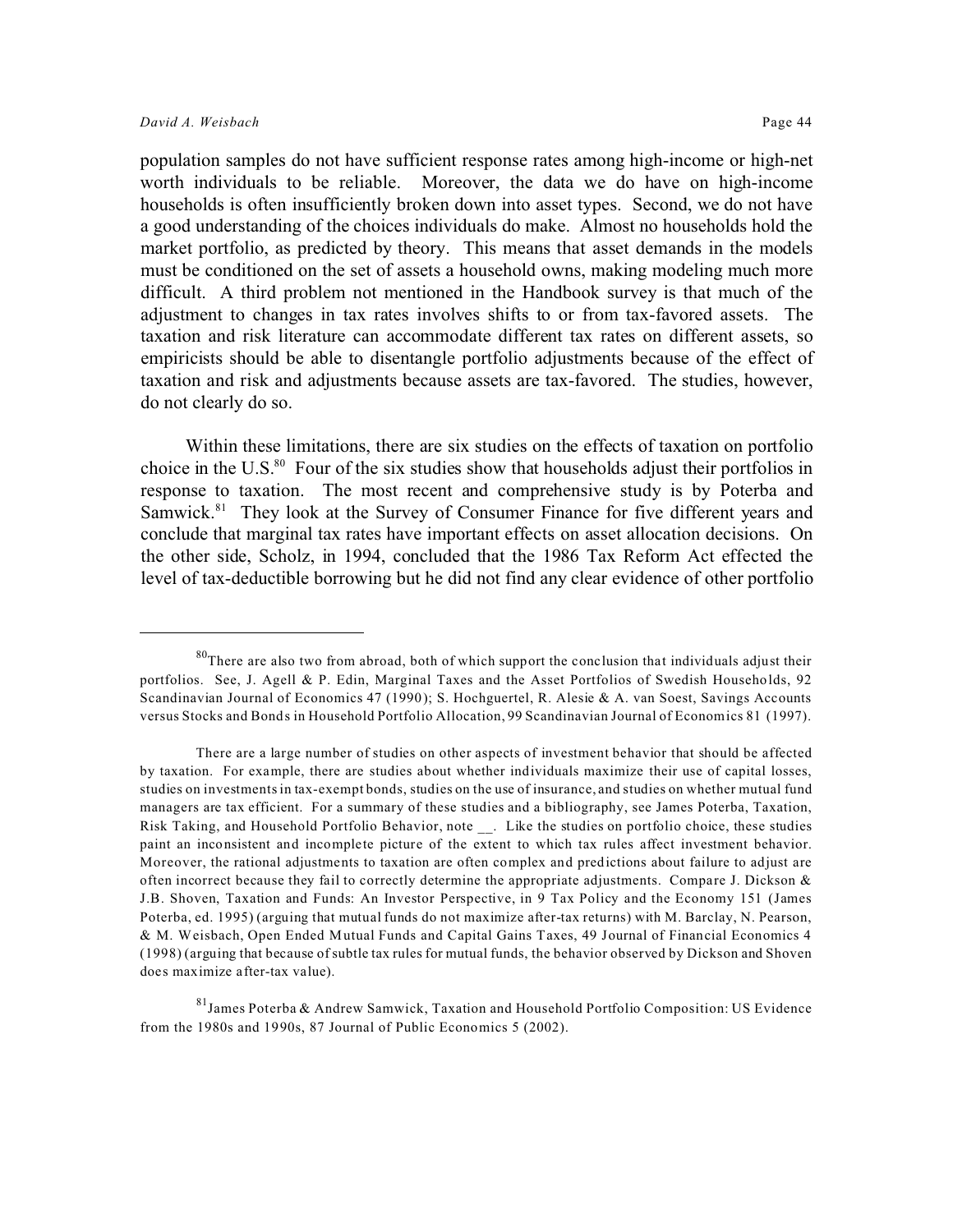shifts.<sup>82</sup> Poterba argues that there are reasons why Scholz's study is flawed, but at this point, we are left debating details of the empirics and are not yet at the point where we have clear conclusions.<sup>83</sup>

In sum, we do not yet have statistical or other evidence establishing whether individuals adjust their portfolios because of the effect of an income tax on risk. Those who believe that the models are likely to be true cannot yet claim empirical support. On the other hand, skeptics must also be careful because at this point, four of six studies show some types of adjustments are made. The "no adjustment" position, that only pretax prices matter, is unlikely to be sustained.

#### Conclusions from the Literature if Individuals do not Adjust

Suppose individuals fail to adjust their portfolios as predicted. We do we learn? It probably depends on why individuals are not adjusting and how individuals are setting their portfolios. Consider four possibilities. First, the adjustments might be too complex. Second, trading costs might be too high. Third, individuals might be subject to framing effects or other psychological problems that prevent them from acting the same way when presented with identical opportunity sets. Fourth, individuals may hold unique assets, such as small businesses, in which they cannot adjust their ownership. Assume in each case that individuals set their portfolios according to pre-tax returns. (The conclusions might be very different if individuals set their portfolios on some other basis. This is one reason why claims that individuals do not adjust need a theory explaining what type of behavior we should expect.)

Complexity. Suppose that the adjustments are simply too complex. If individuals could figure out the proper adjustments, they would make them, but because of the complexity of the adjustments, they fail to make them or make them incorrectly. It is not clear why this would be so. Individuals do not have to make the calculations necessary to translate between pre and post-taxed worlds. They merely need to decide how much risk they desire based on after-tax returns. But suppose that this calculation is too

 ${}^{82}$ J. Scholz, Portfolio Choice and Tax Progressivity: Evidence from the Surveys of Consumer Finances, in Tax Progressivity and Income Inequality (Joel Slemrod, ed.) 1994.

<sup>&</sup>lt;sup>83</sup>Other papers on portfolio choice include Martin Felstein, Personal Taxation and Portfolio Composition: An Econometric Analysis, 44 Econometrica 631 (1976); R. Glenn Hubbard Personal taxation, Pension Wealth, and Portfolio Composition, 67 Review of Economics and Statistics 53 (1985); Mervin King and Jonathan Leape, Wealth and Portfolio Composition: Theory and Evidence, 69 Journal of Public Economics 155 (1998); and Adam Samwick, Portfolio Responses to Taxation: Evidence from the End of the Rainbow, in Does Atlas Shrug (Joel Slemrod ed. 2000) at 289.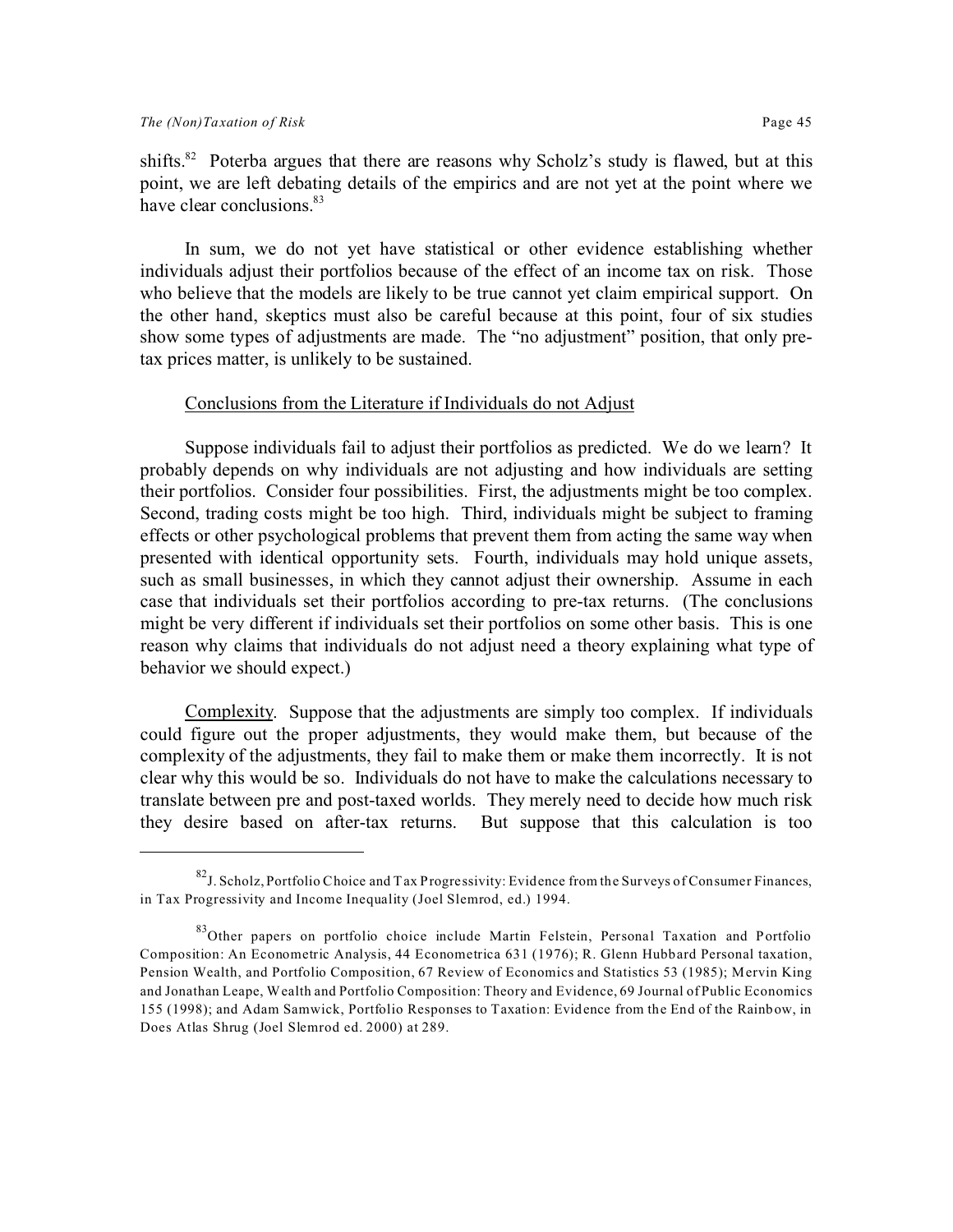burdensome, and it is easier for individuals to make this determination based on pre-tax prices and returns. For example, the tax law might be sufficiently complex that determining after-tax prices might be difficult.

One response might be that the problem stems from the complexity of current law. If we simplified current law and moved it closer to a Haig-Simons tax, individuals could and would adjust. The failure to adjust would then be similar to the realization rule and other problems with current law – it would not affect our thinking about the Haig-Simons ideal.

Suppose, however, that the adjustments are too difficult even in a Haig-Simons tax. If this is the case, an income tax leaves individuals in a bad spot. To maximize utility, it forces them to make portfolio adjustments but the adjustments are too hard to make.

Perhaps these individuals are blissfully ignorant. The government, through the tax system is absorbing risk that they thought that they were taking but they do not know it. These individuals, however blissfully ignorant when they invest, will be disappointed ex post. They will not turn out to have the set of returns that they thought they had.

We can increase their (ex post) utility, however, by implementing a tax that is equivalent to a Haig-Simons tax (with portfolio adjustments) but does not require portfolio adjustments. Individuals under such a tax would not need to understand or make the adjustments that they would want to make under a Haig-Simon tax.

For example, wealth taxes may not require adjustments in response to taxation. A wealth tax is fixed, ex ante, before the outcomes of risky bets are known. For example, suppose an individual has \$100 and invests in our running example, an asset with a 50% chance of being worth \$130 and a 50% chance of being worth \$90. A 2% wealth tax would reduce his wealth to \$98 regardless of how the bet turns out. If the risk-free rate were 4%, the 2% wealth tax would be the same as a 50% Haig-Simons tax with portfolio adjustments.<sup>84</sup> No portfolio adjustments would be needed, however, because the tax does

 $84$ This is not strictly true because the taxes are imposed at different times. The wealth tax would have to equal the present value of the income tax. In the case in the text, the wealth tax rate would be equal to  $2\frac{\sqrt{2}}{\sqrt{1+r}}$  where r is the risk-free rate of return.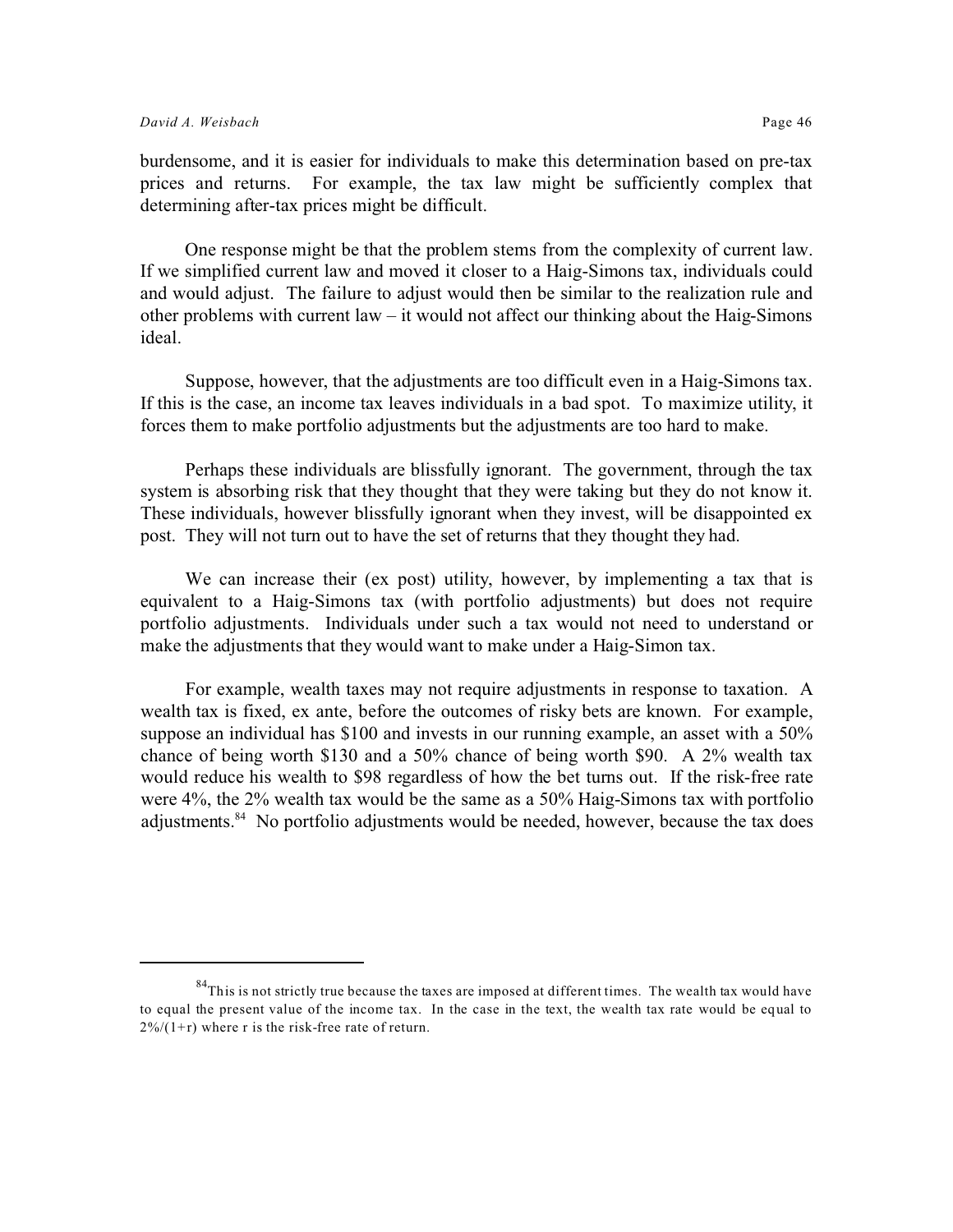not nominally apply to risky returns so there is no need to adjust portfolios to offset the nominal tax.<sup>85</sup>

If individuals cannot understand the required adjustments under an income tax, we should think about switching to an equivalent tax that does not require individual portfolio adjustments. The same holds for cash flow consumption taxes and wage taxes. Much like in the case with the imperfect tax system, the model makes the link between hypothetical systems, allowing us to make better informed policy choices.

Transactions costs. The same logic applies if transactions costs prevent individuals from adjusting their portfolios. Like in the complexity case, there is no reason to believe that individuals start from a pre-tax world and then buy and sell securities to adjust for taxes. Instead, they always live in an after-tax world and probably initially purchase securities based on the risk and returns they get in that world. Transactions costs should not prevent individuals from setting their portfolios to eliminate the effect of the tax on risk. $86$ 

The only place transactions costs matter is when tax rates change. For example, suppose tax rates change rapidly from, say, 70% to around 30%, roughly the change in rates in the Reagan years. Individuals in such circumstances would find themselves with too much risk because the government no longer shares risk through taxation as much as before. They would have to reduce their risk positions and transactions costs might make this a slow process. (This is, in fact, the criticism Poterba and Samwick makes of the Scholz study – transactions costs might slow the adjustments sufficiently that they do not show up in the years Scholz examined.) $87$ 

To the extent we are concerned about the effect of large tax rate changes, we can set up a system equivalent to an income tax except that it does not require adjustments when rates change. As discussed above for complexity, we might want to consider a wealth tax or Auerbach's retrospective tax. Alternatively, we might want to think about ways to

<sup>&</sup>lt;sup>85</sup>This conclusion may not hold for wealth taxes imposed periodically. See Weisbach, Periodic Taxation, draft. The portfolio adjustments under a periodic wealth tax, however, would be substantially smaller than under a periodic income tax.

 $^{86}$ The overall size of taxpayer's positions would be larger under a Haig-Simons tax than in, say, a notax world. If transactions costs relate to the size of taxpayers' positions, transactions costs may be present. For example, if brokers charge a fee based on the size of the transaction rather than per transaction, commissions might be higher.

 $87$ See Poterba and Samwick, note.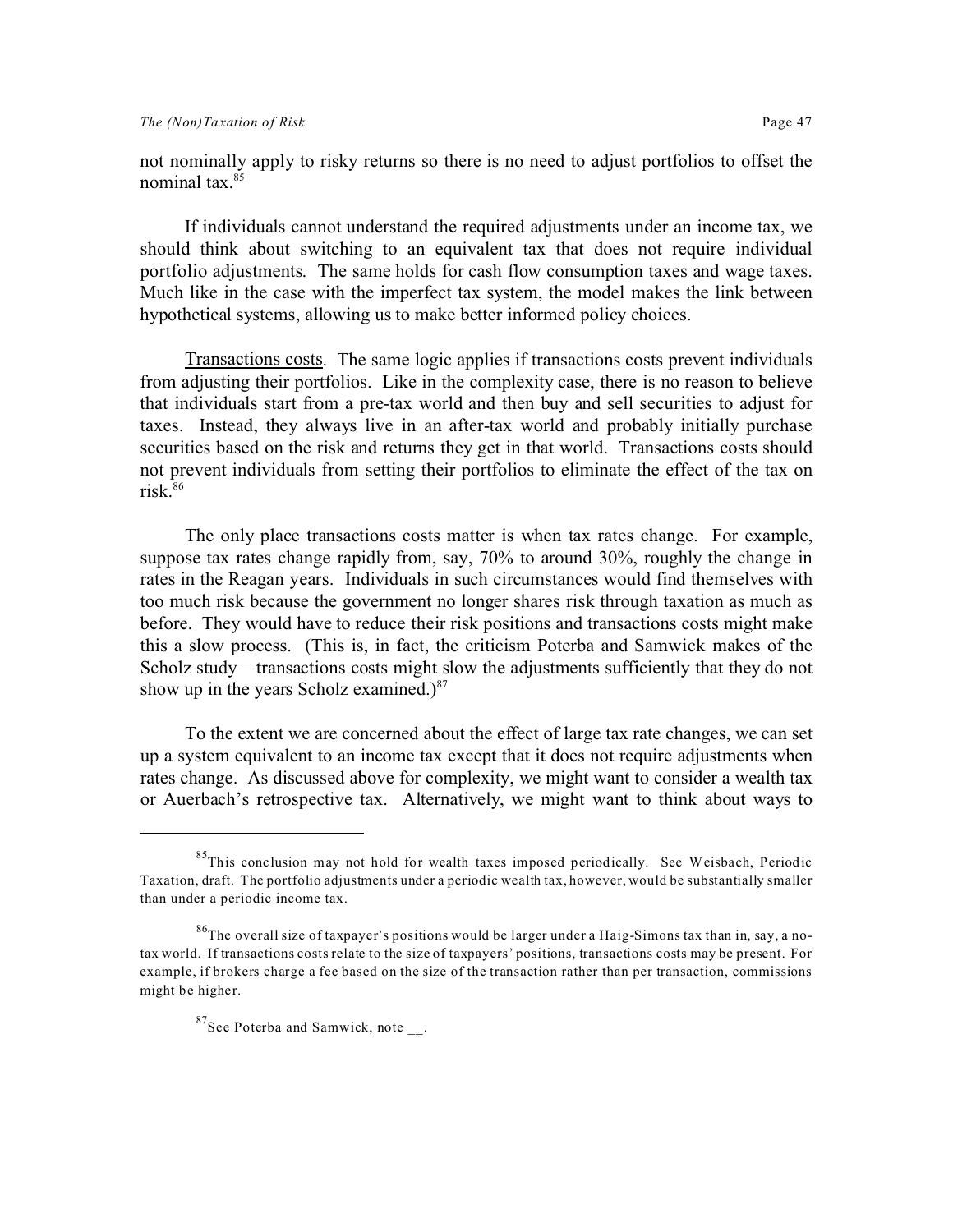adjust tax rates that reduce the need for portfolio adjustments.<sup>88</sup> Regardless of which approach we take, the existence of transactions costs in slowing portfolio adjustments in response to rate changes may increase rather than reduce the value of the taxation and risk literature because that literature can help us think through how to set up the tax system to reduce the utility losses due to transactions costs.

Framing. Framing effects or other psychological problems might prevent individuals from making adjustments. Presented with identical opportunity sets framed differently, they might perceive them to be different and behave differently. Therefore, showing that a tax on risk-free returns and a Haig-Simons tax give individuals identical opportunity sets is not sufficient to show that individuals will behave the same under the two taxes.

The difficulty in analyzing this case is that we can no longer easily do welfare analysis. Individuals would be behaving inconsistently, and we could not take their actions in any given state of the world as reflecting their preferences. Given the same opportunity set and different behaviors, how are we to know which the individual really prefers?

Although there is no standard procedure in this case – behavioral economics has remained staunchly positive to avoid this problem – one possibility is to impose a set of rules that is least likely to be subject to the psychological quirk. That is, we would choose a set of rules under which individual would behave in a way that is consistent with rational behavior. A similar alternative approach is to pick a set of rules that induces behavior that individuals are least likely regret as foolish  $ex$  post.<sup>89</sup> For example, if there is something particularly difficult about calculating after-tax returns from pre-tax returns and making adjustments, we can give them an equivalent tax system that does not require such calculations. If individuals were able to understand their framing problems, they would act under an income tax exactly like they do under a wealth tax. We can try to educate individuals to get around the framing effect or we can just give them the wealth tax. Or the argument might go in the other direction, depending on how the psychological effects enter. The key, however, is that the equivalence under rational behavior is helpful to thinking about the problem under irrational behavior.

<sup>&</sup>lt;sup>88</sup>For example, if tax rate changes apply only to new positions, adjustments would be unnecessary.

<sup>&</sup>lt;sup>89</sup>Neither of these approaches is without problem. Both privilege one viewpoint, rationality or ex post regret, over another viewpoint. But given the underlying inconsistency, there is no way to make policy (at least policy that at is at least partially based on individual preferences) without doing so.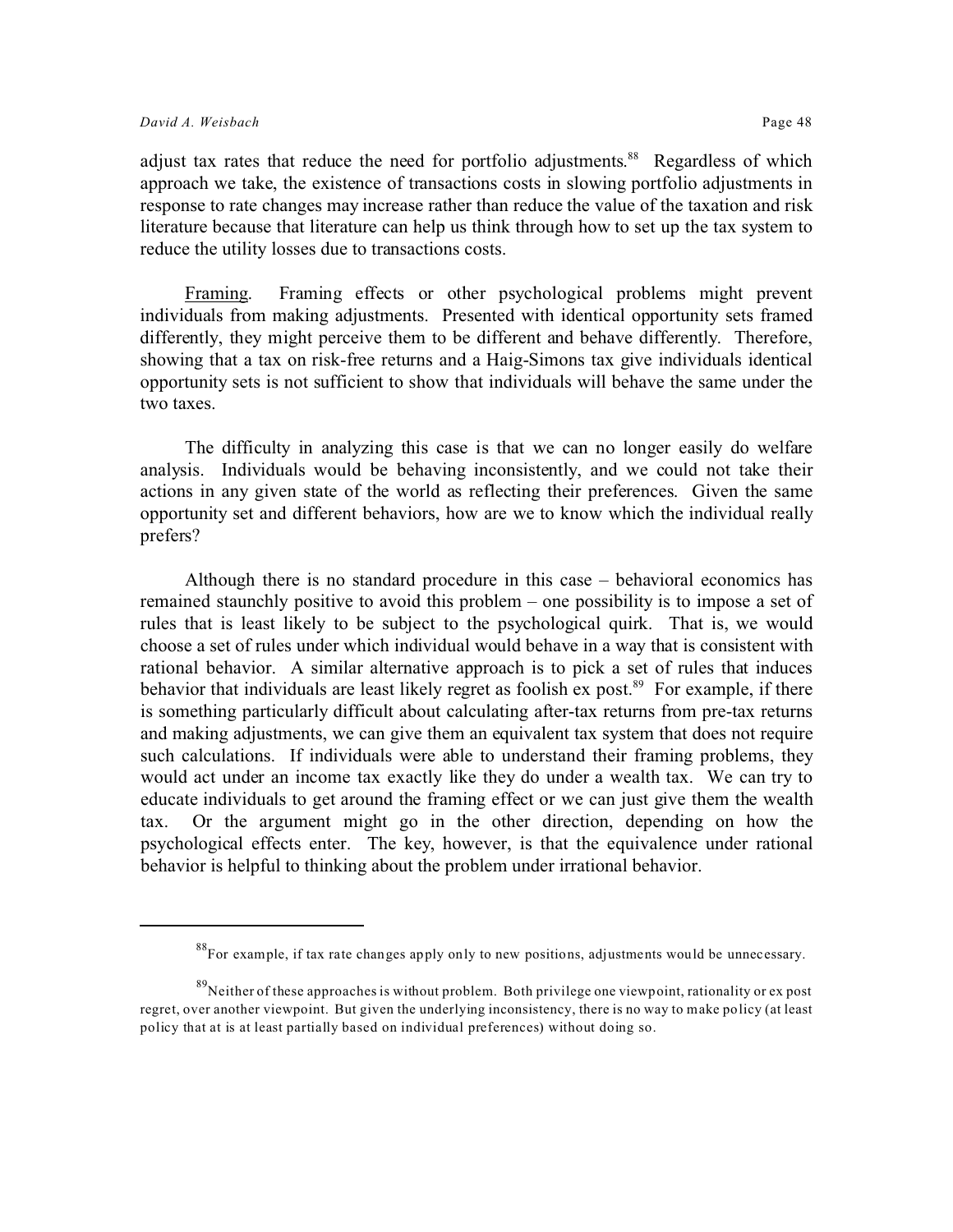Unique Assets. A final reason individuals might not adjust to the nominal taxation of risky returns is that they own unique or illiquid assets and cannot purchase more than a set amount. For example, they might have all of their wealth tied up in a closely held business. If they cannot adjust to the nominal taxation of risky returns, the tax system will end up absorbing some risk. What we think of this depends on why the individual holds the unique or illiquid asset.

One reason for holding a large concentrated position in a risky asset is to limit moral hazard problems. Holding a concentrated position in an asset may reduce incentive problems created by moral hazard. If the tax system forces the individual to bear less risk by absorbing both the upside and downside returns, the moral hazard problem is made worse. The combination of the nominal tax on risk and moral hazard creates social losses.

The other major reason for holding a large concentrated position is adverse selection. For example, asymmetric information may prevent an individual from selling pieces of his business. In this case, the tax system promotes welfare by allowing the individual to partially self-insure by not adjusting his portfolio.

Which of these dominates is not clear. It is also not clear whether other mechanisms could solve adverse selection problems without creating moral hazard problems. If adverse selection problems are dominant and if there are no other better methods of solving them, an ex post tax that absorbs risk may be a good solution. A cash flow consumption or a Haig-Simons income tax would probably work equally well. In the absence of adjustments, both would tax the return to risk-taking. Both also have potential to create moral hazard problems. If moral hazard problems are dominant, ex post taxes may make them worse. Ex post taxes may still be justified because of their ability to tax inframarginal returns, but the increase in moral hazard problems would be a cost.

#### Summary

In sum, the arguments about the cases where individuals do not adjust their portfolios, to the extent they are believable, mirror the arguments where the tax system is different from the one modeled. The models tell us something about an ideal world which is helpful in setting policy in our less than ideal world. Claiming that individuals do not adjust as in the models is not a claim that we can ignore the models and support the status quo. Moreover, it is not clear that we should blindly assume individuals do not adjust their portfolios. We assume without question that individuals would adjust under a cash flow tax and the adjustments under a cash flow tax are essentially identical to those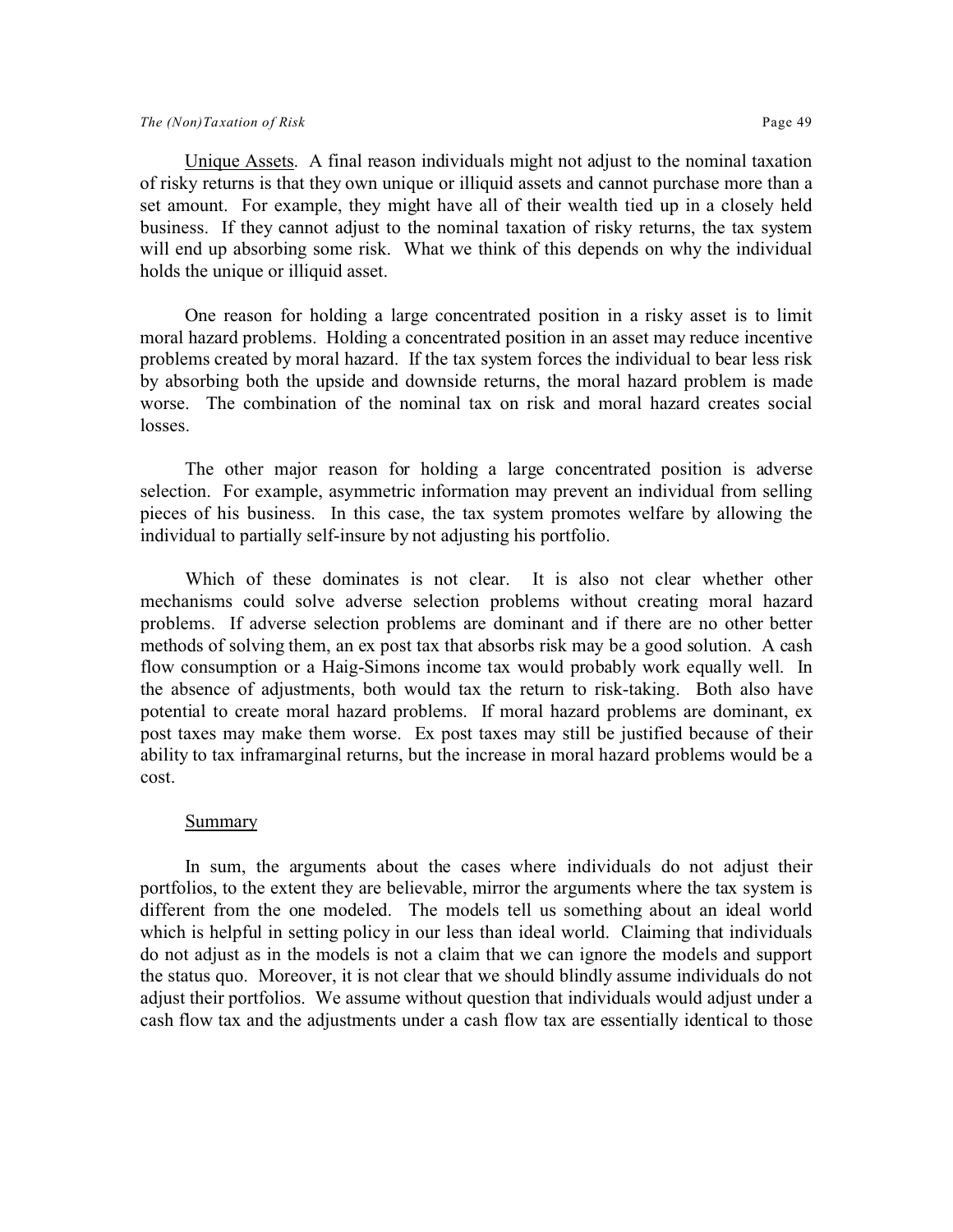under an income tax. Individuals spend their life in an after-tax world and there no reason to believe that they are tailoring their risks to that world.

#### C. *The Government Doesn't Adjust its Portfolio*

#### Potential Problem

The taxation and risk models requires the government to adjust its portfolio by selling securities and investing in risk-free assets. Absent this adjustment, markets may not clear at existing prices, which means individuals may not be able to make the required portfolio adjustments. In addition, the pattern of tax revenues will vary depending on the tax system chosen, which defeats the equivalences.

The government portfolio position is complex. The Federal government has vast positions in land, indirect positions in the housing market through government guarantees, in the labor market through unemployment insurance, in the medical market through Medicare, and (short positions) in the debt market through its borrowing. Nevertheless, casual observation suggests that the government does not appear to behave as required in the models. Although we cannot be sure of the reasons, the most plausible reason is that we do not want the government either directly owning or selling short large numbers of securities (as opposed to having an indirect stake in them through the tax system). The government would become the dominant market participant and we might, for example, be concerned about how it would use this influence.<sup>90</sup>

This section considers how views about government portfolio behavior should affect the conclusions from the model.<sup>91</sup> Before turning to that discussion, note that the problem of government adjustments is *exactly the same* in a Haig-Simons income tax and a cash flow consumption tax. In both cases, government portfolio adjustments are needed for the basic equivalences (such as a cash flow tax being equal to a zero tax) to hold. The discussion of government portfolio adjustments, therefore, cannot help distinguish between income and consumption taxes – arguments that the taxation and risk literature for income tax is not correct because of the lack of government portfolio adjustments

 $90$ One has to be careful in making this argument. The combination of the government portfolio adjustment and the tax system makes the government indifferent to market performance. An objection to government portfolio adjustments would have to argue that government exposure to the market, which is what it gets when it imposes an income tax and does not make portfolio adjustments, is appropriate.

 $91$ <sup>91</sup>The only other author to discuss government portfolio adjustments is Kaplow, note 3. Much of the discussion here follows from his analysis and from his comments on an earlier draft of this paper.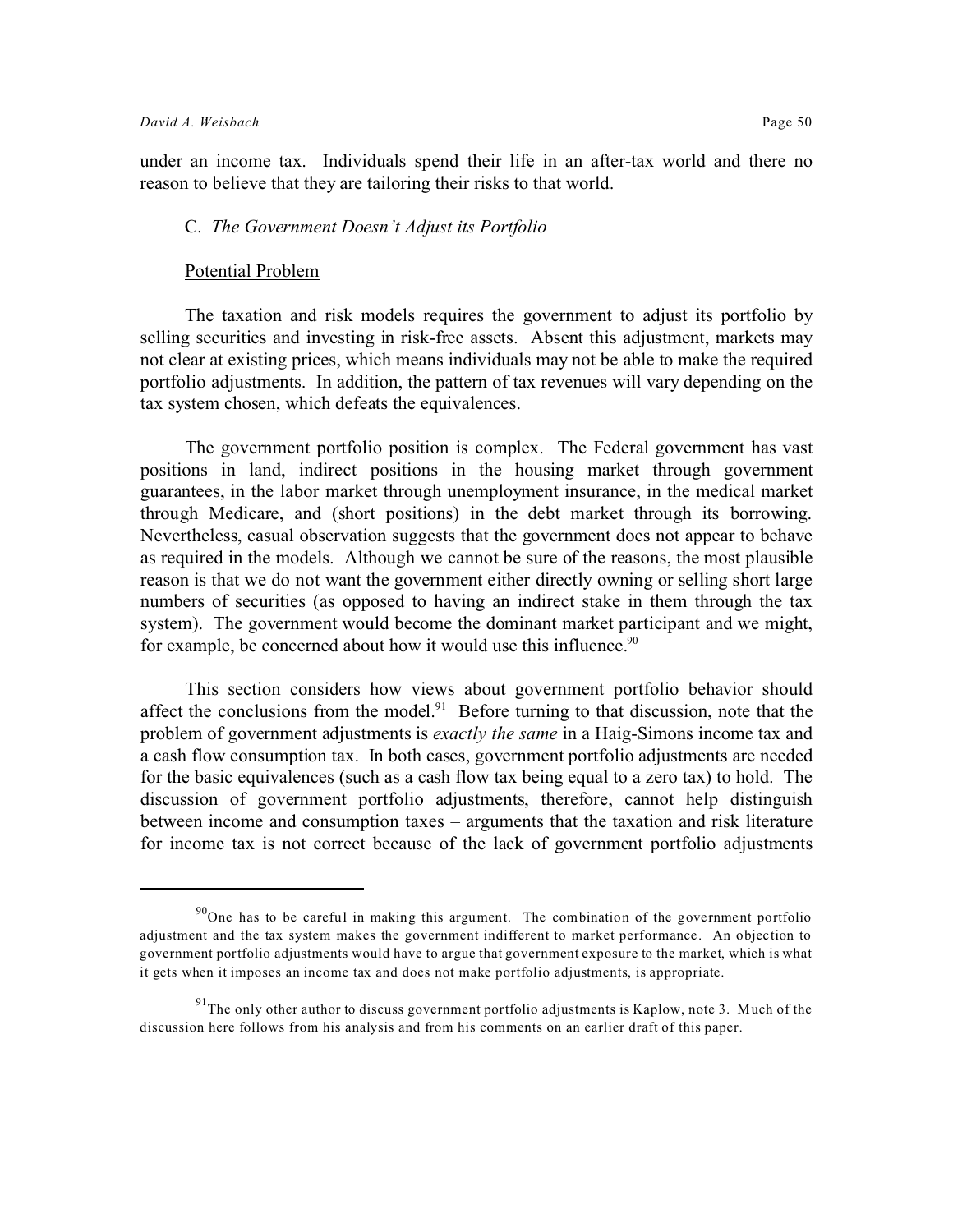would apply equally to the Cary Brown theorem for cash flow taxes. Instead, the discussion distinguishes between taxes nominally imposed on risk, where individuals must adjust their portfolios and taxes not nominally on risk. $92$ 

The existence or non-existence of government portfolio adjustments, therefore, will not alter many of the ultimate conclusions of the taxation and risk literature. The difference between income and consumption taxes will still be the risk-free rate of return. Other conclusions, however, might change. For example, the deadweight loss from mismeasurements or the problems with inflation might be different if there are no government adjustments.

#### The necessity of some type of adjustment

Although casual observation suggests that the government does not make portfolio adjustments, there are good reasons to believe that in fact it does and must make adjustments. To see this, suppose that there is a tax regime, a corresponding set of government portfolio positions (which could be not having any explicit portfolio), and a set of spending programs. Suppose also that the government budget with this regime is in long-term balance. Borrowing can shift tax receipts across periods, but in the long run, government inflows must equal outlays. For example, if taxes are low, say because the economy is doing poorly, the government must either raise taxes or cut spending.

Now suppose that the tax regime is changed but nothing else changes. Because the tax regime has changed, in some states the world, the new tax regime will bring in more money than the old regime and in some states, the new tax regime will bring in less. This means that the government budget is no longer in balance. Because the government budget must be in long-term balance, this state of affairs is not an equilibrium. If the new tax regime is to remain and if spending is to remain fixed, the government must adjust its portfolio to maintain budget balance. A pure "no adjustment" position is unsustainable.

 $92$ For example, government portfolio adjustments might affect views of so-called "prepaid" savings accounts and post-paid savings accounts. In a pre-paid savings account, such as the current law "Roth IRA," individuals may not deduct contributions but no tax is paid on withdrawals – the nontaxation of capital is explicit. In post-paid accounts, such as traditional IRA's, individuals may deduct contributions but are taxed on withdrawals. Post-paid accounts are effectively cash-flow taxation and require portfolio adjustments. Prepaid accounts do not require portfolio adjustments. For a discussion of pre-paid and post-paid systems, see David F. Bradford and the U.S. Treasury Tax Policy Staff. Blueprints for Basic Tax Reform, (2d. ed., revised, 1984).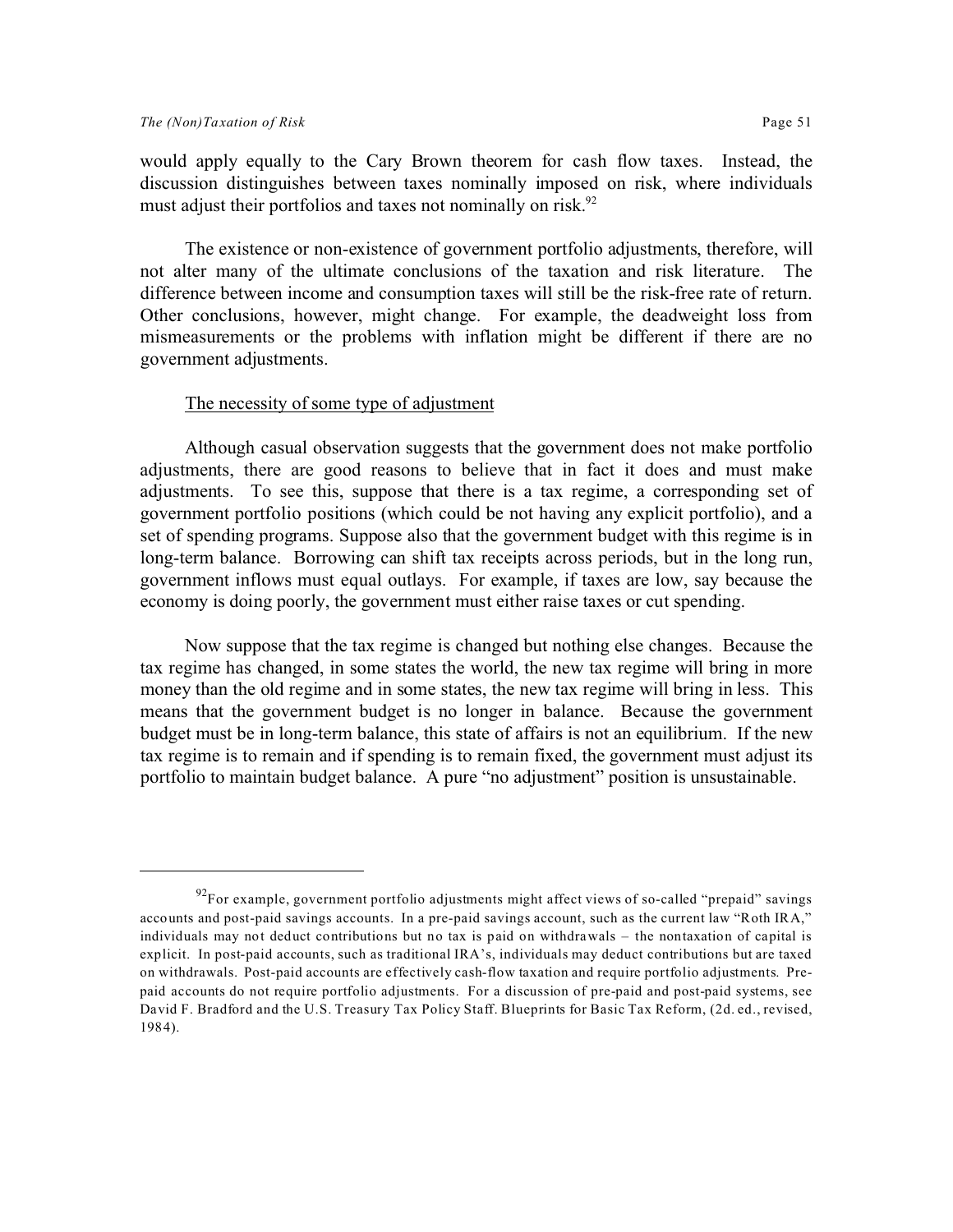Borrowing should not change this result. The government can borrow to smooth spending across states of nature but ultimately, any borrowing reflects the risky returns in the tax system. For example, suppose that in Tax Regime 1, the government receives \$1 in each period and that in Tax Regime 2, the government receives either \$0 or \$2 in each period, depending on the performance of risky assets. The government can borrow in Tax Regime 2 when taxes are \$0 to even out its cash flows. The borrowing, however, would be equivalent to selling the risky asset short. The reason why is that the borrower only gets paid off if next period taxes are \$2. The debt is entirely dependent on risky flows. It is effectively equity that the government has sold short, just as the model requires. If the underlying flows are risky, borrowing will be risky.<sup>93</sup> Borrowing, therefore, cannot change the basic equivalences and the need for some type of adjustments when tax regimes change.

#### Conclusions if the government does not adjust its portfolio

This analysis suggests that the government would have to adjust its portfolio after a significant tax change, (or alternatively, change spending to correspond to the tax change). The central question then is how an argument that governments must adjust their portfolio can be reconciled with the casual (and likely correct) observation that our current government does not seem to make the adjustment predicted by the models.<sup>94</sup>

The answer is that the models only require the government to adjust its portfolio if it changes tax regimes. Thus, the models would predict that if we switched to, say, a wage tax, the government would have to purchase equities to offset the reduction in equity exposure it has under current law through the income tax (or change its spending patterns). Nothing in the models requires it to take a particular portfolio position under a given tax system. Instead, the models merely show equivalences of different tax systems with government portfolio adjustments.<sup>95</sup>

 $93$ The borrowing fully reflects the riskiness of the underlying flows because, by assumption, government spending was held constant across tax regimes. The government cannot, for example, sell assets to pay off the borrowing.

The government could attempt to pay off the debt by printing money, but the resulting inflation would be equivalent to a tax change, which breaks down the equivalence.

 $^{94}$ As noted, actually determining the government portfolio is not easy. The government portfolio is very complex and casual observation may not be sufficient to determine how it behaves.

 $95$ For example, the model in Kaplow note 3, does not require the government to start with any particular portfolio. Instead, it merely shows the equivalence of tax regimes with a portfolio shift.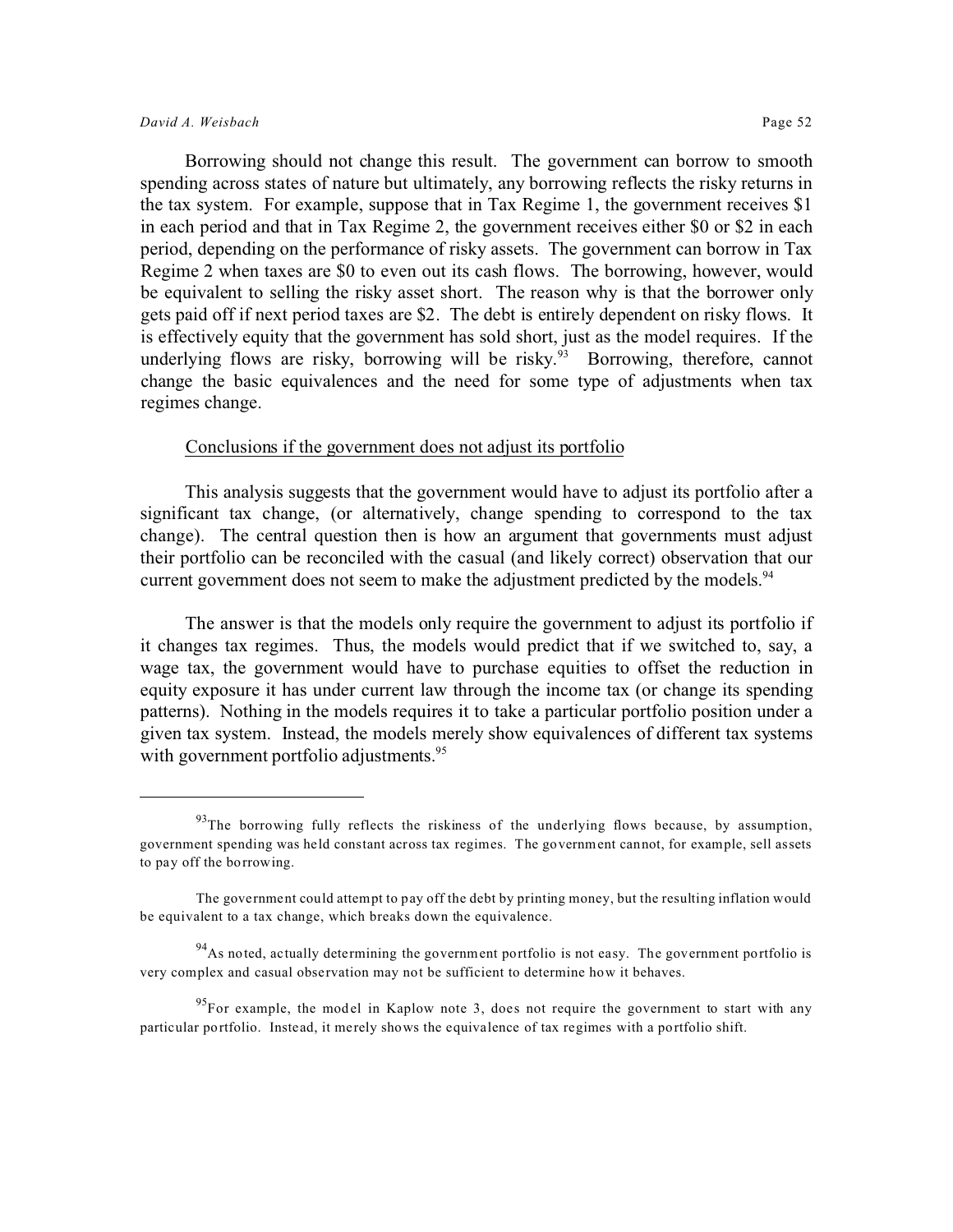wealth tax or a wage tax, we would expect to see government adjustments. Thus, the lack of observable adjustments does not destroy the basic equivalences. Instead, it merely shows what the government's preferred position is.

We can see this point more formally with simple algebra. The models show that a Haig-Simons income tax with the proper portfolio adjustments is equivalent to a tax on the risk-free rate of return or a wealth tax:

$$
Income tax+ government adjustments= wealth tax
$$

By rearranging the equation, we can see that a Haig-Simons tax without portfolio adjustments (as hypothesized) is equivalent to a wealth tax with the opposite adjustments (borrowing money to purchase equity positions):

#### Income  $tax = wealth tax - government adjustments$

Thus, we can consider the failure of the government to adjust under an income tax by selling risky assets as the equivalent as a decision to impose a wealth tax and purchasing risky assets. We would predict that if spending patterns were held constant, if the government shifted to a wealth tax it would have to purchase risky assets.

An equivalent approach is to consider the effect of changing tax regimes under the assumption that the government will not adjust its portfolio. The advantage of this approach is that it does not require assumptions about current government portfolio policy. Instead, one need only believe that whatever the policy, it would not change with a tax law change. Suppose, then, that the government is going to switch from an income tax to a wealth tax. Such a switch is identical to a switch in government portfolio policy. To see this, rearrange the equation:

#### Wealth tax - Income  $tax =$  Portfolio adjustments

That is, the difference between a wealth tax and an income tax is simply the government portfolio adjustments. Government portfolio adjustments can be a perfect substitute for major changes in tax regimes. Therefore, a decision to change the tax base between an income and wealth should be made on the same arguments one would make to argue for a change in government portfolio policy. Leaving aside administrative costs, the decision is not a tax decision, it is a government portfolio decision.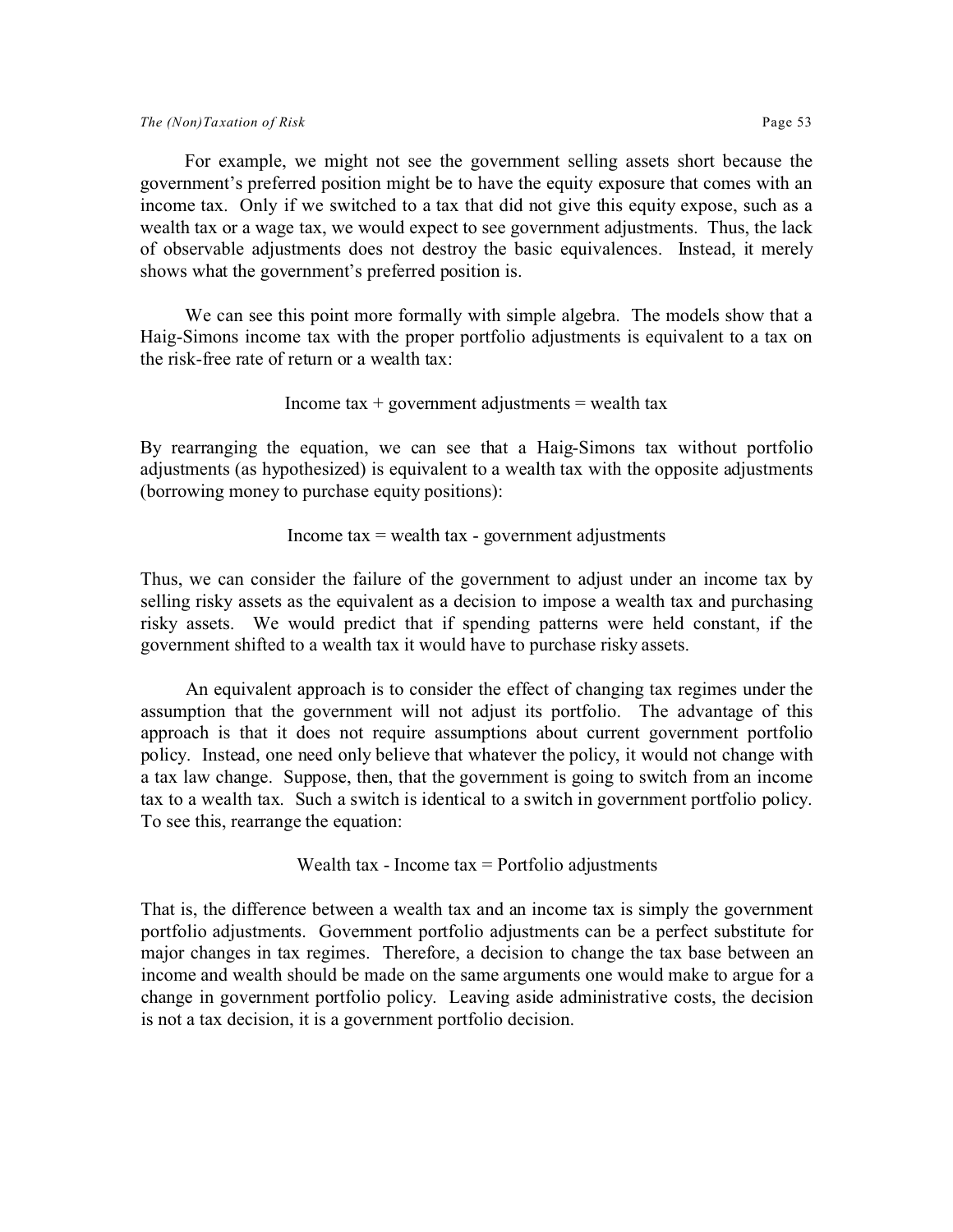We can take this still one step further. Suppose that we restrict direct government portfolio policy for a nontax reason. For example, we might be concerned about the government directly owning or shorting securities. Moreover, there may be good reasons that some securities, such as ownership interests in small businesses are not tradeable so that the government cannot buy or sell these securities directly in the market. If true, we can view the choice between equivalent tax policies as a method if indirectly choosing government portfolio policies that cannot be chosen directly. For example, the choice of an income tax over a wealth tax is a choice that the government should have an equity stake in the markets. A choice of a wealth tax instead of an income tax is a choice that it should not.

The same arguments apply to the choice of forms of consumption taxes. Cash flow consumption taxes with government portfolio taxes impose a zero rate of tax on capital income. Therefore, they are equivalent to wage taxes.

Cash flow tax + Portfolio adjustments = Wage tax

Rearranging the equation, as above, shows that in the absence of direct portfolio adjustments by the government, the choice between cash flow taxes and wage taxes can be thought of as choice of government portfolios. A cash flow tax without adjustments is equivalent to imposing a wage tax and borrowing to purchase equity.<sup>96</sup>

The failure of the government to adjust its portfolio, therefore has some effect on the conclusions. If the government cannot adjust its portfolio, there might be grounds for picking between equivalent tax policies other than pure administrative costs. But the core conclusions remain. In particular, the failure of the government to adjust its portfolio has no effect on the conclusions regarding the choice between and income tax and a consumption tax.

#### **IV. Conclusion**

Understanding how or whether income taxes tax returns to risk should have dramatic effects on our understanding of tax systems. It has the potential to overturn what were once thought to be deep philosophical arguments about an important problem. We cannot claim to fully understand income and consumption taxes without coming to grips with this literature.

 $^{96}$ This conclusion can be found in the literature describing a cash flow tax as a form of mandatory government partnership in all projects. See [cites]. Herwig Schlunk makes a similar argument in the context of an income tax. See Herwig Schlunk, The Cashless Corporate Tax, 55 Tax L. Rev. 1 (2001).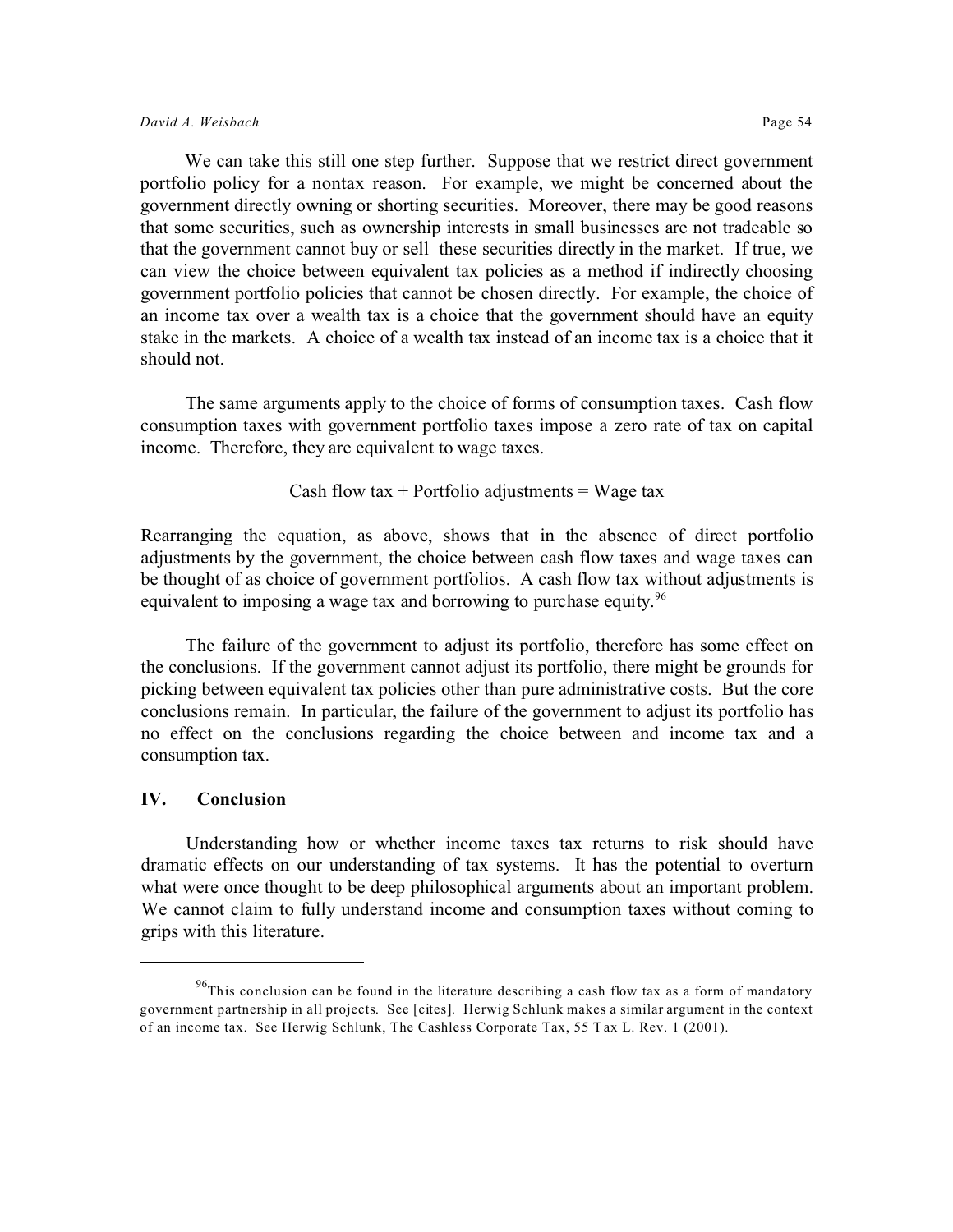#### *The (Non)Taxation of Risk* Page 55

 The models of taxation and risk are highly simplified abstractions of the actual tax system and of individual behavior. I have argued that here that this does not change the core value of the models. Arguments about tax systems are often about ideals and the models teach us about these ideals. Those who argue for an income tax usually hold the Haig-Simons tax is an ideal, unreachable because of administrative costs, but an ideal nonetheless. The models tell us that this ideal may not tax the things we thought it did.

Notwithstanding their value as they are, the models can be further developed. Obviously, we can make them better track current law. Doing so would help in understanding how current law deviates from the ideal and would, in a sense, be a separate undertaking from the uses of the models discussed here.

Even as models of ideal systems, however, the models can be refined. For example, current models generally only use two periods. It is not obvious how they apply to taxes that are imposed periodically, as existing and Haig-Simons taxes  $do.^{97}$  Current models also do not take into account uncertainty about future tax rates. We do not understand how individuals would set their portfolios of take this risk into account.

Finally, we might ask why, if the models are right, do people seem to care so much about taxes. Tax shelters are a big business. Taxes, and particular, the taxation of the wealthy, is a major political topic. The models would seem to suggest that this emphasis is wrong – taxes on wealth matter very little.

There might be several reasons. For example, current law may impose significant burdens that an ideal income tax would not. Merely complying with current law is difficult. Loss restrictions and non-neutral tax rates create incentives, and sometimes the need, to engage in tax planning. In addition, there may be transition effects from tax rate changes. Those who hold assets when rates go down may reap windfalls. Advocating for tax changes may be a way of advocating for such windfalls. The taxation and risk models, in their present form, do not help analyze these issues and further refinement of the models would be helpful.

These topics and others need to be better understood. We cannot yet say that the effects of taxation on risk taking, even under a perfect Haig-Simons tax, are known. Nevertheless, existing models provide substantial insights into the nature of Haig-Simons tax systems, wealth taxes, and consumption taxes. This is true notwithstanding that they

 $97$ See David Weisbach, Periodic Income and Wealth Taxes, manuscript, for an initial exploration of these issues.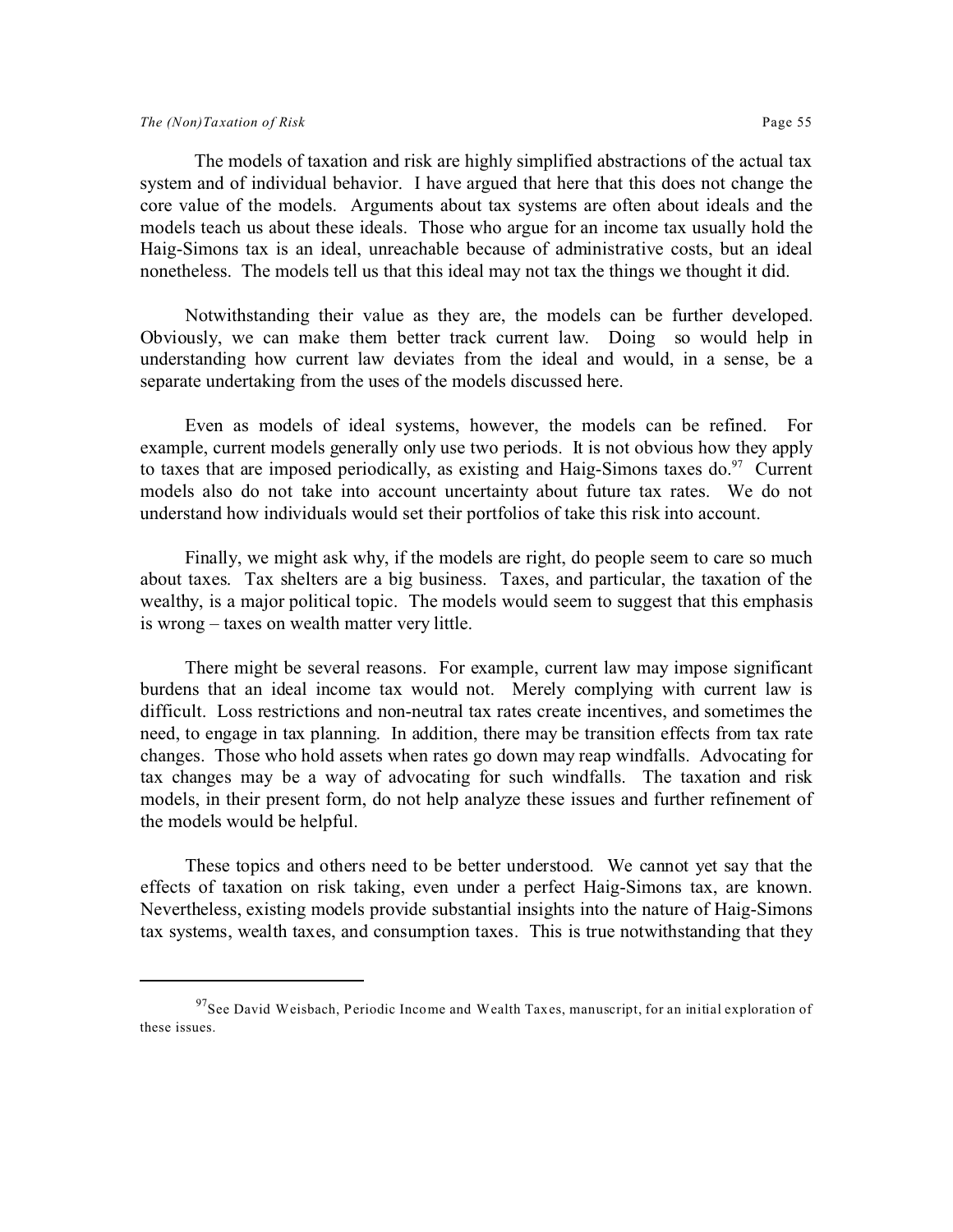assume a simple, idealized tax system and rational individuals responding to the incentives such a system imposes.

Readers with comments should address them to:

David A. Weisbach University of Chicago Law School 1111 East 60th Street Chicago, IL 60637 dweisbac@uchicago.edu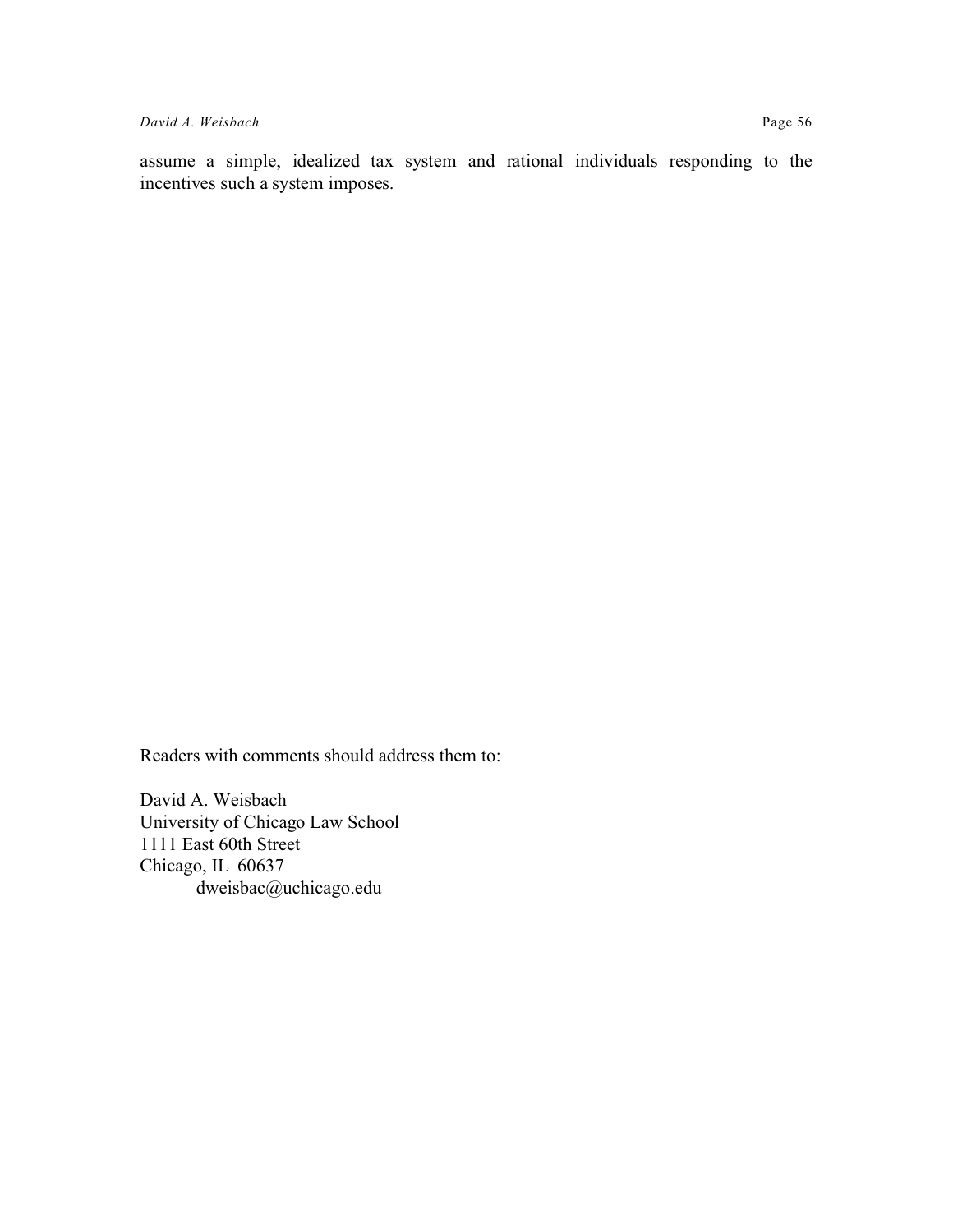#### Chicago Working Papers in Law and Economics (Second Series)

- 1. William M. Landes, Copyright Protection of Letters, Diaries and Other Unpublished Works: An Economic Approach (July 1991)
- 2. Richard A. Epstein, The Path to *The T. J. Hooper*: The Theory and History of Custom in the Law of Tort (August 1991)
- 3. Cass R. Sunstein, On Property and Constitutionalism (September 1991)
- 4. Richard A. Posner, Blackmail, Privacy, and Freedom of Contract (February 1992)
- 5. Randal C. Picker, Security Interests, Misbehavior, and Common Pools (February 1992)
- 6. Tomas J. Philipson & Richard A. Posner, Optimal Regulation of AIDS (April 1992)
- 7. Douglas G. Baird, Revisiting Auctions in Chapter 11 (April 1992)
- 8. William M. Landes, Sequential versus Unitary Trials: An Economic Analysis (July 1992)
- 9. William M. Landes & Richard A. Posner, The Influence of Economics on Law: A Quantitative Study (August 1992)
- 10. Alan O. Sykes, The Welfare Economics of Immigration Law: A Theoretical Survey With An Analysis of U.S. Policy (September 1992)
- 11. Douglas G. Baird, 1992 Katz Lecture: Reconstructing Contracts (November 1992)
- 12. Gary S. Becker, The Economic Way of Looking at Life (January 1993)
- 13. J. Mark Ramseyer, Credibly Committing to Efficiency Wages: Cotton Spinning Cartels in Imperial Japan (March 1993)
- 14. Cass R. Sunstein, Endogenous Preferences, Environmental Law (April 1993)
- 15. Richard A. Posner, What Do Judges and Justices Maximize? (The Same Thing Everyone Else Does) (April 1993)
- 16. Lucian Arye Bebchuk and Randal C. Picker, Bankruptcy Rules, Managerial Entrenchment, and Firm-Specific Human Capital (August 1993)
- 17. J. Mark Ramseyer, Explicit Reasons for Implicit Contracts: The Legal Logic to the Japanese Main Bank System (August 1993)
- 18. William M. Landes and Richard A. Posner, The Economics of Anticipatory Adjudication (September 1993)
- 19. Kenneth W. Dam, The Economic Underpinnings of Patent Law (September 1993)
- 20. Alan O. Sykes, An Introduction to Regression Analysis (October 1993)
- 21. Richard A. Epstein, The Ubiquity of the Benefit Principle (March 1994)
- 22. Randal C. Picker, An Introduction to Game Theory and the Law (June 1994)
- 23. William M. Landes, Counterclaims: An Economic Analysis (June 1994)
- 24. J. Mark Ramseyer, The Market for Children: Evidence from Early Modern Japan (August 1994)
- 25. Robert H. Gertner and Geoffrey P. Miller, Settlement Escrows (August 1994)
- 26. Kenneth W. Dam, Some Economic Considerations in the Intellectual Property Protection of Software (August 1994)
- 27. Cass R. Sunstein, Rules and Rulelessness, (October 1994)
- 28. David Friedman, More Justice for Less Money: A Step Beyond *Cimino* (December 1994)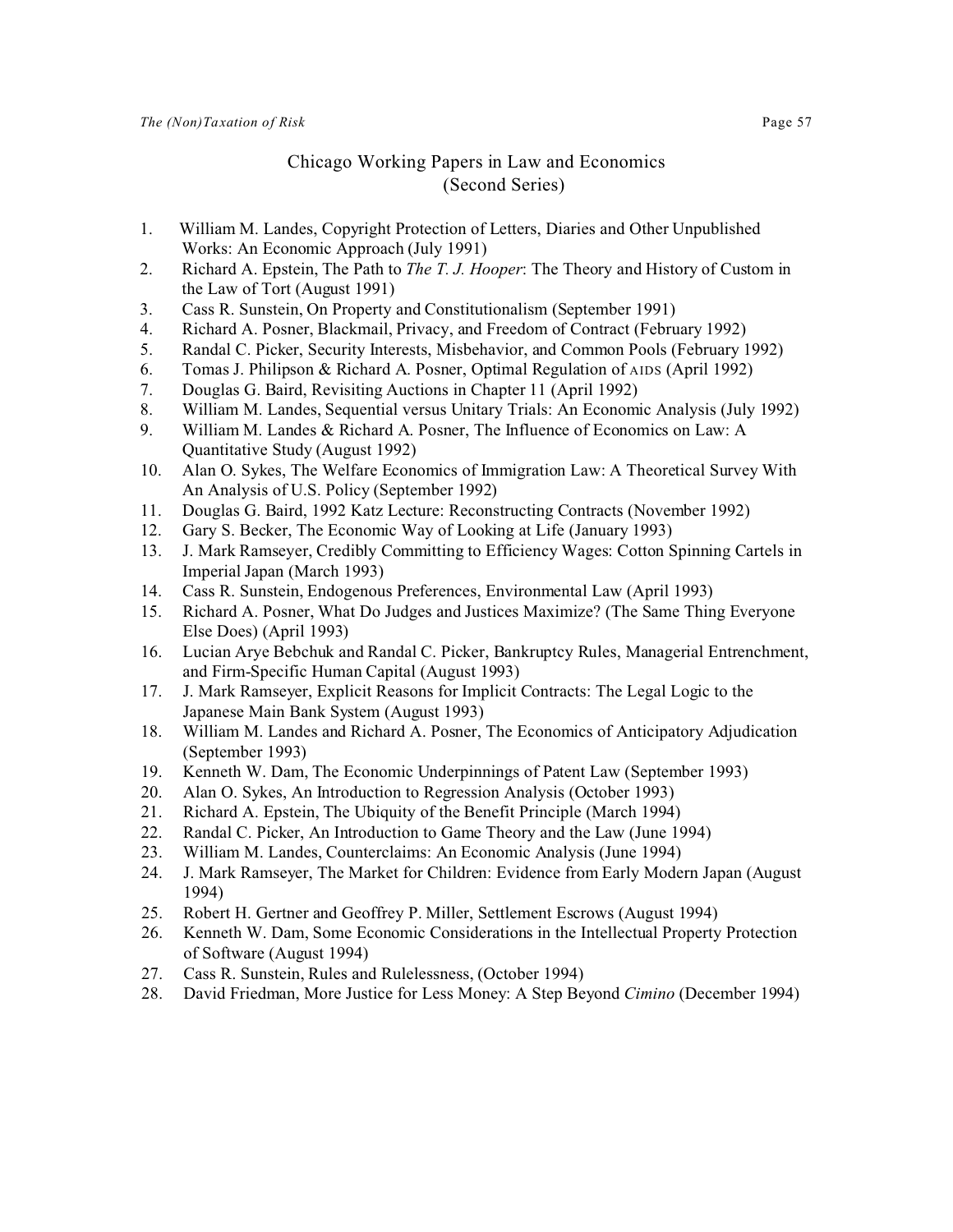- 29. Daniel Shaviro, Budget Deficits and the Intergenerational Distribution of Lifetime Consumption (January 1995)
- 30. Douglas G. Baird, The Law and Economics of Contract Damages (February 1995)
- 31. Daniel Kessler, Thomas Meites, and Geoffrey P. Miller, Explaining Deviations from the Fifty Percent Rule: A Multimodal Approach to the Selection of Cases for Litigation (March 1995)
- 32. Geoffrey P. Miller, Das Kapital: Solvency Regulation of the American Business Enterprise (April 1995)
- 33. Richard Craswell, Freedom of Contract (August 1995)
- 34. J. Mark Ramseyer, Public Choice (November 1995)
- 35. Kenneth W. Dam, Intellectual Property in an Age of Software and Biotechnology (November 1995)
- 36. Cass R. Sunstein, Social Norms and Social Roles (January 1996)
- 37. J. Mark Ramseyer and Eric B. Rasmusen, Judicial Independence in Civil Law Regimes: Econometrics from Japan (January 1996)
- 38. Richard A. Epstein, Transaction Costs and Property Rights: Or Do Good Fences Make Good Neighbors? (March 1996)
- 39. Cass R. Sunstein, The Cost-Benefit State (May 1996)
- 40. William M. Landes and Richard A. Posner, The Economics of Legal Disputes Over the Ownership of Works of Art and Other Collectibles (July 1996)
- 41. John R. Lott, Jr. and David B. Mustard, Crime, Deterrence, and Right-to-Carry Concealed Handguns (August 1996)
- 42. Cass R. Sunstein, Health-Health Tradeoffs (September 1996)
- 43. G. Baird, The Hidden Virtues of Chapter 11: An Overview of the Law and Economics of Financially Distressed Firms (March 1997)
- 44. Richard A. Posner, Community, Wealth, and Equality (March 1997)
- 45. William M. Landes, The Art of Law and Economics: An Autobiographical Essay (March 1997)
- 46. Cass R. Sunstein, Behavioral Analysis of Law (April 1997)
- 47. John R. Lott, Jr. and Kermit Daniel, Term Limits and Electoral Competitiveness: Evidence from California's State Legislative Races (May 1997)
- 48. Randal C. Picker, Simple Games in a Complex World: A Generative Approach to the Adoption of Norms (June 1997)
- 49. Richard A. Epstein, Contracts Small and Contracts Large: Contract Law through the Lens of Laissez-Faire (August 1997)
- 50. Cass R. Sunstein, Daniel Kahneman, and David Schkade, Assessing Punitive Damages (with Notes on Cognition and Valuation in Law) (December 1997)
- 51. William M. Landes, Lawrence Lessig, and Michael E. Solimine, Judicial Influence: A Citation Analysis of Federal Courts of Appeals Judges (January 1998)
- 52. John R. Lott, Jr., A Simple Explanation for Why Campaign Expenditures are Increasing: The Government is Getting Bigger (February 1998)
- 53. Richard A. Posner, Values and Consequences: An Introduction to Economic Analysis of Law (March 1998)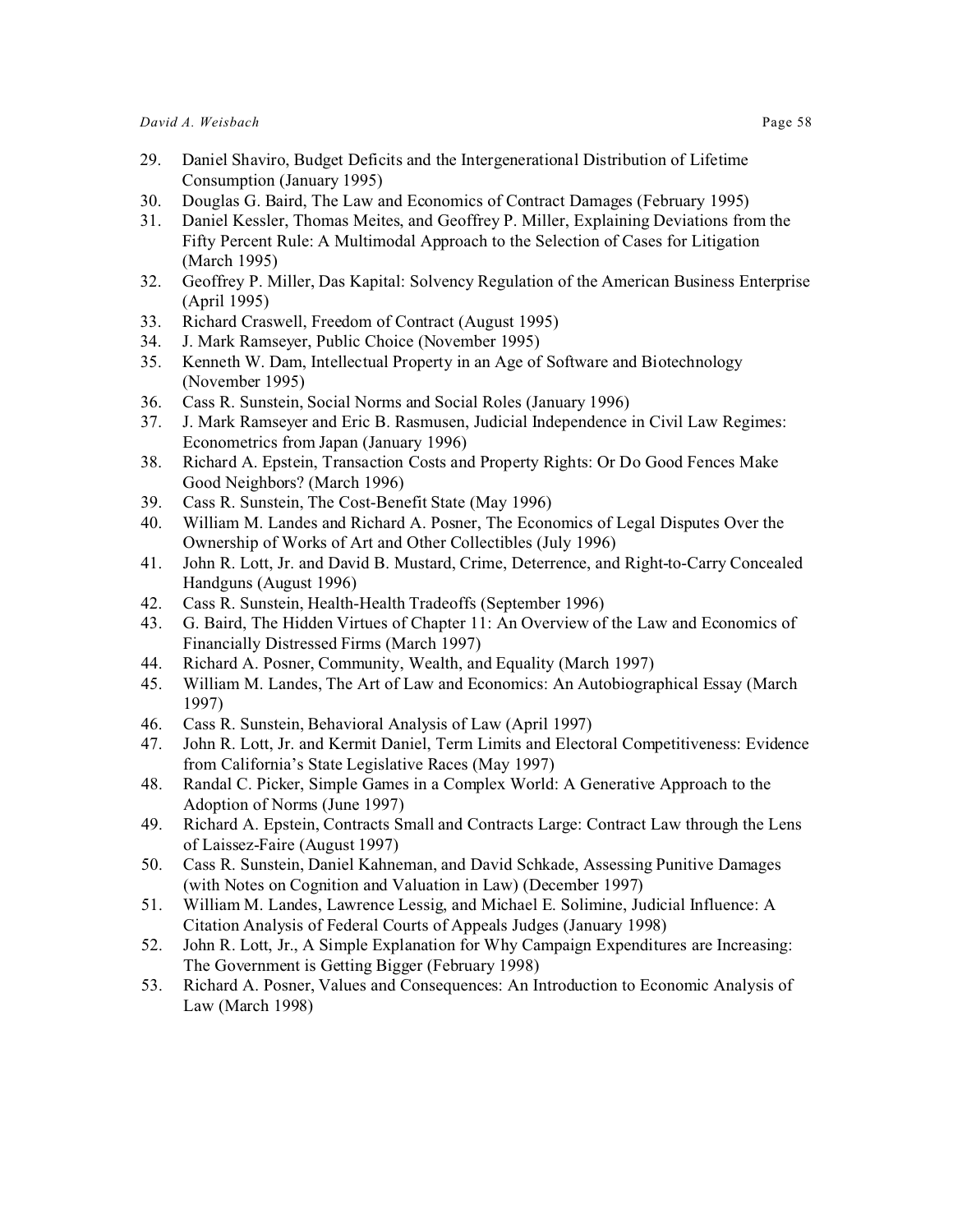- 54. Denise DiPasquale and Edward L. Glaeser, Incentives and Social Capital: Are Homeowners Better Citizens? (April 1998)
- 55. Christine Jolls, Cass R. Sunstein, and Richard Thaler, A Behavioral Approach to Law and Economics (May 1998)
- 56. John R. Lott, Jr., Does a Helping Hand Put Others At Risk?: Affirmative Action, Police Departments, and Crime (May 1998)
- 57. Cass R. Sunstein and Edna Ullmann-Margalit, Second-Order Decisions (June 1998)
- 58. Jonathan M. Karpoff and John R. Lott, Jr., Punitive Damages: Their Determinants, Effects on Firm Value, and the Impact of Supreme Court and Congressional Attempts to Limit Awards (July 1998)
- 59. Kenneth W. Dam, Self-Help in the Digital Jungle (August 1998)
- 60. John R. Lott, Jr., How Dramatically Did Women's Suffrage Change the Size and Scope of Government? (September 1998)
- 61. Kevin A. Kordana and Eric A. Posner, A Positive Theory of Chapter 11 (October 1998)
- 62. David A. Weisbach, Line Drawing, Doctrine, and Efficiency in the Tax Law (November 1998)
- 63. Jack L. Goldsmith and Eric A. Posner, A Theory of Customary International Law (November 1998)
- 64. John R. Lott, Jr., Public Schooling, Indoctrination, and Totalitarianism (December 1998)
- 65. Cass R. Sunstein, Private Broadcasters and the Public Interest: Notes Toward A "Third Way" (January 1999)
- 66. Richard A. Posner, An Economic Approach to the Law of Evidence (February 1999)
- 67. Yannis Bakos, Erik Brynjolfsson, Douglas Lichtman, Shared Information Goods (February 1999)
- 68. Kenneth W. Dam, Intellectual Property and the Academic Enterprise (February 1999)
- 69. Gertrud M. Fremling and Richard A. Posner, Status Signaling and the Law, with Particular Application to Sexual Harassment (March 1999)
- 70. Cass R. Sunstein, Must Formalism Be Defended Empirically? (March 1999)
- 71. Jonathan M. Karpoff, John R. Lott, Jr., and Graeme Rankine, Environmental Violations, Legal Penalties, and Reputation Costs (March 1999)
- 72. Matthew D. Adler and Eric A. Posner, Rethinking Cost-Benefit Analysis (April 1999)
- 73. John R. Lott, Jr. and William M. Landes, Multiple Victim Public Shooting, Bombings, and Right-to-Carry Concealed Handgun Laws: Contrasting Private and Public Law Enforcement (April 1999)
- 74. Lisa Bernstein, The Questionable Empirical Basis of Article 2's Incorporation Strategy: A Preliminary Study (May 1999)
- 75. Richard A. Epstein, Deconstructing Privacy: and Putting It Back Together Again (May 1999)
- 76. William M. Landes, Winning the Art Lottery: The Economic Returns to the Ganz Collection (May 1999)
- 77. Cass R. Sunstein, David Schkade, and Daniel Kahneman, Do People Want Optimal Deterrence? (June 1999)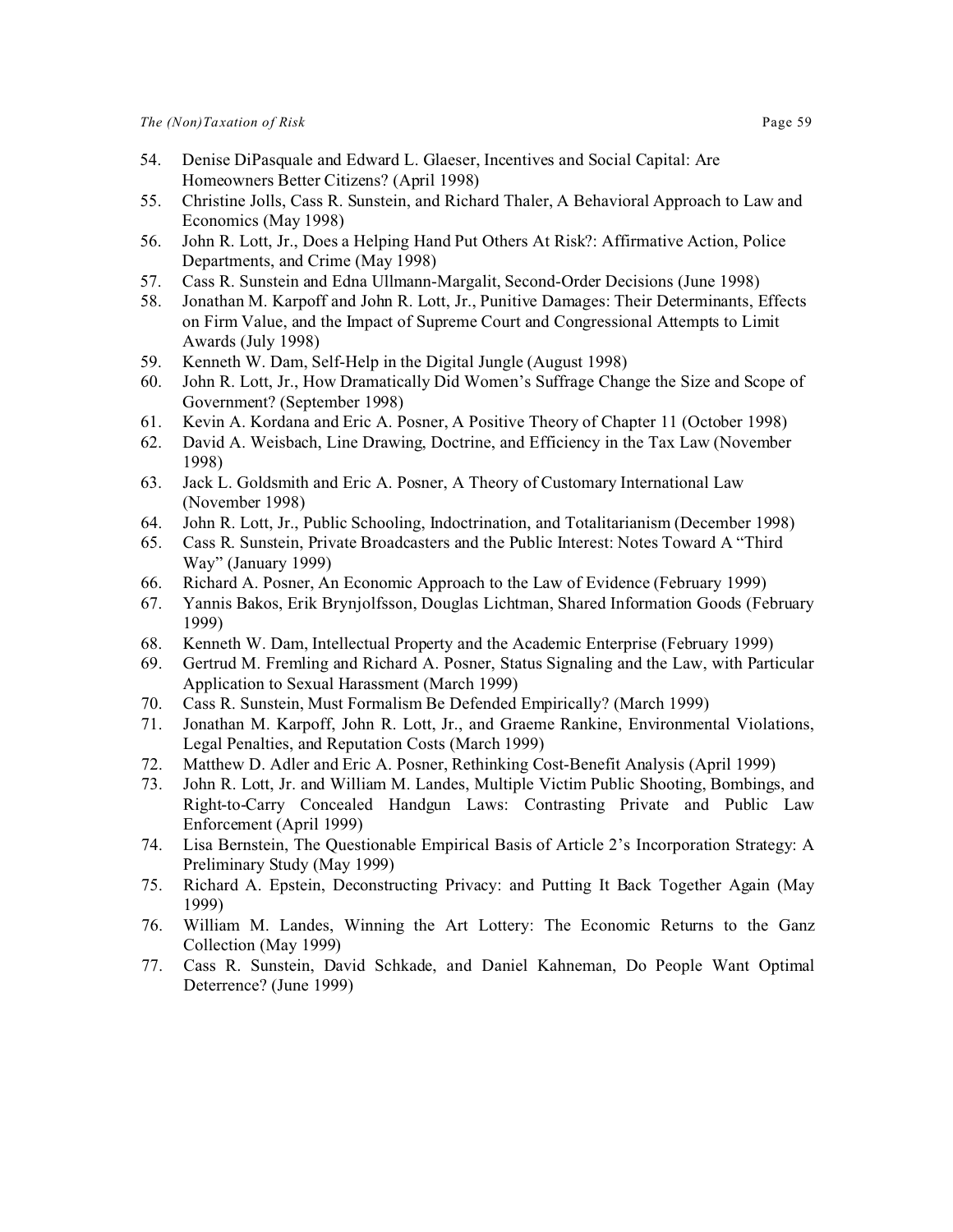- 79. David A. Weisbach, Ironing Out the Flat Tax (August 1999)
- 80. Eric A. Posner, A Theory of Contract Law under Conditions of Radical Judicial Error (August 1999)
- 81. David Schkade, Cass R. Sunstein, and Daniel Kahneman, Are Juries Less Erratic than Individuals? Deliberation, Polarization, and Punitive Damages (September 1999)
- 82. Cass R. Sunstein, Nondelegation Canons (September 1999)
- 83. Richard A. Posner, The Theory and Practice of Citations Analysis, with Special Reference to Law and Economics (September 1999)
- 84. Randal C. Picker, Regulating Network Industries: A Look at *Intel* (October 1999)
- 85. Cass R. Sunstein, Cognition and Cost-Benefit Analysis (October 1999)
- 86. Douglas G. Baird and Edward R. Morrison, Optimal Timing and Legal Decisionmaking: The Case of the Liquidation Decision in Bankruptcy (October 1999)
- 87. Gertrud M. Fremling and Richard A. Posner, Market Signaling of Personal Characteristics (November 1999)
- 88. Matthew D. Adler and Eric A. Posner, Implementing Cost-Benefit Analysis When Preferences Are Distorted (November 1999)
- 89. Richard A. Posner, Orwell versus Huxley: Economics, Technology, Privacy, and Satire (November 1999)
- 90. David A. Weisbach, Should the Tax Law Require Current Accrual of Interest on Derivative Financial Instruments? (December 1999)
- 91. Cass R. Sunstein, The Law of Group Polarization (December 1999)
- 92. Eric A. Posner, Agency Models in Law and Economics (January 2000)
- 93. Karen Eggleston, Eric A. Posner, and Richard Zeckhauser, Simplicity and Complexity in Contracts (January 2000)
- 94. Douglas G. Baird and Robert K. Rasmussen, Boyd's Legacy and Blackstone's Ghost (February 2000)
- 95. David Schkade, Cass R. Sunstein, Daniel Kahneman, Deliberating about Dollars: The Severity Shift (February 2000)
- 96. Richard A. Posner and Eric B. Rasmusen, Creating and Enforcing Norms, with Special Reference to Sanctions (March 2000)
- 97. Douglas Lichtman, Property Rights in Emerging Platform Technologies (April 2000)
- 98. Cass R. Sunstein and Edna Ullmann-Margalit, Solidarity in Consumption (May 2000)
- 99. David A. Weisbach, An Economic Analysis of Anti-Tax Avoidance Laws (May 2000, revised May 2002)
- 100. Cass R. Sunstein, Human Behavior and the Law of Work (June 2000)
- 101. William M. Landes and Richard A. Posner, Harmless Error (June 2000)
- 102. Robert H. Frank and Cass R. Sunstein, Cost-Benefit Analysis and Relative Position (August 2000)
- 103. Eric A. Posner, Law and the Emotions (September 2000)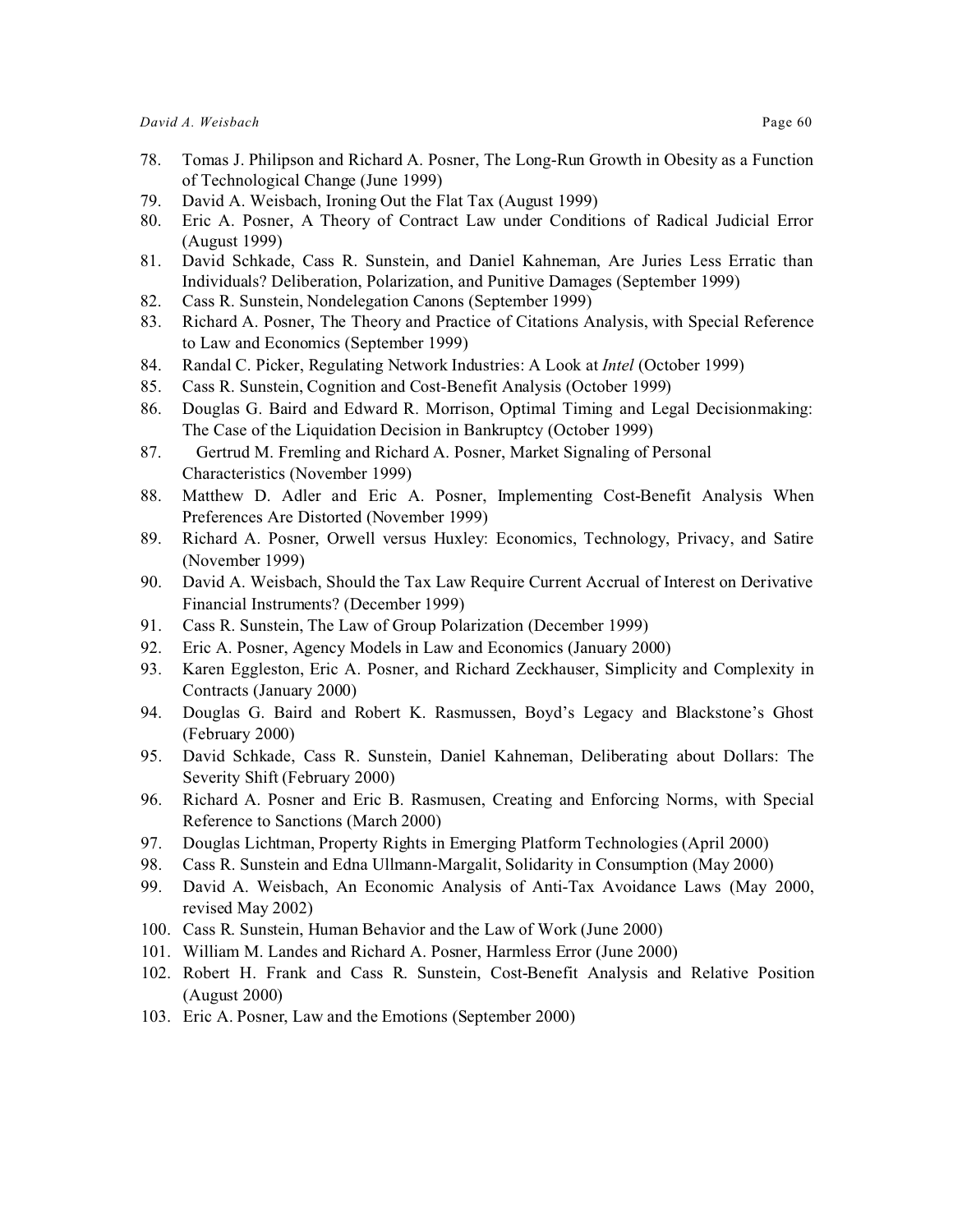- 104. Cass R. Sunstein, Cost-Benefit Default Principles (October 2000)
- 105. Jack Goldsmith and Alan Sykes, The Dormant Commerce Clause and the Internet (November 2000)
- 106. Richard A. Posner, Antitrust in the New Economy (November 2000)
- 107. Douglas Lichtman, Scott Baker, and Kate Kraus, Strategic Disclosure in the Patent System (November 2000)
- 108. Jack L. Goldsmith and Eric A. Posner, Moral and Legal Rhetoric in International Relations: A Rational Choice Perspective (November 2000)
- 109. William Meadow and Cass R. Sunstein, Statistics, Not Experts (December 2000)
- 110. Saul Levmore, Conjunction and Aggregation (December 2000)
- 111. Saul Levmore, Puzzling Stock Options and Compensation Norms (December 2000)
- 112. Richard A. Epstein and Alan O. Sykes, The Assault on Managed Care: Vicarious Liability, Class Actions and the Patient's Bill of Rights (December 2000)
- 113. William M. Landes, Copyright, Borrowed Images and Appropriation Art: An Economic Approach (December 2000)
- 114. Cass R. Sunstein, Switching the Default Rule (January 2001)
- 115. George G. Triantis, Financial Contract Design in the World of Venture Capital (January 2001)
- 116. Jack Goldsmith, Statutory Foreign Affairs Preemption (February 2001)
- 117. Richard Hynes and Eric A. Posner, The Law and Economics of Consumer Finance (February 2001)
- 118. Cass R. Sunstein, Academic Fads and Fashions (with Special Reference to Law) (March 2001)
- 119. Eric A. Posner, Controlling Agencies with Cost-Benefit Analysis: A Positive Political Theory Perspective (April 2001)
- 120. Douglas G. Baird, Does Bogart Still Get Scale? Rights of Publicity in the Digital Age (April 2001)
- 121. Douglas G. Baird and Robert K. Rasmussen, Control Rights, Priority Rights and the Conceptual Foundations of Corporate Reorganization (April 2001)
- 122. David A. Weisbach, Ten Truths about Tax Shelters (May 2001)
- 123. William M. Landes, What Has the Visual Arts Rights Act of 1990 Accomplished? (May 2001)
- 124. Cass R. Sunstein, Social and Economic Rights? Lessons from South Africa (May 2001)
- 125. Christopher Avery, Christine Jolls, Richard A. Posner, and Alvin E. Roth, The Market for Federal Judicial Law Clerks (June 2001)
- 126. Douglas G. Baird and Edward R. Morrison, Bankruptcy Decision Making (June 2001)
- 127. Cass R. Sunstein, Regulating Risks after ATA (June 2001)
- 128. Cass R. Sunstein, The Laws of Fear (June 2001)
- 129. Richard A. Epstein, In and Out of Public Solution: The Hidden Perils of Property Transfer (July 2001)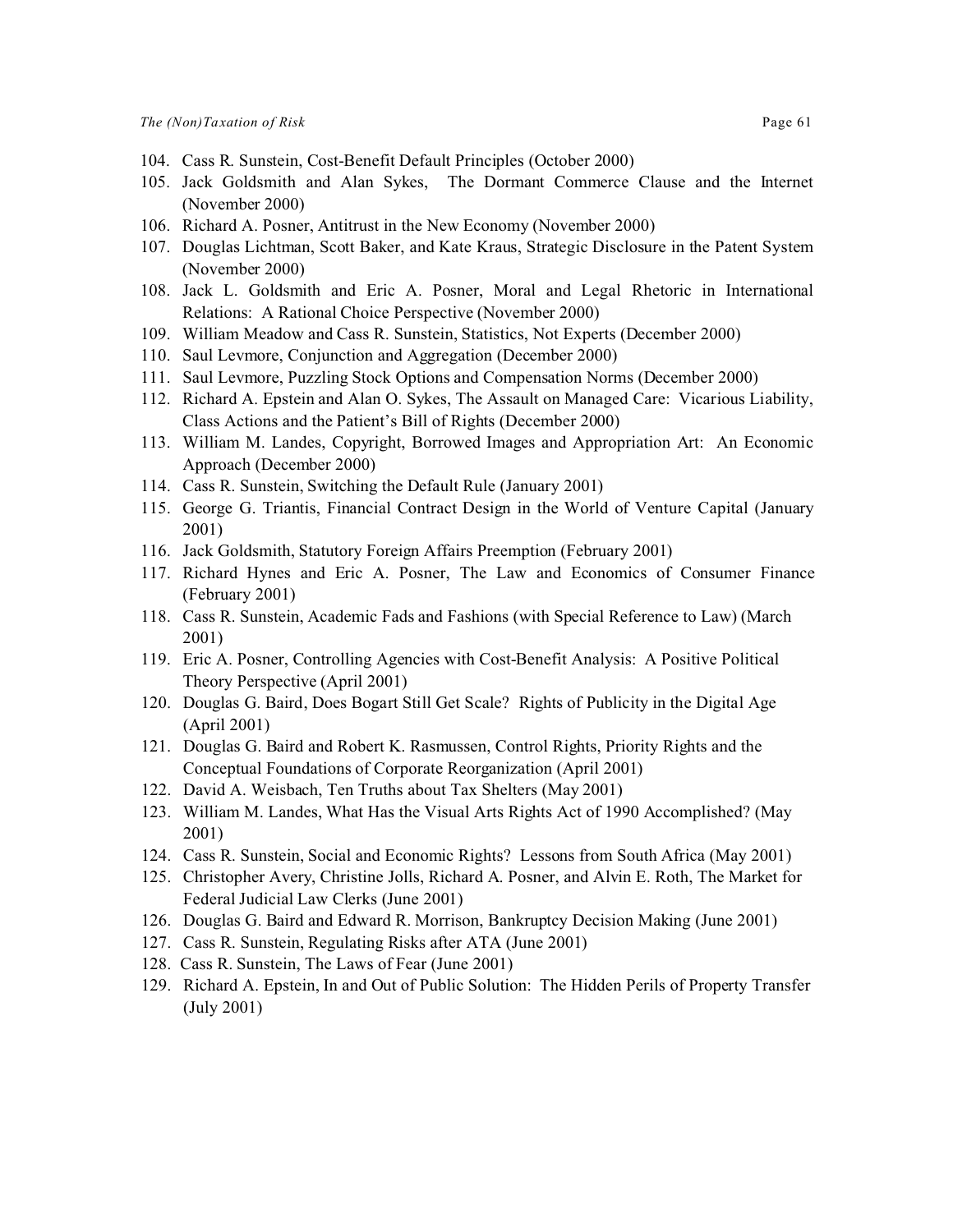- 130. Randal C. Picker, Pursuing a Remedy in *Microsoft*: The Declining Need for Centralized Coordination in a Networked World (July 2001)
- 131. Cass R. Sunstein, Daniel Kahneman, David Schkade, and Ilana Ritov, Predictably Incoherent Judgments (July 2001)
- 132. Eric A. Posner, Courts Should Not Enforce Government Contracts (August 2001)
- 133. Lisa Bernstein, Private Commercial Law in the Cotton Industry: Creating Cooperation through Rules, Norms, and Institutions (August 2001)
- 134. Richard A. Epstein, The Allocation of the Commons: Parking and Stopping on the Commons (August 2001)
- 135. Cass R. Sunstein, The Arithmetic of Arsenic (September 2001)
- 136. Eric A. Posner, Richard Hynes, and Anup Malani, The Political Economy of Property Exemption Laws (September 2001)
- 137. Eric A. Posner and George G. Triantis, Covenants Not to Compete from an Incomplete Contracts Perspective (September 2001)
- 138. Cass R. Sunstein, Probability Neglect: Emotions, Worst Cases, and Law (November 2001)
- 139. Randall S. Kroszner and Philip E. Strahan, Throwing Good Money after Bad? Board Connections and Conflicts in Bank Lending (December 2001)
- 140. Alan O. Sykes, TRIPs, Pharmaceuticals, Developing Countries, and the Doha "Solution" (February 2002)
- 141. Edna Ullmann-Margalit and Cass R. Sunstein, Inequality and Indignation (February 2002)
- 142. Daniel N. Shaviro and David A. Weisbach, The Fifth Circuit Gets It Wrong in *Compaq v. Commissioner* (February 2002) (Published in *Tax Notes*, January 28, 2002)
- 143. Warren F. Schwartz and Alan O. Sykes, The Economic Structure of Renegotiation and Dispute Resolution in the WTO/GATT System (March 2002, *Journal of Legal Studies* 2002)
- 144. Richard A. Epstein, HIPAA on Privacy: Its Unintended and Intended Consequences (March 2002, forthcoming *Cato Journal*, summer 2002)
- 145. David A. Weisbach, Thinking Outside the Little Boxes (March 2002, *Texas Law Review*)
- 146. Eric A. Posner, Economic Analysis of Contract Law after Three Decades: Success or Failure (March 2002)
- 147. Randal C. Picker, Copyright as Entry Policy: The Case of Digital Distribution (April 2002, The Antitrust Bulletin)
- 148. David A. Weisbach, Taxes and Torts in the Redistribution of Income (April 2002, Coase Lecture February 2002)
- 149. Cass R. Sunstein, Beyond the Precautionary Principle (April 2002)
- 150. Robert W. Hahn and Cass R. Sunstein, A New Executive Order for Improving Federal Regulation? Deeper and Wider Cost-Benefit Analysis (April 2002)
- 151. Douglas Lichtman, Copyright as a Rule of Evidence (May 2002, updated January 2003)
- 152. Richard A. Epstein, Steady the Course: Property Rights in Genetic Material (May 2002; revised March 2003)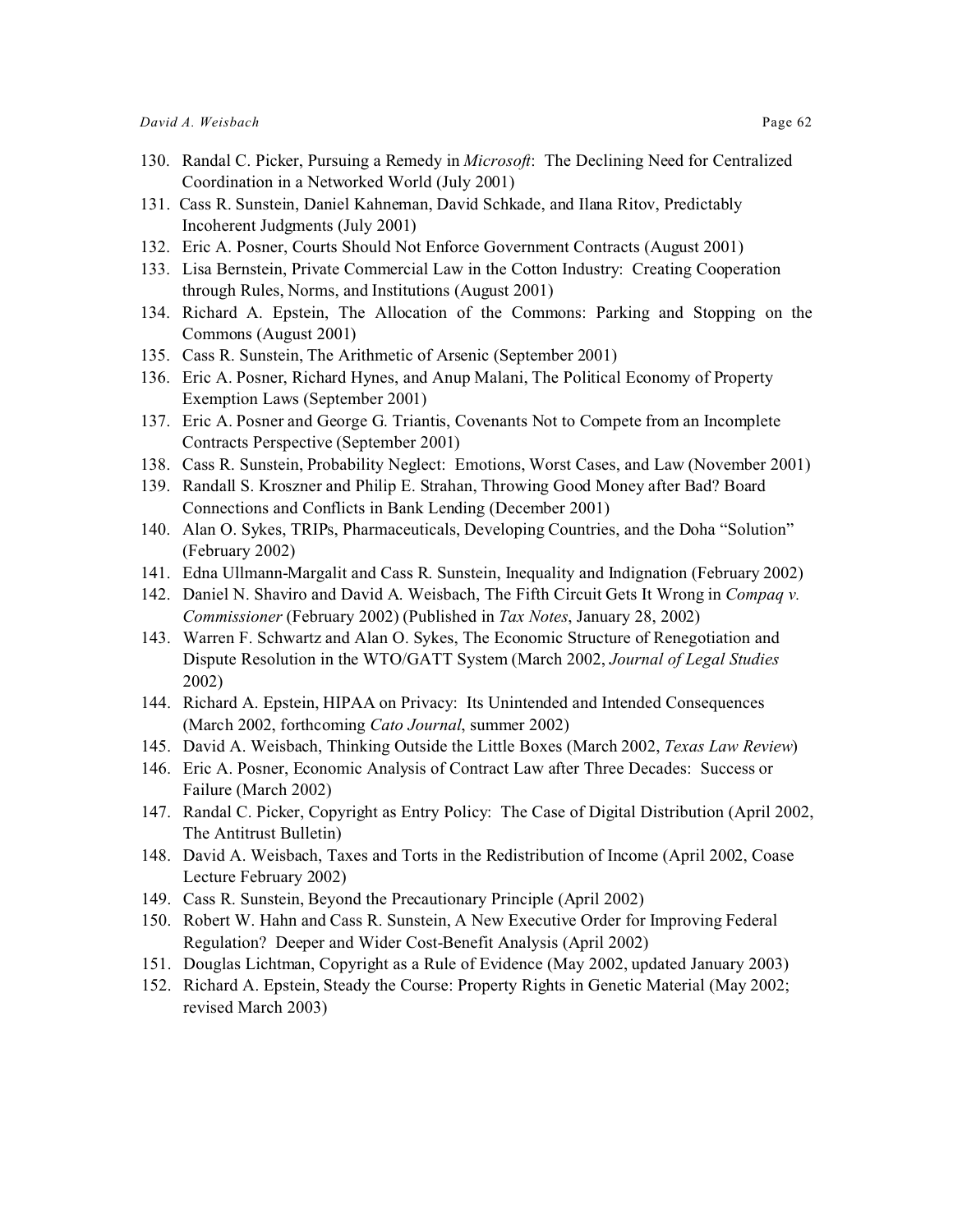- 153. Jack Goldsmith and Cass R. Sunstein, Military Tribunals and Legal Culture: What a Difference Sixty Years Makes (June 2002)
- 154. William M. Landes and Richard A. Posner, Indefinitely Renewable Copyright (July 2002)
- 155. Anne Gron and Alan O. Sykes, Terrorism and Insurance Markets: A Role for the Government as Insurer? (July 2002)
- 156. Cass R. Sunstein and Adrian Vermeule, Interpretation and Institutions (July 2002)
- 157. Cass R. Sunstein, The Rights of Animals: A Very Short Primer (August 2002)
- 158. Cass R. Sunstein, Avoiding Absurdity? A New Canon in Regulatory Law (with Notes on Interpretive Theory) (August 2002)
- 159. Randal C. Picker, From Edison to the Broadcast Flag: Mechanisms of Consent and Refusal and the Propertization of Copyright (September 2002)
- 160. Eric A. Posner, A Theory of the Laws of War (September 2002)
- 161 Eric A. Posner, Probability Errors: Some Positive and Normative Implications for Tort and Contract Law (September 2002)
- 162. Lior Jacob Strahilevitz, Charismatic Code, Social Norms, and the Emergence of Cooperation on the File-Swapping Networks (September 2002)
- 163. David A. Weisbach, Does the X-Tax Mark the Spot? (September 2002)
- 164. Cass R. Sunstein, Conformity and Dissent (September 2002)
- 165. Cass R. Sunstein, Hazardous Heuristics (October 2002)
- 166. Douglas Lichtman, Uncertainty and the Standard for Preliminary Relief (October 2002)
- 167. Edward T. Swaine, Rational Custom (November 2002)
- 168. Julie Roin, Truth in Government: Beyond the Tax Expenditure Budget (November 2002)
- 169. Avraham D. Tabbach, Criminal Behavior: Sanctions and Income Taxation: An Economic Analysis (November 2002)
- 170. Richard A. Epstein, In Defense of "Old" Public Health: The Legal Framework for the Regulation of Public Health (December 2002)
- 171. Richard A. Epstein, Animals as Objects, or Subjects, of Rights (December 2002)
- 172. David A. Weisbach, Taxation and Risk-Taking with Multiple Tax Rates (December 2002)
- 173. Douglas G. Baird and Robert K. Rasmussen, The End of Bankruptcy (December 2002)
- 174. Richard A. Epstein, Into the Frying Pan: Standing and Privity under the Telecommunications Act of 1996 and Beyond (December 2002)
- 175. Douglas G. Baird, In Coase's Footsteps (January 2003)
- 176. David A. Weisbach, Measurement and Tax Depreciation Policy: The Case of Short-Term Assets (January 2003)
- 177. Randal C. Picker, Understanding Statutory Bundles: Does the Sherman Act Come with the 1996 Telecommunications Act? (January 2003)
- 178. Douglas Lichtman and Randal C. Picker, Entry Policy in Local Telecommunications: *Iowa Utilities* and *Verizon* (January 2003)
- 179. William Landes and Douglas Lichtman, Indirect Liability for Copyright Infringement: An Economic Perspective (February 2003)